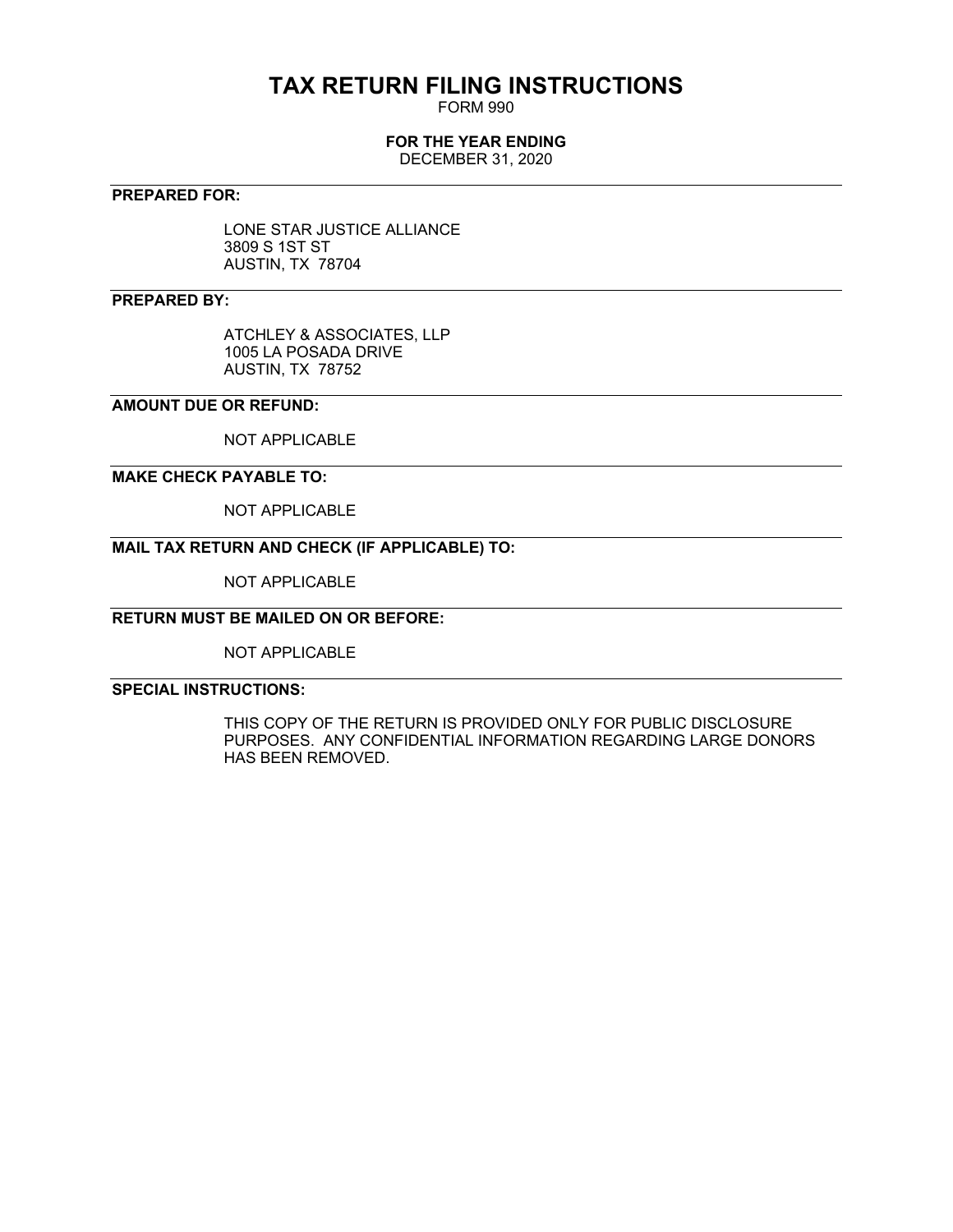| -orm |  |
|------|--|

Department of the Treasury Internal Revenue Service

# **Return of Organization Exempt From Income Tax** \*\* PUBLIC DISCLOSURE COPY \*\*

**Under section 501(c), 527, or 4947(a)(1) of the Internal Revenue Code (except private foundations) 2020**

**| Do not enter social security numbers on this form as it may be made public.**

**| Go to www.irs.gov/Form990 for instructions and the latest information. Inspection**



|                         |                         | A For the 2020 calendar year, or tax year beginning                                                                                    | and ending              |                                                     |                                                           |
|-------------------------|-------------------------|----------------------------------------------------------------------------------------------------------------------------------------|-------------------------|-----------------------------------------------------|-----------------------------------------------------------|
| В                       | Check if<br>applicable: | <b>C</b> Name of organization                                                                                                          |                         | D Employer identification number                    |                                                           |
|                         | Address<br>change       | LONE STAR JUSTICE ALLIANCE                                                                                                             |                         |                                                     |                                                           |
|                         | Name<br>change          | Doing business as                                                                                                                      |                         | 82-2345921                                          |                                                           |
|                         | Initial<br>return       | Number and street (or P.O. box if mail is not delivered to street address)                                                             | Room/suite              | E Telephone number                                  |                                                           |
|                         | Final<br>return/        | 3809 S 1ST ST                                                                                                                          |                         | $512 - 394 - 5791$                                  |                                                           |
|                         | termin-<br>ated         | City or town, state or province, country, and ZIP or foreign postal code                                                               |                         | G Gross receipts \$                                 | 1,220,795.                                                |
|                         | Amended<br>return       | AUSTIN, TX<br>78704                                                                                                                    |                         | $H(a)$ is this a group return                       |                                                           |
|                         | Applica-<br>tion        | F Name and address of principal officer: ELIZABETH HENNEKE                                                                             |                         | for subordinates?                                   | $\boxed{\phantom{1}}$ Yes $\boxed{\mathrm{X}}$ No         |
|                         | pending                 | SAME AS C ABOVE                                                                                                                        |                         | H(b) Are all subordinates included? Ves             | ∣No                                                       |
|                         |                         | Tax-exempt status: $\boxed{\mathbf{X}}$ 501(c)(3) $\boxed{\mathbf{X}}$<br>$\Theta$ (insert no.)<br>$501(c)$ (<br>$4947(a)(1)$ or       | 527                     |                                                     | If "No," attach a list. See instructions                  |
|                         |                         | J Website: WWW.LONESTARJUSTICEALLIANCE.ORG                                                                                             |                         | $H(c)$ Group exemption number $\blacktriangleright$ |                                                           |
|                         |                         | K Form of organization: $\boxed{\mathbf{X}}$ Corporation<br>Trust<br>Other $\blacktriangleright$<br>Association                        |                         |                                                     | L Year of formation: 2017   M State of legal domicile: TX |
|                         | Part I                  | Summary                                                                                                                                |                         |                                                     |                                                           |
|                         | 1.                      | Briefly describe the organization's mission or most significant activities: IMPROVES THE LIVES OF YOUTH AND                            |                         |                                                     |                                                           |
|                         |                         | EMERGING ADULTS IN THE JUSTICE SYSTEM.                                                                                                 |                         |                                                     |                                                           |
| Activities & Governance | 2                       | Check this box $\blacktriangleright$   if the organization discontinued its operations or disposed of more than 25% of its net assets. |                         |                                                     |                                                           |
|                         | 3                       | Number of voting members of the governing body (Part VI, line 1a)                                                                      |                         | 3                                                   | 13                                                        |
|                         | 4                       |                                                                                                                                        | $\overline{\mathbf{4}}$ | $\overline{12}$                                     |                                                           |
|                         | 5                       |                                                                                                                                        | 5                       | 16                                                  |                                                           |
|                         | 6                       |                                                                                                                                        |                         | 6                                                   | $\overline{35}$                                           |
|                         |                         |                                                                                                                                        |                         | <b>7a</b>                                           | $0$ .                                                     |
|                         |                         | <b>b</b> Net unrelated business taxable income from Form 990-T, Part I, line 11 <b>Marting the Control of the Control</b> of           |                         | 7 <sub>b</sub>                                      | $\overline{0}$ .                                          |
|                         |                         |                                                                                                                                        |                         | <b>Prior Year</b>                                   | <b>Current Year</b>                                       |
|                         | 8                       | Contributions and grants (Part VIII, line 1h)                                                                                          |                         | 1,010,273.                                          | 1,215,842.                                                |
| Revenue                 | 9                       | Program service revenue (Part VIII, line 2g)                                                                                           |                         | 85,000.                                             | О.                                                        |
|                         | 10                      |                                                                                                                                        |                         | 0.                                                  | $\overline{0}$ .                                          |
|                         | 11                      | Other revenue (Part VIII, column (A), lines 5, 6d, 8c, 9c, 10c, and 11e)                                                               |                         | 835.                                                | 4,953.                                                    |
|                         | 12                      | Total revenue - add lines 8 through 11 (must equal Part VIII, column (A), line 12)                                                     |                         | 1,096,108.                                          | 1,220,795.                                                |
|                         | 13                      | Grants and similar amounts paid (Part IX, column (A), lines 1-3)                                                                       |                         | ο.                                                  | 4,777.                                                    |
|                         | 14                      | Benefits paid to or for members (Part IX, column (A), line 4)                                                                          |                         | 0.                                                  | О.                                                        |
|                         | 15                      | Salaries, other compensation, employee benefits (Part IX, column (A), lines 5-10)                                                      |                         | 415,094.                                            | 798,889.                                                  |
| Expenses                |                         |                                                                                                                                        |                         | 0.                                                  | 0.                                                        |
|                         |                         | $\blacktriangleright$ 44,169.<br><b>b</b> Total fundraising expenses (Part IX, column (D), line 25)                                    |                         |                                                     |                                                           |
|                         |                         |                                                                                                                                        |                         | 307,981.                                            | 542,069.                                                  |
|                         | 18                      | Total expenses. Add lines 13-17 (must equal Part IX, column (A), line 25) [                                                            |                         | 723,075.                                            | 1,345,735.                                                |
|                         | 19                      |                                                                                                                                        |                         | 373,033.                                            | $-124,940.$                                               |
|                         |                         |                                                                                                                                        |                         | <b>Beginning of Current Year</b>                    | <b>End of Year</b>                                        |
|                         |                         | <b>20</b> Total assets (Part X, line 16)                                                                                               |                         | 472,734.                                            | 295,907.                                                  |
| ăğ<br>ssets             |                         |                                                                                                                                        |                         |                                                     |                                                           |
|                         |                         | 21 Total liabilities (Part X, line 26)                                                                                                 |                         | 81,462.<br>391,272.                                 | 29,575.<br>266,332.                                       |

Under penalties of perjury, I declare that I have examined this return, including accompanying schedules and statements, and to the best of my knowledge and belief, it is true, correct, and complete. Declaration of preparer (other than officer) is based on all information of which preparer has any knowledge.

| Sign            | Signature of officer                                                            |                              | Date                                     |
|-----------------|---------------------------------------------------------------------------------|------------------------------|------------------------------------------|
| Here            | ELIZABETH<br>HENNEKE ,                                                          | EXECUTIVE DIRECTOR           |                                          |
|                 | Type or print name and title                                                    |                              |                                          |
|                 | Print/Type preparer's name                                                      | Preparer's s/gnature ∆       | Date<br><b>PTIN</b><br>Check             |
| Paid            | RENAE DUNCAN                                                                    | CPA<br>eriae<br><i>Ummca</i> | P01257722<br> 11/10/21 <br>self-emploved |
| Preparer        | & ASSOCIATES,<br>$\blacktriangleright$ ATCHLEY<br>Firm's name                   | LLP                          | Firm's EIN 374-2920819                   |
| Use Only        | Firm's address 1005 LA POSADA DRIVE                                             |                              |                                          |
|                 | TX 78752<br>AUSTIN,                                                             |                              | Phone no. (512) 346-2086                 |
|                 | May the IRS discuss this return with the preparer shown above? See instructions |                              | $\mathbf{x}$<br>No<br>Yes                |
| 032001 12-23-20 | LHA For Paperwork Reduction Act Notice, see the separate instructions.          |                              | Form 990 (2020)                          |
|                 |                                                                                 |                              |                                          |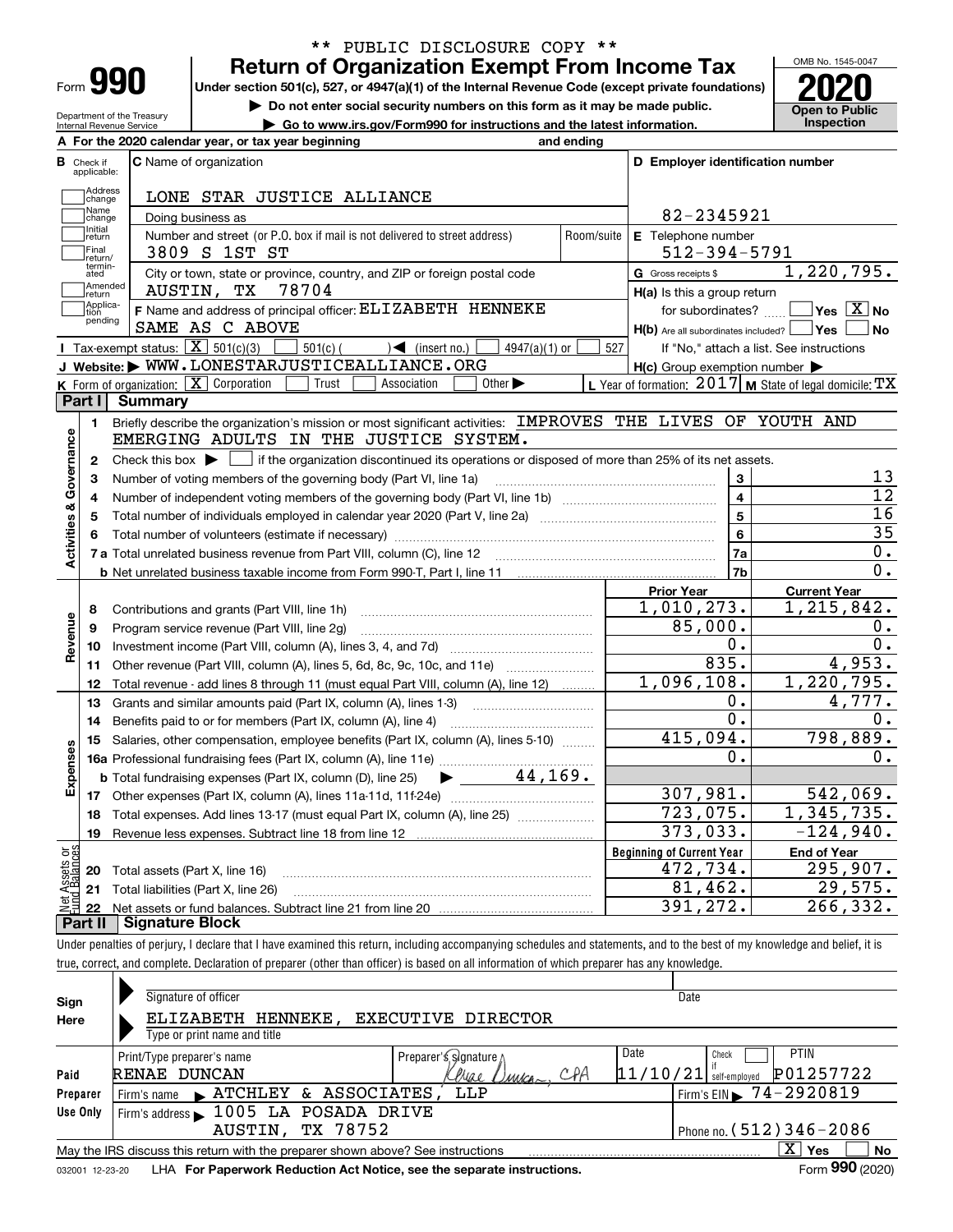|              | LONE STAR JUSTICE ALLIANCE<br>Form 990 (2020)                                                                                                                        | 82-2345921<br>Page 2    |
|--------------|----------------------------------------------------------------------------------------------------------------------------------------------------------------------|-------------------------|
|              | <b>Statement of Program Service Accomplishments</b><br>Part III                                                                                                      |                         |
|              |                                                                                                                                                                      | $\overline{\mathbf{x}}$ |
| 1            | Briefly describe the organization's mission:<br>IMPROVING THE LIVES OF CHILDREN AND EMERGING ADULTS IN THE JUSTICE                                                   |                         |
|              | SYSTEM, MOST OF WHOM ARE CHILDREN OF COLOR.                                                                                                                          |                         |
|              |                                                                                                                                                                      |                         |
|              |                                                                                                                                                                      |                         |
| $\mathbf{2}$ | Did the organization undertake any significant program services during the year which were not listed on the                                                         |                         |
|              | prior Form 990 or 990-EZ?                                                                                                                                            | ∣X ∣Yes <u>∣</u><br>No. |
|              | If "Yes," describe these new services on Schedule O.<br>Did the organization cease conducting, or make significant changes in how it conducts, any program services? | $ Yes X $ No            |
| 3            | If "Yes," describe these changes on Schedule O.                                                                                                                      |                         |
| 4            | Describe the organization's program service accomplishments for each of its three largest program services, as measured by expenses.                                 |                         |
|              | Section 501(c)(3) and 501(c)(4) organizations are required to report the amount of grants and allocations to others, the total expenses, and                         |                         |
|              | revenue, if any, for each program service reported.                                                                                                                  |                         |
| 4a           | $4,777.$ (Revenue \$<br>841,642.<br>including grants of \$<br>) (Expenses \$<br>(Code:                                                                               |                         |
|              | TRANSFORMATIVE JUSTICE - THE TRANSFORMATIVE JUSTICE MODEL IS<br>FIRST-EVER ALTERNATIVE TO INCARCERATION FOR EMERGING ADULTS                                          | THE<br>AGES             |
|              | IN TEXAS, WHICH EMPLOYS A COST-EFFECTIVE, RESEARCH-BASED<br>$17 - 24$                                                                                                |                         |
|              | APPROACH TO LOWER RECIDIVISM AND IMPROVE HEALTH.                                                                                                                     | THIS MODEL IS IN PLACE  |
|              | IN TWO TEXAS COUNTIES, DALLAS & WILLIAMSON, AND HAS BEEN ADOPTED IN AN                                                                                               |                         |
|              | INNOVATIVE EARN-TO-LEARN WORKFORCE MODEL IN PARTNERSHIP WITH TXDOT AND                                                                                               |                         |
|              | OTHER PARTNERS.                                                                                                                                                      |                         |
|              |                                                                                                                                                                      |                         |
|              |                                                                                                                                                                      |                         |
|              |                                                                                                                                                                      |                         |
|              |                                                                                                                                                                      |                         |
| 4b           | 227,683.<br>) (Expenses \$<br>including grants of \$<br>(Code:                                                                                                       | ) (Revenue \$           |
|              | ADVOCACY-LSJA PROVIDES LEGAL SERVICES TO ENFORCE CONSTITUTIONAL                                                                                                      |                         |
|              | PROTECTIONS OWED TO CHILDREN AND EMERGING ADULTS IN THE TEXAS JUSTICE                                                                                                |                         |
|              | SYSTEM AND FOR SURVIVORS OF TRAFFICKING AND DOMESTIC VIOLENCE,                                                                                                       | WHOSE                   |
|              | CRIMES ARE DIRECTLY TIED<br>TO<br>THEIR OWN VICTIMIZATION.                                                                                                           |                         |
|              |                                                                                                                                                                      |                         |
|              |                                                                                                                                                                      |                         |
|              |                                                                                                                                                                      |                         |
|              |                                                                                                                                                                      |                         |
|              |                                                                                                                                                                      |                         |
|              |                                                                                                                                                                      |                         |
|              |                                                                                                                                                                      |                         |
| 4с           | $24, 236$ $\cdot$ including grants of \$<br>(Code:<br>(Expenses \$<br>TRAINING AND TECHNICAL ASSISTANCE - LSJA'S EXPERIENCED STAFF PROVIDE                           | ) (Revenue \$           |
|              | TRAINING AND TECHNICAL ASSISTANCE TO DEFENDERS AND JUSTICE STAKEHOLDERS                                                                                              |                         |
|              | ON EVIDENCE-BASED PRACTICES THAT THEY MAY USE TO IMPROVE OUTCOMES FOR                                                                                                |                         |
|              | CHILDREN AND EMERGING ADULTS.                                                                                                                                        |                         |
|              |                                                                                                                                                                      |                         |
|              |                                                                                                                                                                      |                         |
|              |                                                                                                                                                                      |                         |
|              |                                                                                                                                                                      |                         |
|              |                                                                                                                                                                      |                         |
|              |                                                                                                                                                                      |                         |
|              |                                                                                                                                                                      |                         |
| 4d           | Other program services (Describe on Schedule O.)                                                                                                                     |                         |
|              | (Expenses \$<br>including grants of \$<br>(Revenue \$                                                                                                                |                         |
| 4е           | 1,093,561.<br>Total program service expenses ▶                                                                                                                       |                         |
|              |                                                                                                                                                                      | Form 990 (2020)         |
|              | 032002 12-23-20<br>3                                                                                                                                                 |                         |
|              |                                                                                                                                                                      |                         |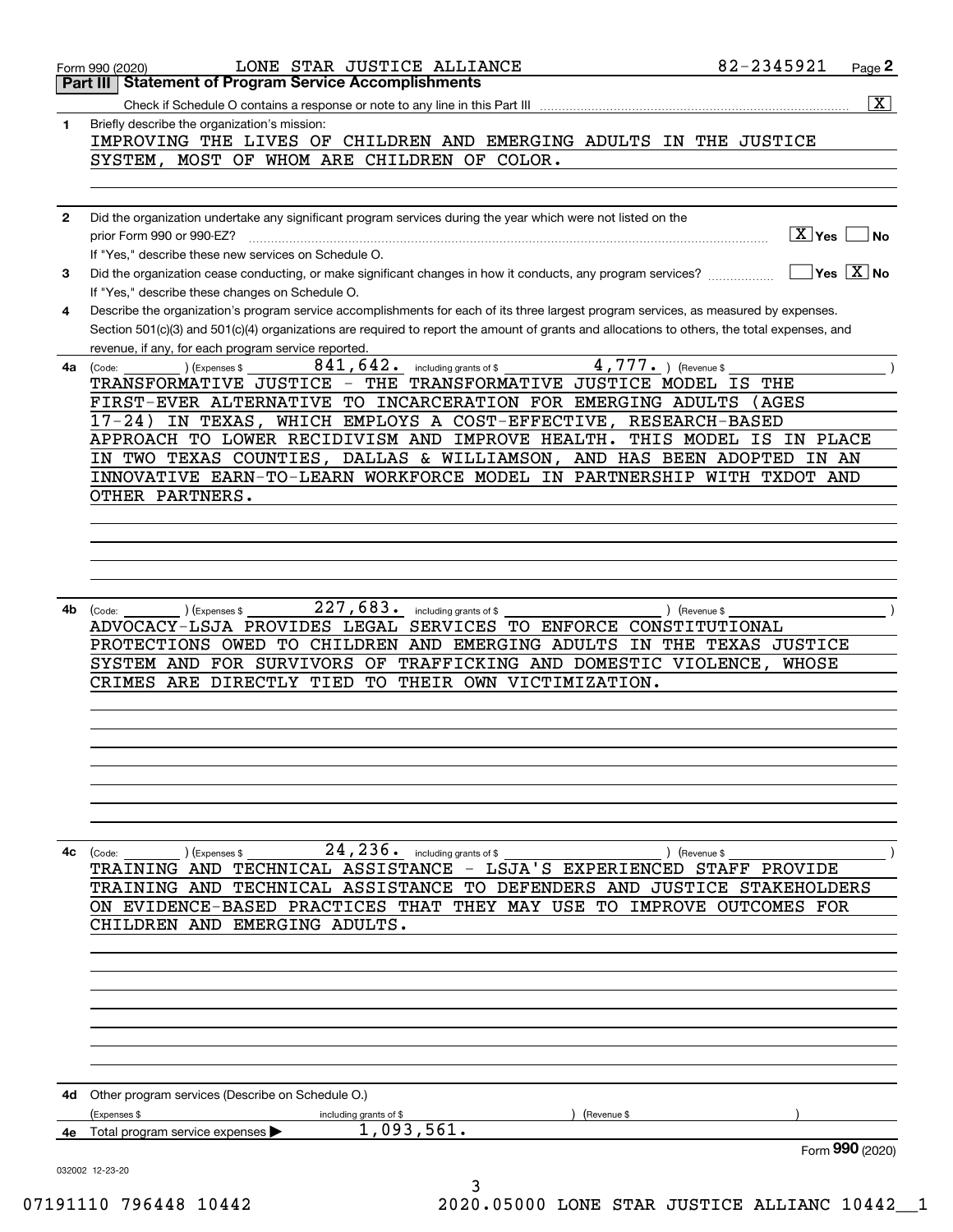|  | Form 990 (2020) |
|--|-----------------|

|     |                                                                                                                                       |                 | Yes                     | No                      |
|-----|---------------------------------------------------------------------------------------------------------------------------------------|-----------------|-------------------------|-------------------------|
| 1   | Is the organization described in section $501(c)(3)$ or $4947(a)(1)$ (other than a private foundation)?                               |                 |                         |                         |
|     |                                                                                                                                       | 1               | X                       |                         |
| 2   |                                                                                                                                       | $\overline{2}$  | $\overline{\mathbf{x}}$ |                         |
| 3   | Did the organization engage in direct or indirect political campaign activities on behalf of or in opposition to candidates for       |                 |                         |                         |
|     |                                                                                                                                       | 3               |                         | x                       |
| 4   | Section 501(c)(3) organizations. Did the organization engage in lobbying activities, or have a section 501(h) election in effect      |                 |                         |                         |
|     |                                                                                                                                       | 4               | X                       |                         |
| 5   | Is the organization a section 501(c)(4), 501(c)(5), or 501(c)(6) organization that receives membership dues, assessments, or          |                 |                         |                         |
|     |                                                                                                                                       | 5               |                         | x                       |
| 6   | Did the organization maintain any donor advised funds or any similar funds or accounts for which donors have the right to             |                 |                         | x                       |
|     | provide advice on the distribution or investment of amounts in such funds or accounts? If "Yes," complete Schedule D, Part I          | 6               |                         |                         |
| 7   | Did the organization receive or hold a conservation easement, including easements to preserve open space,                             | $\overline{7}$  |                         | x                       |
|     | Did the organization maintain collections of works of art, historical treasures, or other similar assets? If "Yes," complete          |                 |                         |                         |
| 8   |                                                                                                                                       | 8               |                         | x                       |
| 9   | Did the organization report an amount in Part X, line 21, for escrow or custodial account liability, serve as a custodian for         |                 |                         |                         |
|     | amounts not listed in Part X; or provide credit counseling, debt management, credit repair, or debt negotiation services?             |                 |                         |                         |
|     |                                                                                                                                       | 9               |                         | x                       |
| 10  | Did the organization, directly or through a related organization, hold assets in donor-restricted endowments                          |                 |                         |                         |
|     |                                                                                                                                       | 10              |                         | x                       |
| 11  | If the organization's answer to any of the following questions is "Yes," then complete Schedule D, Parts VI, VII, VIII, IX, or X      |                 |                         |                         |
|     | as applicable.                                                                                                                        |                 |                         |                         |
|     | a Did the organization report an amount for land, buildings, and equipment in Part X, line 10? If "Yes." complete Schedule D.         |                 |                         |                         |
|     |                                                                                                                                       | 11a             | X                       |                         |
|     | <b>b</b> Did the organization report an amount for investments - other securities in Part X, line 12, that is 5% or more of its total |                 |                         |                         |
|     |                                                                                                                                       | 11b             |                         | x                       |
|     | Did the organization report an amount for investments - program related in Part X, line 13, that is 5% or more of its total           |                 |                         |                         |
|     |                                                                                                                                       | 11c             |                         | x                       |
|     | d Did the organization report an amount for other assets in Part X, line 15, that is 5% or more of its total assets reported in       |                 |                         |                         |
|     |                                                                                                                                       | 11d             |                         | x                       |
|     | e Did the organization report an amount for other liabilities in Part X, line 25? If "Yes," complete Schedule D, Part X               | 11e             |                         | $\overline{\mathbf{x}}$ |
| f   | Did the organization's separate or consolidated financial statements for the tax year include a footnote that addresses               |                 |                         |                         |
|     | the organization's liability for uncertain tax positions under FIN 48 (ASC 740)? If "Yes," complete Schedule D, Part X                | 11f             | х                       |                         |
|     | 12a Did the organization obtain separate, independent audited financial statements for the tax year? If "Yes," complete               |                 |                         |                         |
|     |                                                                                                                                       | 12a             | Х                       |                         |
|     | <b>b</b> Was the organization included in consolidated, independent audited financial statements for the tax year?                    |                 |                         |                         |
|     | If "Yes," and if the organization answered "No" to line 12a, then completing Schedule D, Parts XI and XII is optional                 | 12b             |                         | Δ.                      |
| 13  |                                                                                                                                       | 13              |                         | X                       |
| 14a | Did the organization maintain an office, employees, or agents outside of the United States?                                           | 14a             |                         | $\mathbf X$             |
| b   | Did the organization have aggregate revenues or expenses of more than \$10,000 from grantmaking, fundraising, business,               |                 |                         |                         |
|     | investment, and program service activities outside the United States, or aggregate foreign investments valued at \$100,000            |                 |                         |                         |
|     |                                                                                                                                       | 14b             |                         | x                       |
| 15  | Did the organization report on Part IX, column (A), line 3, more than \$5,000 of grants or other assistance to or for any             |                 |                         |                         |
|     |                                                                                                                                       | 15              |                         | X                       |
| 16  | Did the organization report on Part IX, column (A), line 3, more than \$5,000 of aggregate grants or other assistance to              |                 |                         |                         |
|     |                                                                                                                                       | 16              |                         | X                       |
| 17  | Did the organization report a total of more than \$15,000 of expenses for professional fundraising services on Part IX,               |                 |                         |                         |
|     |                                                                                                                                       | 17              |                         | X                       |
| 18  | Did the organization report more than \$15,000 total of fundraising event gross income and contributions on Part VIII, lines          |                 |                         |                         |
|     |                                                                                                                                       | 18              |                         | x                       |
| 19  | Did the organization report more than \$15,000 of gross income from gaming activities on Part VIII, line 9a? If "Yes."                |                 |                         |                         |
|     |                                                                                                                                       | 19              |                         | X                       |
| 20a |                                                                                                                                       | 20a             |                         | $\mathbf X$             |
|     | b If "Yes" to line 20a, did the organization attach a copy of its audited financial statements to this return?                        | 20 <sub>b</sub> |                         |                         |
| 21  | Did the organization report more than \$5,000 of grants or other assistance to any domestic organization or                           |                 |                         |                         |
|     |                                                                                                                                       | 21              |                         | x                       |
|     | 032003 12-23-20                                                                                                                       |                 |                         | Form 990 (2020)         |

032003 12-23-20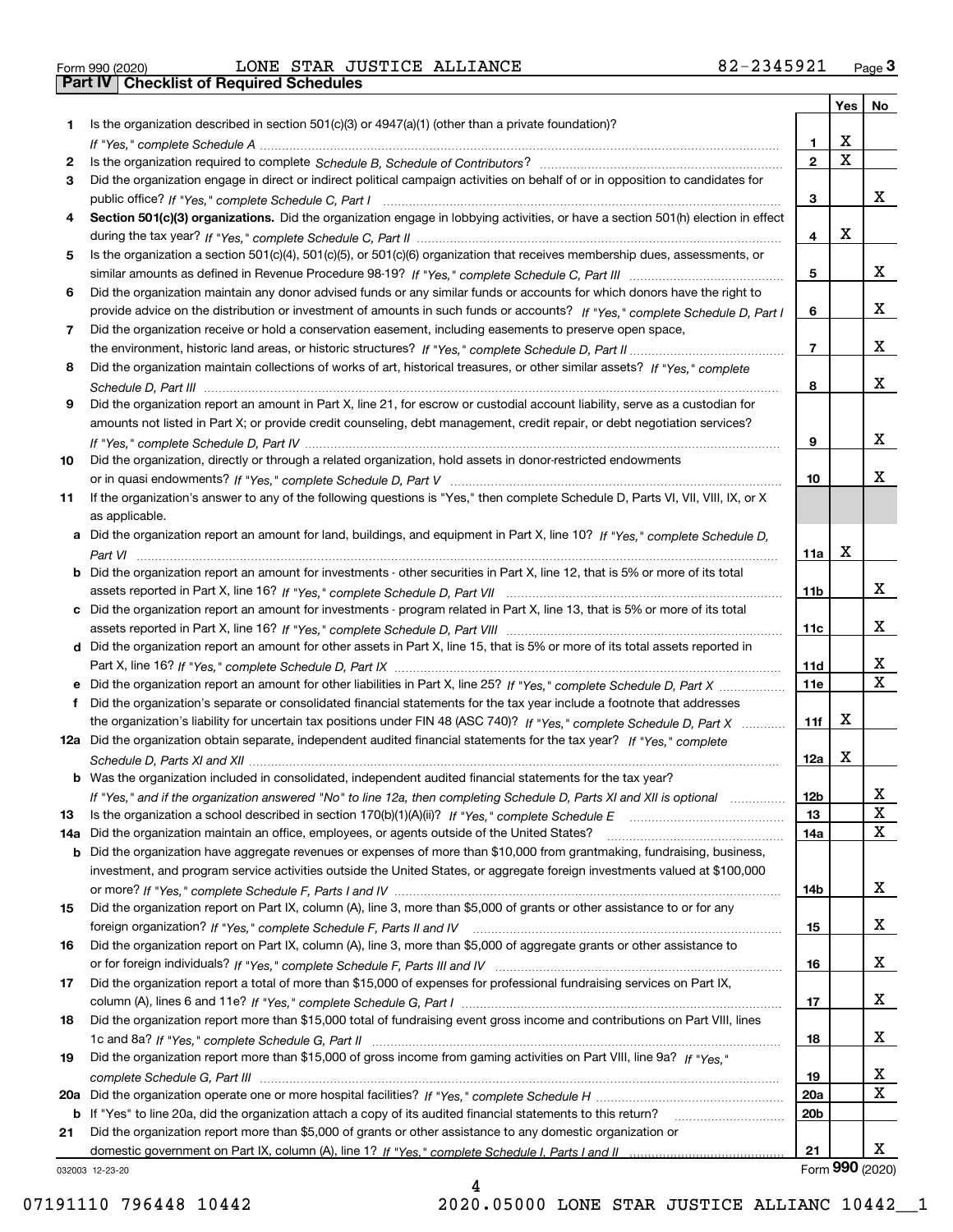*(continued)*

|               |                                                                                                                                                                                                    |                 | Yes | No.              |
|---------------|----------------------------------------------------------------------------------------------------------------------------------------------------------------------------------------------------|-----------------|-----|------------------|
| 22            | Did the organization report more than \$5,000 of grants or other assistance to or for domestic individuals on                                                                                      |                 |     |                  |
|               |                                                                                                                                                                                                    | 22              |     | x                |
| 23            | Did the organization answer "Yes" to Part VII, Section A, line 3, 4, or 5 about compensation of the organization's current                                                                         |                 |     |                  |
|               | and former officers, directors, trustees, key employees, and highest compensated employees? If "Yes," complete                                                                                     |                 |     |                  |
|               |                                                                                                                                                                                                    | 23              |     | х                |
|               | 24a Did the organization have a tax-exempt bond issue with an outstanding principal amount of more than \$100,000 as of the                                                                        |                 |     |                  |
|               | last day of the year, that was issued after December 31, 2002? If "Yes," answer lines 24b through 24d and complete                                                                                 |                 |     |                  |
|               |                                                                                                                                                                                                    | 24a             |     | x                |
|               | b Did the organization invest any proceeds of tax-exempt bonds beyond a temporary period exception?                                                                                                | 24b             |     |                  |
|               | c Did the organization maintain an escrow account other than a refunding escrow at any time during the year to defease                                                                             |                 |     |                  |
|               |                                                                                                                                                                                                    | 24c             |     |                  |
|               |                                                                                                                                                                                                    | 24d             |     |                  |
|               | 25a Section 501(c)(3), 501(c)(4), and 501(c)(29) organizations. Did the organization engage in an excess benefit                                                                                   |                 |     |                  |
|               |                                                                                                                                                                                                    | 25a             |     | х                |
|               | b Is the organization aware that it engaged in an excess benefit transaction with a disqualified person in a prior year, and                                                                       |                 |     |                  |
|               | that the transaction has not been reported on any of the organization's prior Forms 990 or 990-EZ? If "Yes," complete                                                                              |                 |     |                  |
|               | Schedule L, Part I                                                                                                                                                                                 | 25 <sub>b</sub> |     | х                |
| 26            | Did the organization report any amount on Part X, line 5 or 22, for receivables from or payables to any current                                                                                    |                 |     |                  |
|               | or former officer, director, trustee, key employee, creator or founder, substantial contributor, or 35%                                                                                            |                 |     |                  |
|               |                                                                                                                                                                                                    | 26              |     | х                |
| 27            | Did the organization provide a grant or other assistance to any current or former officer, director, trustee, key employee,                                                                        |                 |     |                  |
|               | creator or founder, substantial contributor or employee thereof, a grant selection committee member, or to a 35% controlled                                                                        |                 |     |                  |
|               | entity (including an employee thereof) or family member of any of these persons? If "Yes," complete Schedule L, Part III                                                                           | 27              |     | х                |
| 28            | Was the organization a party to a business transaction with one of the following parties (see Schedule L, Part IV                                                                                  |                 |     |                  |
|               |                                                                                                                                                                                                    |                 |     |                  |
|               | instructions, for applicable filing thresholds, conditions, and exceptions):<br>a A current or former officer, director, trustee, key employee, creator or founder, or substantial contributor? If |                 |     |                  |
|               |                                                                                                                                                                                                    |                 |     | x                |
|               |                                                                                                                                                                                                    | 28a<br>28b      |     | $\mathbf X$      |
|               |                                                                                                                                                                                                    |                 |     |                  |
|               | c A 35% controlled entity of one or more individuals and/or organizations described in lines 28a or 28b? If                                                                                        |                 |     | x                |
|               |                                                                                                                                                                                                    | 28c             |     | $\mathbf X$      |
| 29            |                                                                                                                                                                                                    | 29              |     |                  |
| 30            | Did the organization receive contributions of art, historical treasures, or other similar assets, or qualified conservation                                                                        |                 |     |                  |
|               |                                                                                                                                                                                                    | 30              |     | x<br>$\mathbf x$ |
| 31            | Did the organization liquidate, terminate, or dissolve and cease operations? If "Yes," complete Schedule N, Part I                                                                                 | 31              |     |                  |
| 32            | Did the organization sell, exchange, dispose of, or transfer more than 25% of its net assets? If "Yes," complete                                                                                   |                 |     |                  |
|               | Schedule N, Part II                                                                                                                                                                                | 32              |     | x                |
| 33            | Did the organization own 100% of an entity disregarded as separate from the organization under Regulations                                                                                         |                 |     |                  |
|               |                                                                                                                                                                                                    | 33              |     | х                |
| 34            | Was the organization related to any tax-exempt or taxable entity? If "Yes," complete Schedule R, Part II, III, or IV, and                                                                          |                 |     |                  |
|               |                                                                                                                                                                                                    | 34              |     | х                |
|               | 35a Did the organization have a controlled entity within the meaning of section 512(b)(13)?                                                                                                        | 35a             |     | X                |
|               | b If "Yes" to line 35a, did the organization receive any payment from or engage in any transaction with a controlled entity                                                                        |                 |     |                  |
|               |                                                                                                                                                                                                    | 35 <sub>b</sub> |     |                  |
| 36            | Section 501(c)(3) organizations. Did the organization make any transfers to an exempt non-charitable related organization?                                                                         |                 |     |                  |
|               |                                                                                                                                                                                                    | 36              |     | x                |
| 37            | Did the organization conduct more than 5% of its activities through an entity that is not a related organization                                                                                   |                 |     |                  |
|               | and that is treated as a partnership for federal income tax purposes? If "Yes," complete Schedule R, Part VI                                                                                       | 37              |     | x                |
| 38            | Did the organization complete Schedule O and provide explanations in Schedule O for Part VI, lines 11b and 19?                                                                                     |                 |     |                  |
|               | Note: All Form 990 filers are required to complete Schedule O                                                                                                                                      | 38              | х   |                  |
| <b>Part V</b> | <b>Statements Regarding Other IRS Filings and Tax Compliance</b>                                                                                                                                   |                 |     |                  |
|               | Check if Schedule O contains a response or note to any line in this Part V                                                                                                                         |                 |     |                  |
|               |                                                                                                                                                                                                    |                 | Yes | No               |
|               | <b>1a</b> Enter the number reported in Box 3 of Form 1096. Enter -0- if not applicable <i>manumumumum</i><br>1a                                                                                    |                 |     |                  |
|               | 0<br>1b                                                                                                                                                                                            |                 |     |                  |
|               | c Did the organization comply with backup withholding rules for reportable payments to vendors and reportable gaming                                                                               |                 |     |                  |
|               | (gambling) winnings to prize winners?                                                                                                                                                              | 1c              | х   |                  |
|               | 032004 12-23-20                                                                                                                                                                                    |                 |     | Form 990 (2020)  |
|               | 5                                                                                                                                                                                                  |                 |     |                  |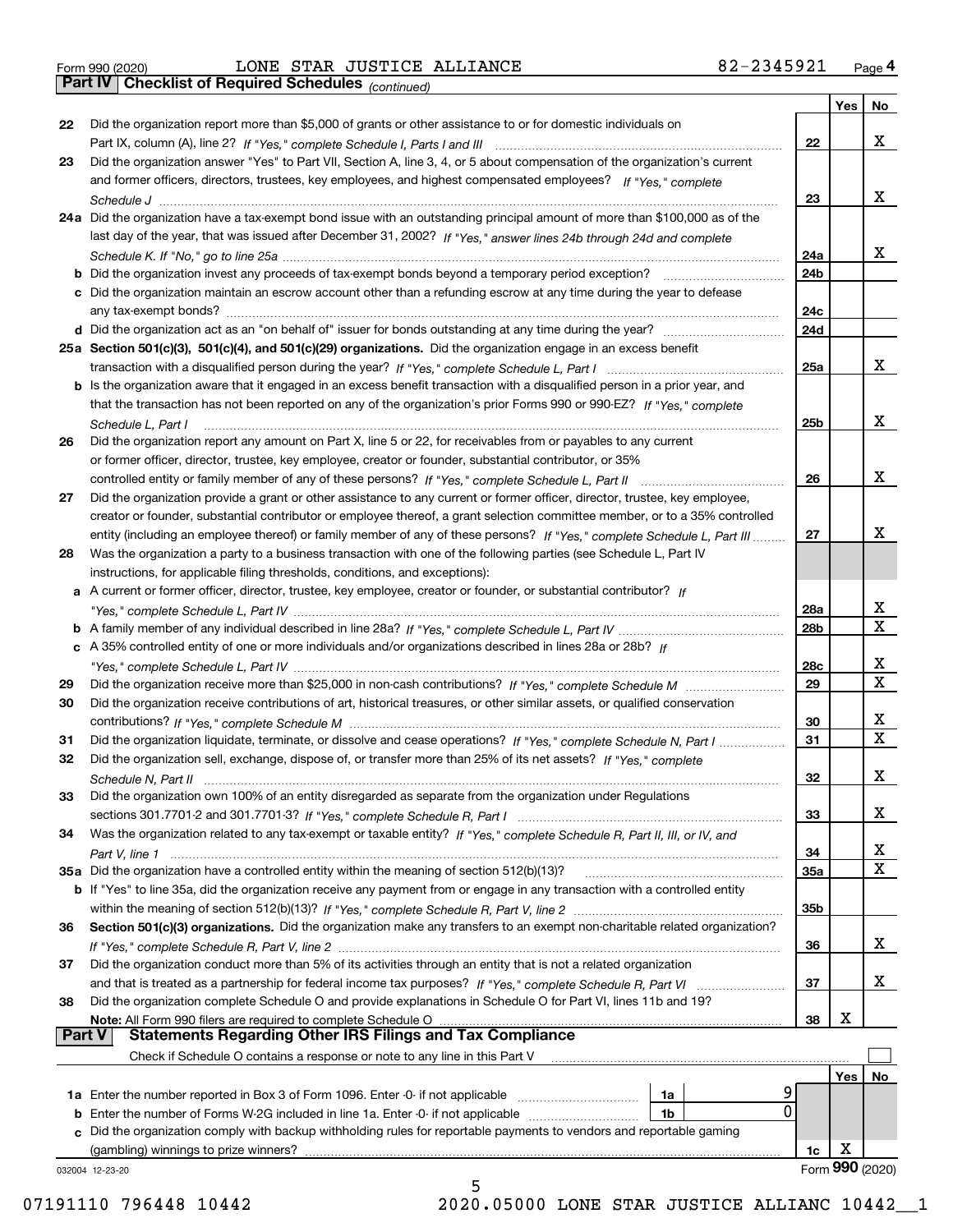|               | 82-2345921<br>LONE STAR JUSTICE ALLIANCE<br>Form 990 (2020)                                                                                                                                                                                |                |     | Page $5$ |  |  |  |  |  |  |
|---------------|--------------------------------------------------------------------------------------------------------------------------------------------------------------------------------------------------------------------------------------------|----------------|-----|----------|--|--|--|--|--|--|
| <b>Part V</b> | Statements Regarding Other IRS Filings and Tax Compliance (continued)                                                                                                                                                                      |                |     |          |  |  |  |  |  |  |
|               |                                                                                                                                                                                                                                            |                | Yes | No       |  |  |  |  |  |  |
|               | 2a Enter the number of employees reported on Form W-3, Transmittal of Wage and Tax Statements,                                                                                                                                             |                |     |          |  |  |  |  |  |  |
|               | 16<br>filed for the calendar year ending with or within the year covered by this return <i>[[[[[[[[[[[[[]]]]</i><br>2a                                                                                                                     |                |     |          |  |  |  |  |  |  |
|               |                                                                                                                                                                                                                                            | 2 <sub>b</sub> | х   |          |  |  |  |  |  |  |
|               |                                                                                                                                                                                                                                            |                |     |          |  |  |  |  |  |  |
| За            | Did the organization have unrelated business gross income of \$1,000 or more during the year?                                                                                                                                              | 3a             |     | х        |  |  |  |  |  |  |
|               | <b>b</b> If "Yes," has it filed a Form 990-T for this year? If "No" to line 3b, provide an explanation on Schedule O                                                                                                                       | 3 <sub>b</sub> |     |          |  |  |  |  |  |  |
|               | 4a At any time during the calendar year, did the organization have an interest in, or a signature or other authority over, a                                                                                                               |                |     |          |  |  |  |  |  |  |
|               |                                                                                                                                                                                                                                            | 4a             |     | х        |  |  |  |  |  |  |
|               | <b>b</b> If "Yes," enter the name of the foreign country $\blacktriangleright$                                                                                                                                                             |                |     |          |  |  |  |  |  |  |
|               | See instructions for filing requirements for FinCEN Form 114, Report of Foreign Bank and Financial Accounts (FBAR).                                                                                                                        |                |     |          |  |  |  |  |  |  |
| 5a            | Was the organization a party to a prohibited tax shelter transaction at any time during the tax year?                                                                                                                                      | 5a             |     | х        |  |  |  |  |  |  |
| b             |                                                                                                                                                                                                                                            | 5b             |     | X        |  |  |  |  |  |  |
| с             | If "Yes" to line 5a or 5b, did the organization file Form 8886-T?                                                                                                                                                                          | 5 <sub>c</sub> |     |          |  |  |  |  |  |  |
| 6а            | Does the organization have annual gross receipts that are normally greater than \$100,000, and did the organization solicit                                                                                                                |                |     |          |  |  |  |  |  |  |
|               | any contributions that were not tax deductible as charitable contributions?                                                                                                                                                                | 6a             |     | x        |  |  |  |  |  |  |
|               | b If "Yes," did the organization include with every solicitation an express statement that such contributions or gifts                                                                                                                     |                |     |          |  |  |  |  |  |  |
|               | were not tax deductible?                                                                                                                                                                                                                   | 6b             |     |          |  |  |  |  |  |  |
| 7             | Organizations that may receive deductible contributions under section 170(c).                                                                                                                                                              |                |     |          |  |  |  |  |  |  |
| а             | Did the organization receive a payment in excess of \$75 made partly as a contribution and partly for goods and services provided to the payor?                                                                                            | 7a             |     | х        |  |  |  |  |  |  |
| b             | If "Yes," did the organization notify the donor of the value of the goods or services provided?                                                                                                                                            | 7b             |     |          |  |  |  |  |  |  |
|               | Did the organization sell, exchange, or otherwise dispose of tangible personal property for which it was required                                                                                                                          |                |     | x        |  |  |  |  |  |  |
|               | to file Form 8282?<br>7d                                                                                                                                                                                                                   | 7c             |     |          |  |  |  |  |  |  |
| d             | If "Yes," indicate the number of Forms 8282 filed during the year                                                                                                                                                                          |                |     | х        |  |  |  |  |  |  |
| е             | Did the organization receive any funds, directly or indirectly, to pay premiums on a personal benefit contract?                                                                                                                            | 7e<br>7f       |     | х        |  |  |  |  |  |  |
| f             | Did the organization, during the year, pay premiums, directly or indirectly, on a personal benefit contract?                                                                                                                               | 7g             |     |          |  |  |  |  |  |  |
| h             | If the organization received a contribution of qualified intellectual property, did the organization file Form 8899 as required?<br>g                                                                                                      |                |     |          |  |  |  |  |  |  |
| 8             | If the organization received a contribution of cars, boats, airplanes, or other vehicles, did the organization file a Form 1098-C?<br>Sponsoring organizations maintaining donor advised funds. Did a donor advised fund maintained by the | 7h             |     |          |  |  |  |  |  |  |
|               | sponsoring organization have excess business holdings at any time during the year?                                                                                                                                                         | 8              |     |          |  |  |  |  |  |  |
| 9             | Sponsoring organizations maintaining donor advised funds.                                                                                                                                                                                  |                |     |          |  |  |  |  |  |  |
| а             | Did the sponsoring organization make any taxable distributions under section 4966?                                                                                                                                                         | 9а             |     |          |  |  |  |  |  |  |
| b             | Did the sponsoring organization make a distribution to a donor, donor advisor, or related person?                                                                                                                                          | 9b             |     |          |  |  |  |  |  |  |
| 10            | Section 501(c)(7) organizations. Enter:                                                                                                                                                                                                    |                |     |          |  |  |  |  |  |  |
| а             | 10a<br>Initiation fees and capital contributions included on Part VIII, line 12                                                                                                                                                            |                |     |          |  |  |  |  |  |  |
|               | 10 <sub>b</sub><br><b>b</b> Gross receipts, included on Form 990, Part VIII, line 12, for public use of club facilities                                                                                                                    |                |     |          |  |  |  |  |  |  |
| 11            | Section 501(c)(12) organizations. Enter:                                                                                                                                                                                                   |                |     |          |  |  |  |  |  |  |
| а             | 11a<br>Gross income from members or shareholders                                                                                                                                                                                           |                |     |          |  |  |  |  |  |  |
| b             | Gross income from other sources (Do not net amounts due or paid to other sources against                                                                                                                                                   |                |     |          |  |  |  |  |  |  |
|               | 11 <sub>b</sub>                                                                                                                                                                                                                            |                |     |          |  |  |  |  |  |  |
|               | 12a Section 4947(a)(1) non-exempt charitable trusts. Is the organization filing Form 990 in lieu of Form 1041?                                                                                                                             | 12a            |     |          |  |  |  |  |  |  |
|               | 12 <sub>b</sub><br><b>b</b> If "Yes," enter the amount of tax-exempt interest received or accrued during the year                                                                                                                          |                |     |          |  |  |  |  |  |  |
| 13            | Section 501(c)(29) qualified nonprofit health insurance issuers.                                                                                                                                                                           |                |     |          |  |  |  |  |  |  |
| a             | Is the organization licensed to issue qualified health plans in more than one state?                                                                                                                                                       | <b>13a</b>     |     |          |  |  |  |  |  |  |
|               | Note: See the instructions for additional information the organization must report on Schedule O.                                                                                                                                          |                |     |          |  |  |  |  |  |  |
| b             | Enter the amount of reserves the organization is required to maintain by the states in which the                                                                                                                                           |                |     |          |  |  |  |  |  |  |
|               | 13 <sub>b</sub>                                                                                                                                                                                                                            |                |     |          |  |  |  |  |  |  |
| с             | 13 <sub>c</sub>                                                                                                                                                                                                                            |                |     |          |  |  |  |  |  |  |
| 14a           | Did the organization receive any payments for indoor tanning services during the tax year?                                                                                                                                                 | 14a            |     | X        |  |  |  |  |  |  |
|               |                                                                                                                                                                                                                                            | 14b            |     |          |  |  |  |  |  |  |
| 15            | Is the organization subject to the section 4960 tax on payment(s) of more than \$1,000,000 in remuneration or                                                                                                                              |                |     |          |  |  |  |  |  |  |
|               |                                                                                                                                                                                                                                            | 15             |     | x        |  |  |  |  |  |  |
|               | If "Yes," see instructions and file Form 4720, Schedule N.                                                                                                                                                                                 |                |     |          |  |  |  |  |  |  |
| 16            | Is the organization an educational institution subject to the section 4968 excise tax on net investment income?<br>.                                                                                                                       | 16             |     | х        |  |  |  |  |  |  |
|               | If "Yes," complete Form 4720, Schedule O.                                                                                                                                                                                                  |                |     |          |  |  |  |  |  |  |

Form (2020) **990**

032005 12-23-20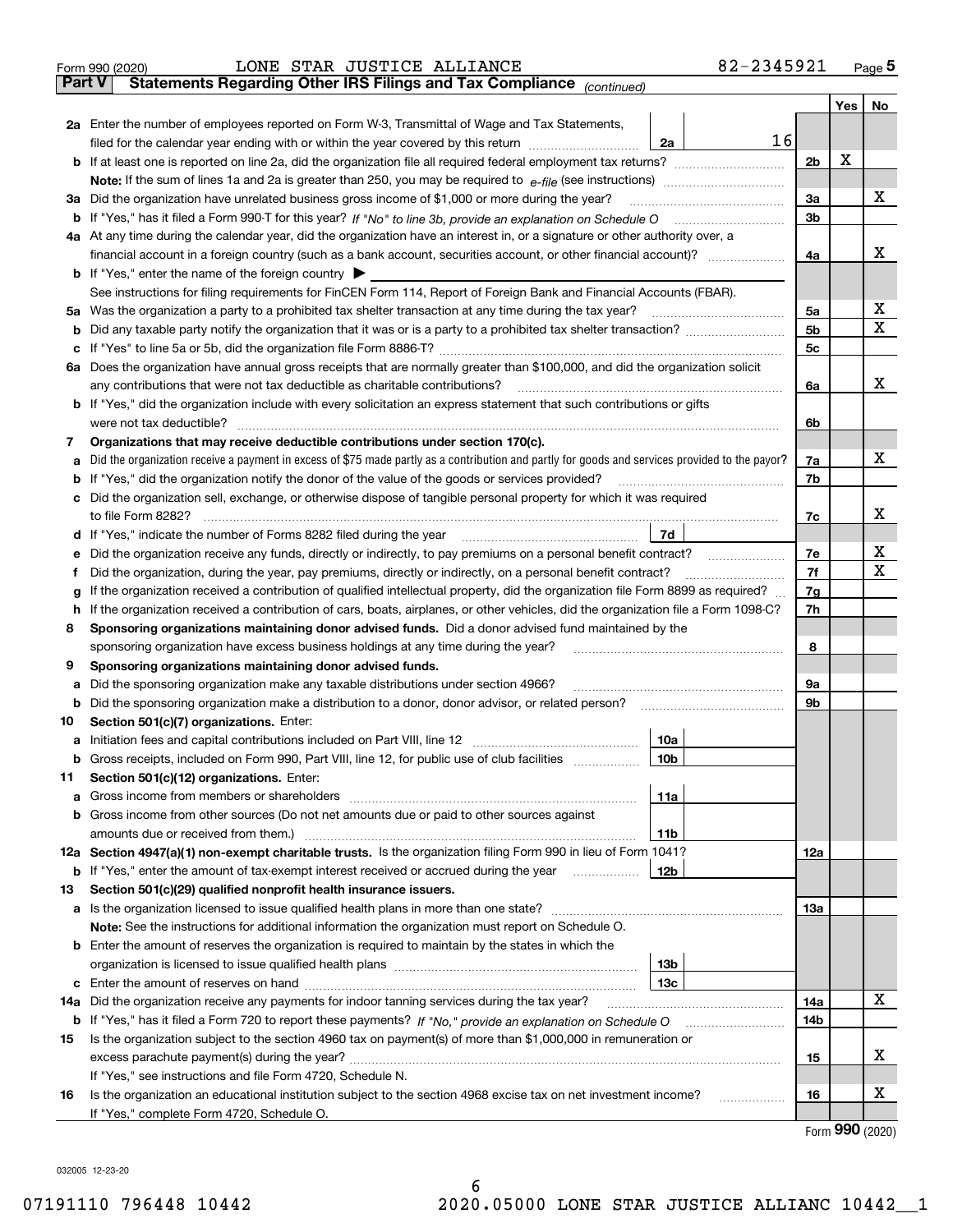|  | Form 990 (2020) |
|--|-----------------|
|  |                 |

### LONE STAR JUSTICE ALLIANCE 82-2345921

*For each "Yes" response to lines 2 through 7b below, and for a "No" response to line 8a, 8b, or 10b below, describe the circumstances, processes, or changes on Schedule O. See instructions.* Form 990 (2020) **12 STAR JUSTICE ALLIANCE**<br>**Part VI Governance, Management, and Disclosure** For each "Yes" response to lines 2 through 7b below, and for a "No" response

|    |                                                                                                                                                                                                                                |                               |    |                         | Yes   No          |                         |  |  |  |
|----|--------------------------------------------------------------------------------------------------------------------------------------------------------------------------------------------------------------------------------|-------------------------------|----|-------------------------|-------------------|-------------------------|--|--|--|
|    | <b>1a</b> Enter the number of voting members of the governing body at the end of the tax year <i>manumum</i>                                                                                                                   | 1a                            | 13 |                         |                   |                         |  |  |  |
|    | If there are material differences in voting rights among members of the governing body, or if the governing                                                                                                                    |                               |    |                         |                   |                         |  |  |  |
|    | body delegated broad authority to an executive committee or similar committee, explain on Schedule O.                                                                                                                          |                               |    |                         |                   |                         |  |  |  |
|    |                                                                                                                                                                                                                                | 1b                            | 12 |                         |                   |                         |  |  |  |
| 2  | Did any officer, director, trustee, or key employee have a family relationship or a business relationship with any other                                                                                                       |                               |    |                         |                   |                         |  |  |  |
|    | officer, director, trustee, or key employee?                                                                                                                                                                                   |                               |    | $\mathbf{2}$            |                   | х                       |  |  |  |
| з  | Did the organization delegate control over management duties customarily performed by or under the direct supervision                                                                                                          |                               |    |                         |                   |                         |  |  |  |
|    |                                                                                                                                                                                                                                |                               |    | 3                       |                   | $\mathbf{X}$            |  |  |  |
| 4  | Did the organization make any significant changes to its governing documents since the prior Form 990 was filed?                                                                                                               |                               |    | $\overline{\mathbf{4}}$ |                   | $\overline{\texttt{x}}$ |  |  |  |
| 5  |                                                                                                                                                                                                                                |                               |    | 5                       |                   | $\overline{\mathbf{X}}$ |  |  |  |
| 6  | Did the organization have members or stockholders?                                                                                                                                                                             |                               |    | 6                       |                   | $\overline{\mathbf{x}}$ |  |  |  |
|    | 7a Did the organization have members, stockholders, or other persons who had the power to elect or appoint one or                                                                                                              |                               |    |                         |                   |                         |  |  |  |
|    | more members of the governing body?                                                                                                                                                                                            |                               |    | 7a                      |                   | x                       |  |  |  |
|    | <b>b</b> Are any governance decisions of the organization reserved to (or subject to approval by) members, stockholders, or                                                                                                    |                               |    |                         |                   |                         |  |  |  |
|    | persons other than the governing body?                                                                                                                                                                                         |                               |    | 7b                      |                   | х                       |  |  |  |
| 8  | Did the organization contemporaneously document the meetings held or written actions undertaken during the year by the following:                                                                                              |                               |    |                         |                   |                         |  |  |  |
| a  |                                                                                                                                                                                                                                |                               |    | 8а                      | X                 |                         |  |  |  |
|    |                                                                                                                                                                                                                                |                               |    | 8b                      | X                 |                         |  |  |  |
| 9  | Is there any officer, director, trustee, or key employee listed in Part VII, Section A, who cannot be reached at the                                                                                                           |                               |    |                         |                   |                         |  |  |  |
|    |                                                                                                                                                                                                                                |                               |    | 9                       |                   | x                       |  |  |  |
|    | Section B. Policies (This Section B requests information about policies not required by the Internal Revenue Code.)                                                                                                            |                               |    |                         |                   |                         |  |  |  |
|    |                                                                                                                                                                                                                                |                               |    |                         | Yes               | No                      |  |  |  |
|    |                                                                                                                                                                                                                                |                               |    | 10a                     |                   | $\mathbf X$             |  |  |  |
|    | <b>b</b> If "Yes," did the organization have written policies and procedures governing the activities of such chapters, affiliates,                                                                                            |                               |    |                         |                   |                         |  |  |  |
|    |                                                                                                                                                                                                                                |                               |    |                         |                   |                         |  |  |  |
|    | 11a Has the organization provided a complete copy of this Form 990 to all members of its governing body before filing the form?                                                                                                |                               |    | 10 <sub>b</sub><br>11a  | x                 |                         |  |  |  |
|    | <b>b</b> Describe in Schedule O the process, if any, used by the organization to review this Form 990.                                                                                                                         |                               |    |                         |                   |                         |  |  |  |
|    |                                                                                                                                                                                                                                |                               |    | 12a                     | Х                 |                         |  |  |  |
|    |                                                                                                                                                                                                                                |                               |    | 12 <sub>b</sub>         | X                 |                         |  |  |  |
|    | c Did the organization regularly and consistently monitor and enforce compliance with the policy? If "Yes," describe                                                                                                           |                               |    |                         |                   |                         |  |  |  |
|    |                                                                                                                                                                                                                                |                               |    | 12c                     | X                 |                         |  |  |  |
| 13 | in Schedule O how this was done encourance and the control of the control of the control of the control of the                                                                                                                 |                               |    | 13                      | X                 |                         |  |  |  |
|    | Did the organization have a written document retention and destruction policy? manufactured and the organization have a written document retention and destruction policy?                                                     |                               |    | 14                      | X                 |                         |  |  |  |
| 14 |                                                                                                                                                                                                                                |                               |    |                         |                   |                         |  |  |  |
| 15 | Did the process for determining compensation of the following persons include a review and approval by independent                                                                                                             |                               |    |                         |                   |                         |  |  |  |
|    | persons, comparability data, and contemporaneous substantiation of the deliberation and decision?                                                                                                                              |                               |    |                         | х                 |                         |  |  |  |
|    | a The organization's CEO, Executive Director, or top management official [11] [12] The organization's CEO, Executive Director, or top management official [12] [12] [12] [12] The organization's CEO, Executive Director, or t |                               |    | 15a                     |                   | X                       |  |  |  |
|    | b Other officers or key employees of the organization manufactured content to the organization manufactured by Other officers or key employees of the organization manufactured content of the organization manufactured by Ot |                               |    | 15b                     |                   |                         |  |  |  |
|    | If "Yes" to line 15a or 15b, describe the process in Schedule O (see instructions).                                                                                                                                            |                               |    |                         |                   |                         |  |  |  |
|    | 16a Did the organization invest in, contribute assets to, or participate in a joint venture or similar arrangement with a                                                                                                      |                               |    |                         |                   |                         |  |  |  |
|    | taxable entity during the year?                                                                                                                                                                                                |                               |    | 16a                     |                   | х                       |  |  |  |
|    | <b>b</b> If "Yes," did the organization follow a written policy or procedure requiring the organization to evaluate its participation                                                                                          |                               |    |                         |                   |                         |  |  |  |
|    | in joint venture arrangements under applicable federal tax law, and take steps to safeguard the organization's                                                                                                                 |                               |    |                         |                   |                         |  |  |  |
|    |                                                                                                                                                                                                                                |                               |    | 16b                     |                   |                         |  |  |  |
|    | <b>Section C. Disclosure</b>                                                                                                                                                                                                   |                               |    |                         |                   |                         |  |  |  |
| 17 | <b>NONE</b><br>List the states with which a copy of this Form 990 is required to be filed $\blacktriangleright$                                                                                                                |                               |    |                         |                   |                         |  |  |  |
| 18 | Section 6104 requires an organization to make its Forms 1023 (1024 or 1024-A, if applicable), 990, and 990-T (Section 501(c)(3)s only) available                                                                               |                               |    |                         |                   |                         |  |  |  |
|    | for public inspection. Indicate how you made these available. Check all that apply.                                                                                                                                            |                               |    |                         |                   |                         |  |  |  |
|    | $X$ Upon request<br>Another's website<br>Own website                                                                                                                                                                           | Other (explain on Schedule O) |    |                         |                   |                         |  |  |  |
| 19 | Describe on Schedule O whether (and if so, how) the organization made its governing documents, conflict of interest policy, and financial                                                                                      |                               |    |                         |                   |                         |  |  |  |
|    | statements available to the public during the tax year.                                                                                                                                                                        |                               |    |                         |                   |                         |  |  |  |
| 20 | State the name, address, and telephone number of the person who possesses the organization's books and records                                                                                                                 |                               |    |                         |                   |                         |  |  |  |
|    | ELIZABETH HENNEKE - 512-394-5791                                                                                                                                                                                               |                               |    |                         |                   |                         |  |  |  |
|    | 78704<br>3809 S 1ST ST, AUSTIN,<br>TХ                                                                                                                                                                                          |                               |    |                         |                   |                         |  |  |  |
|    | 032006 12-23-20                                                                                                                                                                                                                |                               |    |                         | Form $990$ (2020) |                         |  |  |  |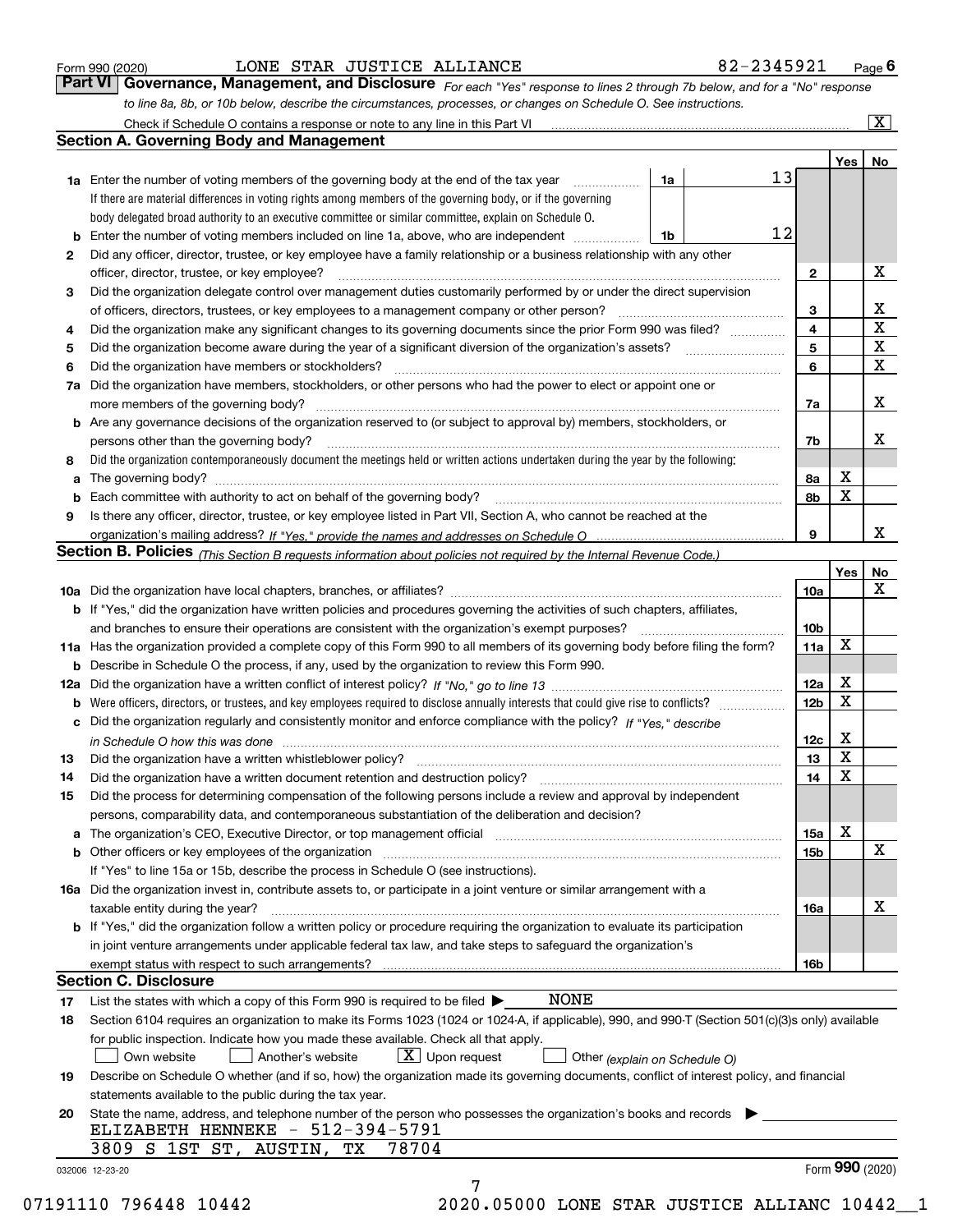$\mathcal{L}^{\text{max}}$ 

# **7Part VII Compensation of Officers, Directors, Trustees, Key Employees, Highest Compensated Employees, and Independent Contractors**

Check if Schedule O contains a response or note to any line in this Part VII

**Section A. Officers, Directors, Trustees, Key Employees, and Highest Compensated Employees**

**1a**  Complete this table for all persons required to be listed. Report compensation for the calendar year ending with or within the organization's tax year. **•** List all of the organization's current officers, directors, trustees (whether individuals or organizations), regardless of amount of compensation.

Enter -0- in columns (D), (E), and (F) if no compensation was paid.

 $\bullet$  List all of the organization's  $\,$ current key employees, if any. See instructions for definition of "key employee."

**•** List the organization's five current highest compensated employees (other than an officer, director, trustee, or key employee) who received reportable compensation (Box 5 of Form W-2 and/or Box 7 of Form 1099-MISC) of more than \$100,000 from the organization and any related organizations.

**•** List all of the organization's former officers, key employees, and highest compensated employees who received more than \$100,000 of reportable compensation from the organization and any related organizations.

**former directors or trustees**  ¥ List all of the organization's that received, in the capacity as a former director or trustee of the organization, more than \$10,000 of reportable compensation from the organization and any related organizations.

See instructions for the order in which to list the persons above.

Check this box if neither the organization nor any related organization compensated any current officer, director, or trustee.  $\mathcal{L}^{\text{max}}$ 

| (A)                             | (B)                    | (C)                           |                       |                         |              |                                                                  |        | (D)                 | (E)                              | (F)                      |
|---------------------------------|------------------------|-------------------------------|-----------------------|-------------------------|--------------|------------------------------------------------------------------|--------|---------------------|----------------------------------|--------------------------|
| Name and title                  | Average                |                               |                       | Position                |              | (do not check more than one                                      |        | Reportable          | Reportable                       | Estimated                |
|                                 | hours per              |                               |                       |                         |              | box, unless person is both an<br>officer and a director/trustee) |        | compensation        | compensation                     | amount of                |
|                                 | week                   |                               |                       |                         |              |                                                                  |        | from                | from related                     | other                    |
|                                 | (list any<br>hours for |                               |                       |                         |              |                                                                  |        | the<br>organization | organizations<br>(W-2/1099-MISC) | compensation<br>from the |
|                                 | related                |                               |                       |                         |              |                                                                  |        | (W-2/1099-MISC)     |                                  | organization             |
|                                 | organizations          |                               |                       |                         |              |                                                                  |        |                     |                                  | and related              |
|                                 | below                  | ndividual trustee or director | Institutional trustee |                         | Key employee |                                                                  |        |                     |                                  | organizations            |
|                                 | line)                  |                               |                       | Officer                 |              | Highest compensated<br> employee                                 | Former |                     |                                  |                          |
| (1)<br>ELIZABETH HENNEKE        | 40.00                  |                               |                       |                         |              |                                                                  |        |                     |                                  |                          |
| EXECUTIVE DIRECTOR              |                        |                               |                       | $\overline{\text{X}}$   |              |                                                                  |        | 121,500.            | $\mathbf 0$ .                    | 0.                       |
| STEPHANIE TREVINO<br>(2)        | 40.00                  |                               |                       |                         |              |                                                                  |        |                     |                                  |                          |
| BOARD SECRETARY/GENERAL COUNSEL |                        | $\mathbf X$                   |                       | X                       |              |                                                                  |        | 76,500.             | $\mathbf 0$ .                    | $\mathbf 0$ .            |
| ALLEN ROTHMAN<br>(3)            | 1.00                   |                               |                       |                         |              |                                                                  |        |                     |                                  |                          |
| BOARD MEMBER                    |                        | $\mathbf X$                   |                       |                         |              |                                                                  |        | 0.                  | $\mathbf 0$ .                    | 0.                       |
| AMY BECKSTEAD<br>(4)            | 1.00                   |                               |                       |                         |              |                                                                  |        |                     |                                  |                          |
| <b>BOARD MEMBER</b>             |                        | $\rm X$                       |                       |                         |              |                                                                  |        | 0.                  | $\mathbf 0$ .                    | $0_{.}$                  |
| <b>ASHLEY PETTUS</b><br>(5)     | 1.00                   |                               |                       |                         |              |                                                                  |        |                     |                                  |                          |
| <b>BOARD MEMBER</b>             |                        | $\mathbf X$                   |                       |                         |              |                                                                  |        | 0.                  | $\mathbf 0$ .                    | $0_{.}$                  |
| CAROLINE KIM<br>(6)             | 1.00                   |                               |                       |                         |              |                                                                  |        |                     |                                  |                          |
| BOARD CHAIRWOMAN                |                        | $\mathbf X$                   |                       | $\overline{\textbf{X}}$ |              |                                                                  |        | 0.                  | $\mathbf 0$ .                    | $\mathbf 0$ .            |
| COURTNEY B. PEREZ<br>(7)        | 1.00                   |                               |                       |                         |              |                                                                  |        |                     |                                  |                          |
| <b>BOARD MEMBER</b>             |                        | $\mathbf X$                   |                       |                         |              |                                                                  |        | 0.                  | $\mathbf 0$ .                    | $\mathbf 0$ .            |
| DOUG DEASON<br>(8)              | 1.00                   |                               |                       |                         |              |                                                                  |        |                     |                                  |                          |
| <b>BOARD MEMBER</b>             |                        | $\mathbf X$                   |                       |                         |              |                                                                  |        | 0.                  | 0.                               | $\mathbf 0$ .            |
| HALEY JENSEN<br>(9)             | 1.00                   |                               |                       |                         |              |                                                                  |        |                     |                                  |                          |
| <b>BOARD MEMBER</b>             |                        | $\mathbf X$                   |                       |                         |              |                                                                  |        | 0.                  | $\mathbf 0$ .                    | $\mathbf 0$ .            |
| (10) KERRI MCDONALD             | 1.00                   |                               |                       |                         |              |                                                                  |        |                     |                                  |                          |
| BOARD MEMBER                    |                        | $\mathbf X$                   |                       |                         |              |                                                                  |        | 0.                  | 0.                               | $\mathbf 0$ .            |
| (11) LARRY ROBINSON             | 1.00                   |                               |                       |                         |              |                                                                  |        |                     |                                  |                          |
| <b>BOARD MEMBER</b>             |                        | $\mathbf X$                   |                       |                         |              |                                                                  |        | 0.                  | $\mathbf 0$ .                    | $\mathbf 0$ .            |
| (12) MAUREEN MILLIGAN           | 1.00                   |                               |                       |                         |              |                                                                  |        |                     |                                  |                          |
| <b>BOARD MEMBER</b>             |                        | X                             |                       |                         |              |                                                                  |        | 0.                  | 0.                               | $0_{.}$                  |
| (13) PHILLIP J. YATES           | 1.00                   |                               |                       |                         |              |                                                                  |        |                     |                                  |                          |
| <b>BOARD MEMBER</b>             |                        | $\mathbf X$                   |                       |                         |              |                                                                  |        | 0.                  | $\mathbf 0$ .                    | $0$ .                    |
| (14) REED MACY, CFA             | 1.00                   |                               |                       |                         |              |                                                                  |        |                     |                                  |                          |
| <b>BOARD MEMBER</b>             |                        | X                             |                       |                         |              |                                                                  |        | 0.                  | 0.                               | $\mathbf 0$ .            |
|                                 |                        |                               |                       |                         |              |                                                                  |        |                     |                                  |                          |
|                                 |                        |                               |                       |                         |              |                                                                  |        |                     |                                  |                          |
|                                 |                        |                               |                       |                         |              |                                                                  |        |                     |                                  |                          |
|                                 |                        |                               |                       |                         |              |                                                                  |        |                     |                                  |                          |
|                                 |                        |                               |                       |                         |              |                                                                  |        |                     |                                  |                          |
|                                 |                        |                               |                       |                         |              |                                                                  |        |                     |                                  |                          |

8

032007 12-23-20

Form (2020) **990**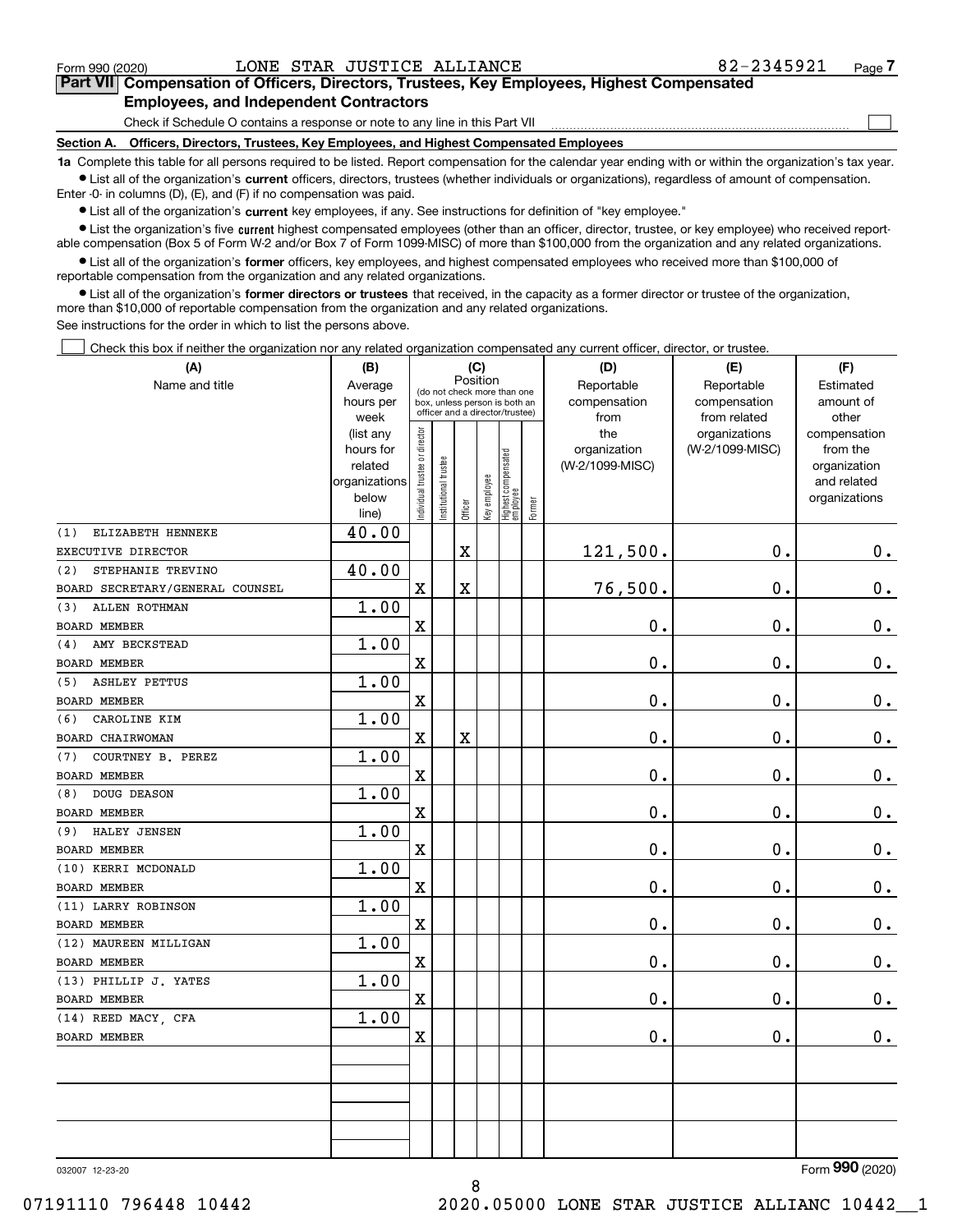|   | LONE STAR JUSTICE ALLIANCE<br>Form 990 (2020)                                                                                                                                                                                                                               |                                                                                                      |                                                                                                                                                                                       |             |                                             |   |                                                                              |                                                                                |                                | 82-2345921 |                                                                                                             |     |                 | Page 8                                        |
|---|-----------------------------------------------------------------------------------------------------------------------------------------------------------------------------------------------------------------------------------------------------------------------------|------------------------------------------------------------------------------------------------------|---------------------------------------------------------------------------------------------------------------------------------------------------------------------------------------|-------------|---------------------------------------------|---|------------------------------------------------------------------------------|--------------------------------------------------------------------------------|--------------------------------|------------|-------------------------------------------------------------------------------------------------------------|-----|-----------------|-----------------------------------------------|
|   | <b>Part VII</b><br>Section A. Officers, Directors, Trustees, Key Employees, and Highest Compensated Employees (continued)<br>(A)                                                                                                                                            | (C)<br>Position                                                                                      |                                                                                                                                                                                       |             |                                             |   |                                                                              | (D)                                                                            | (E)                            |            |                                                                                                             | (F) |                 |                                               |
|   | Name and title                                                                                                                                                                                                                                                              | Average<br>hours per<br>week<br>(list any<br>hours for<br>related<br>organizations<br>below<br>line) | (do not check more than one<br>box, unless person is both an<br>officer and a director/trustee)<br>Individual trustee or director<br>Institutional trustee<br>key employee<br>Officer |             | Highest compensated<br>  employee<br>Former |   | Reportable<br>compensation<br>from<br>the<br>organization<br>(W-2/1099-MISC) | Reportable<br>compensation<br>from related<br>organizations<br>(W-2/1099-MISC) |                                |            | Estimated<br>amount of<br>other<br>compensation<br>from the<br>organization<br>and related<br>organizations |     |                 |                                               |
|   |                                                                                                                                                                                                                                                                             |                                                                                                      |                                                                                                                                                                                       |             |                                             |   |                                                                              |                                                                                |                                |            |                                                                                                             |     |                 |                                               |
|   |                                                                                                                                                                                                                                                                             |                                                                                                      |                                                                                                                                                                                       |             |                                             |   |                                                                              |                                                                                |                                |            |                                                                                                             |     |                 |                                               |
|   |                                                                                                                                                                                                                                                                             |                                                                                                      |                                                                                                                                                                                       |             |                                             |   |                                                                              |                                                                                |                                |            |                                                                                                             |     |                 |                                               |
|   |                                                                                                                                                                                                                                                                             |                                                                                                      |                                                                                                                                                                                       |             |                                             |   |                                                                              |                                                                                |                                |            |                                                                                                             |     |                 |                                               |
|   |                                                                                                                                                                                                                                                                             |                                                                                                      |                                                                                                                                                                                       |             |                                             |   |                                                                              |                                                                                |                                |            |                                                                                                             |     |                 |                                               |
|   |                                                                                                                                                                                                                                                                             |                                                                                                      |                                                                                                                                                                                       |             |                                             |   |                                                                              |                                                                                |                                |            |                                                                                                             |     |                 |                                               |
|   |                                                                                                                                                                                                                                                                             |                                                                                                      |                                                                                                                                                                                       |             |                                             |   |                                                                              |                                                                                |                                |            |                                                                                                             |     |                 |                                               |
|   |                                                                                                                                                                                                                                                                             |                                                                                                      |                                                                                                                                                                                       |             |                                             |   |                                                                              |                                                                                |                                |            |                                                                                                             |     |                 |                                               |
|   | 1b Subtotal                                                                                                                                                                                                                                                                 |                                                                                                      |                                                                                                                                                                                       |             |                                             |   |                                                                              |                                                                                | 198,000.                       |            | 0.                                                                                                          |     |                 | $0$ .                                         |
|   | c Total from continuation sheets to Part VII, Section A                                                                                                                                                                                                                     |                                                                                                      |                                                                                                                                                                                       |             |                                             |   |                                                                              |                                                                                | $\overline{0}$ .<br>198,000.   |            | $\overline{0}$ .<br>$\overline{\mathfrak{0}}$ .                                                             |     |                 | $\overline{0}$ .<br>$\overline{\mathbf{0}}$ . |
| 2 | Total number of individuals (including but not limited to those listed above) who received more than \$100,000 of reportable<br>compensation from the organization $\blacktriangleright$                                                                                    |                                                                                                      |                                                                                                                                                                                       |             |                                             |   |                                                                              |                                                                                |                                |            |                                                                                                             |     |                 | 1                                             |
| з | Did the organization list any former officer, director, trustee, key employee, or highest compensated employee on                                                                                                                                                           |                                                                                                      |                                                                                                                                                                                       |             |                                             |   |                                                                              |                                                                                |                                |            |                                                                                                             |     | Yes             | No                                            |
| 4 | line 1a? If "Yes," complete Schedule J for such individual manufactured contained and the 1a? If "Yes," complete Schedule J for such individual<br>For any individual listed on line 1a, is the sum of reportable compensation and other compensation from the organization |                                                                                                      |                                                                                                                                                                                       |             |                                             |   |                                                                              |                                                                                |                                |            |                                                                                                             | 3   |                 | х                                             |
| 5 | Did any person listed on line 1a receive or accrue compensation from any unrelated organization or individual for services                                                                                                                                                  |                                                                                                      |                                                                                                                                                                                       |             |                                             |   |                                                                              |                                                                                |                                |            |                                                                                                             | 4   |                 | х                                             |
|   | <b>Section B. Independent Contractors</b>                                                                                                                                                                                                                                   |                                                                                                      |                                                                                                                                                                                       |             |                                             |   |                                                                              |                                                                                |                                |            |                                                                                                             | 5   |                 | X                                             |
| 1 | Complete this table for your five highest compensated independent contractors that received more than \$100,000 of compensation from<br>the organization. Report compensation for the calendar year ending with or within the organization's tax year.                      |                                                                                                      |                                                                                                                                                                                       |             |                                             |   |                                                                              |                                                                                |                                |            |                                                                                                             |     |                 |                                               |
|   | (A)<br>Name and business address                                                                                                                                                                                                                                            |                                                                                                      |                                                                                                                                                                                       | <b>NONE</b> |                                             |   |                                                                              |                                                                                | (B)<br>Description of services |            |                                                                                                             | (C) | Compensation    |                                               |
|   |                                                                                                                                                                                                                                                                             |                                                                                                      |                                                                                                                                                                                       |             |                                             |   |                                                                              |                                                                                |                                |            |                                                                                                             |     |                 |                                               |
|   |                                                                                                                                                                                                                                                                             |                                                                                                      |                                                                                                                                                                                       |             |                                             |   |                                                                              |                                                                                |                                |            |                                                                                                             |     |                 |                                               |
|   |                                                                                                                                                                                                                                                                             |                                                                                                      |                                                                                                                                                                                       |             |                                             |   |                                                                              |                                                                                |                                |            |                                                                                                             |     |                 |                                               |
|   |                                                                                                                                                                                                                                                                             |                                                                                                      |                                                                                                                                                                                       |             |                                             |   |                                                                              |                                                                                |                                |            |                                                                                                             |     |                 |                                               |
| 2 | Total number of independent contractors (including but not limited to those listed above) who received more than                                                                                                                                                            |                                                                                                      |                                                                                                                                                                                       |             |                                             |   |                                                                              |                                                                                |                                |            |                                                                                                             |     |                 |                                               |
|   | \$100,000 of compensation from the organization                                                                                                                                                                                                                             |                                                                                                      |                                                                                                                                                                                       |             |                                             | 0 |                                                                              |                                                                                |                                |            |                                                                                                             |     | Form 990 (2020) |                                               |

032008 12-23-20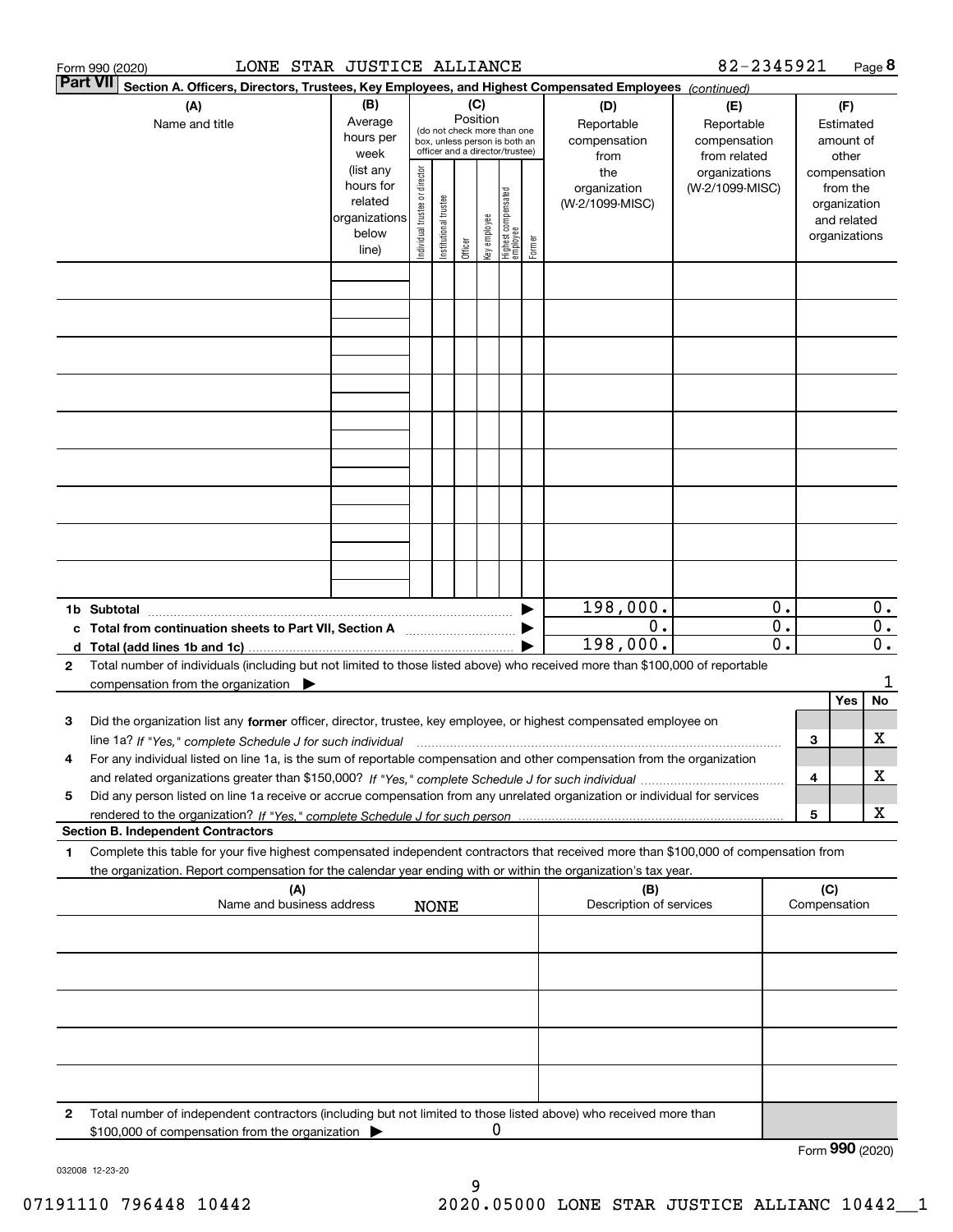|                                                           |      |         | LONE STAR JUSTICE ALLIANCE<br>Form 990 (2020)                                                                                                                                                                                                 |                      |                                  |                                              | 82-2345921                                         | Page 9                                                          |
|-----------------------------------------------------------|------|---------|-----------------------------------------------------------------------------------------------------------------------------------------------------------------------------------------------------------------------------------------------|----------------------|----------------------------------|----------------------------------------------|----------------------------------------------------|-----------------------------------------------------------------|
| <b>Part VIII</b>                                          |      |         | <b>Statement of Revenue</b>                                                                                                                                                                                                                   |                      |                                  |                                              |                                                    |                                                                 |
|                                                           |      |         | Check if Schedule O contains a response or note to any line in this Part VIII                                                                                                                                                                 |                      |                                  |                                              |                                                    |                                                                 |
|                                                           |      |         |                                                                                                                                                                                                                                               |                      | (A)<br>Total revenue             | (B)<br>Related or exempt<br>function revenue | $\overline{(C)}$<br>Unrelated<br>Ibusiness revenue | (D)<br>Revenue excluded<br>from tax under<br>sections 512 - 514 |
|                                                           |      |         | 1a<br>1 a Federated campaigns                                                                                                                                                                                                                 |                      |                                  |                                              |                                                    |                                                                 |
| Contributions, Gifts, Grants<br>and Other Similar Amounts |      |         | 1 <sub>b</sub><br><b>b</b> Membership dues <i></i>                                                                                                                                                                                            |                      |                                  |                                              |                                                    |                                                                 |
|                                                           |      |         | 1 <sub>c</sub><br>c Fundraising events                                                                                                                                                                                                        |                      |                                  |                                              |                                                    |                                                                 |
|                                                           |      |         | 1 <sub>d</sub><br>d Related organizations                                                                                                                                                                                                     |                      |                                  |                                              |                                                    |                                                                 |
|                                                           |      |         | e Government grants (contributions)<br>1e                                                                                                                                                                                                     | 733,918.             |                                  |                                              |                                                    |                                                                 |
|                                                           |      |         | f All other contributions, gifts, grants, and                                                                                                                                                                                                 |                      |                                  |                                              |                                                    |                                                                 |
|                                                           |      |         | similar amounts not included above<br>1f                                                                                                                                                                                                      | 481,924.             |                                  |                                              |                                                    |                                                                 |
|                                                           |      | g       | $1g$ \$<br>Noncash contributions included in lines 1a-1f                                                                                                                                                                                      |                      |                                  |                                              |                                                    |                                                                 |
|                                                           |      |         |                                                                                                                                                                                                                                               | <b>Business Code</b> | 1, 215, 842.                     |                                              |                                                    |                                                                 |
|                                                           |      |         |                                                                                                                                                                                                                                               |                      |                                  |                                              |                                                    |                                                                 |
| Program Service<br>Revenue                                |      | 2a<br>b | the control of the control of the control of the control of the control of the control of                                                                                                                                                     |                      |                                  |                                              |                                                    |                                                                 |
|                                                           |      | c       | <u> 1989 - Johann Harry Harry Harry Harry Harry Harry Harry Harry Harry Harry Harry Harry Harry Harry Harry Harry</u><br><u> 1989 - Johann Stein, mars an deutscher Stein und der Stein und der Stein und der Stein und der Stein und der</u> |                      |                                  |                                              |                                                    |                                                                 |
|                                                           |      | d       | the control of the control of the control of the control of the control of the control of                                                                                                                                                     |                      |                                  |                                              |                                                    |                                                                 |
|                                                           |      | е       |                                                                                                                                                                                                                                               |                      |                                  |                                              |                                                    |                                                                 |
|                                                           |      |         | All other program service revenue                                                                                                                                                                                                             |                      |                                  |                                              |                                                    |                                                                 |
|                                                           |      | a       |                                                                                                                                                                                                                                               |                      |                                  |                                              |                                                    |                                                                 |
|                                                           | 3    |         | Investment income (including dividends, interest, and                                                                                                                                                                                         |                      |                                  |                                              |                                                    |                                                                 |
|                                                           |      |         |                                                                                                                                                                                                                                               |                      |                                  |                                              |                                                    |                                                                 |
|                                                           | 4    |         | Income from investment of tax-exempt bond proceeds                                                                                                                                                                                            |                      |                                  |                                              |                                                    |                                                                 |
|                                                           | 5    |         |                                                                                                                                                                                                                                               |                      |                                  |                                              |                                                    |                                                                 |
|                                                           |      |         | (i) Real                                                                                                                                                                                                                                      | (ii) Personal        |                                  |                                              |                                                    |                                                                 |
|                                                           |      |         | 4,250.<br>6a<br>6 a Gross rents                                                                                                                                                                                                               |                      |                                  |                                              |                                                    |                                                                 |
|                                                           |      |         | 6 <sub>b</sub><br><b>b</b> Less: rental expenses $\ldots$                                                                                                                                                                                     | $\overline{0}$ .     |                                  |                                              |                                                    |                                                                 |
|                                                           |      | c       | 4,250.<br>6c<br>Rental income or (loss)                                                                                                                                                                                                       |                      |                                  |                                              |                                                    |                                                                 |
|                                                           |      |         | d Net rental income or (loss)<br>(i) Securities                                                                                                                                                                                               | (ii) Other           | 4,250.                           |                                              |                                                    | 4,250.                                                          |
|                                                           |      |         | 7 a Gross amount from sales of                                                                                                                                                                                                                |                      |                                  |                                              |                                                    |                                                                 |
|                                                           |      |         | assets other than inventory<br>7a<br><b>b</b> Less: cost or other basis                                                                                                                                                                       |                      |                                  |                                              |                                                    |                                                                 |
|                                                           |      |         | and sales expenses<br>7b                                                                                                                                                                                                                      |                      |                                  |                                              |                                                    |                                                                 |
| venue                                                     |      |         | 7c<br><b>c</b> Gain or (loss) $\ldots$                                                                                                                                                                                                        |                      |                                  |                                              |                                                    |                                                                 |
|                                                           |      |         |                                                                                                                                                                                                                                               |                      |                                  |                                              |                                                    |                                                                 |
| Other R                                                   |      |         | 8 a Gross income from fundraising events (not                                                                                                                                                                                                 |                      |                                  |                                              |                                                    |                                                                 |
|                                                           |      |         | including \$                                                                                                                                                                                                                                  |                      |                                  |                                              |                                                    |                                                                 |
|                                                           |      |         | contributions reported on line 1c). See                                                                                                                                                                                                       |                      |                                  |                                              |                                                    |                                                                 |
|                                                           |      |         |                                                                                                                                                                                                                                               | 8a                   |                                  |                                              |                                                    |                                                                 |
|                                                           |      | b       |                                                                                                                                                                                                                                               | 8b                   |                                  |                                              |                                                    |                                                                 |
|                                                           |      |         | c Net income or (loss) from fundraising events                                                                                                                                                                                                |                      |                                  |                                              |                                                    |                                                                 |
|                                                           |      |         | 9 a Gross income from gaming activities. See                                                                                                                                                                                                  |                      |                                  |                                              |                                                    |                                                                 |
|                                                           |      |         |                                                                                                                                                                                                                                               | 9a                   |                                  |                                              |                                                    |                                                                 |
|                                                           |      |         | <b>b</b> Less: direct expenses <b>manually</b>                                                                                                                                                                                                | 9b                   |                                  |                                              |                                                    |                                                                 |
|                                                           |      |         | c Net income or (loss) from gaming activities                                                                                                                                                                                                 |                      |                                  |                                              |                                                    |                                                                 |
|                                                           |      |         | 10 a Gross sales of inventory, less returns                                                                                                                                                                                                   |                      |                                  |                                              |                                                    |                                                                 |
|                                                           |      |         |                                                                                                                                                                                                                                               | 10a<br>10bl          |                                  |                                              |                                                    |                                                                 |
|                                                           |      |         |                                                                                                                                                                                                                                               |                      |                                  |                                              |                                                    |                                                                 |
|                                                           |      |         | c Net income or (loss) from sales of inventory                                                                                                                                                                                                | <b>Business Code</b> |                                  |                                              |                                                    |                                                                 |
|                                                           | 11 a |         | CONFERENCE REGISTRATIO                                                                                                                                                                                                                        | 900099               | $\overline{7}03.$                | 703.                                         |                                                    |                                                                 |
|                                                           |      | b       |                                                                                                                                                                                                                                               |                      |                                  |                                              |                                                    |                                                                 |
|                                                           |      | c       |                                                                                                                                                                                                                                               |                      |                                  |                                              |                                                    |                                                                 |
| Miscellaneous<br>Revenue                                  |      |         |                                                                                                                                                                                                                                               |                      |                                  |                                              |                                                    |                                                                 |
|                                                           |      |         |                                                                                                                                                                                                                                               | ▶                    | 703.                             |                                              |                                                    |                                                                 |
|                                                           | 12   |         |                                                                                                                                                                                                                                               |                      | $\blacktriangleright$ 1,220,795. | 703.                                         | $0$ .                                              | 4,250.                                                          |
| 032009 12-23-20                                           |      |         |                                                                                                                                                                                                                                               |                      |                                  |                                              |                                                    | Form 990 (2020)                                                 |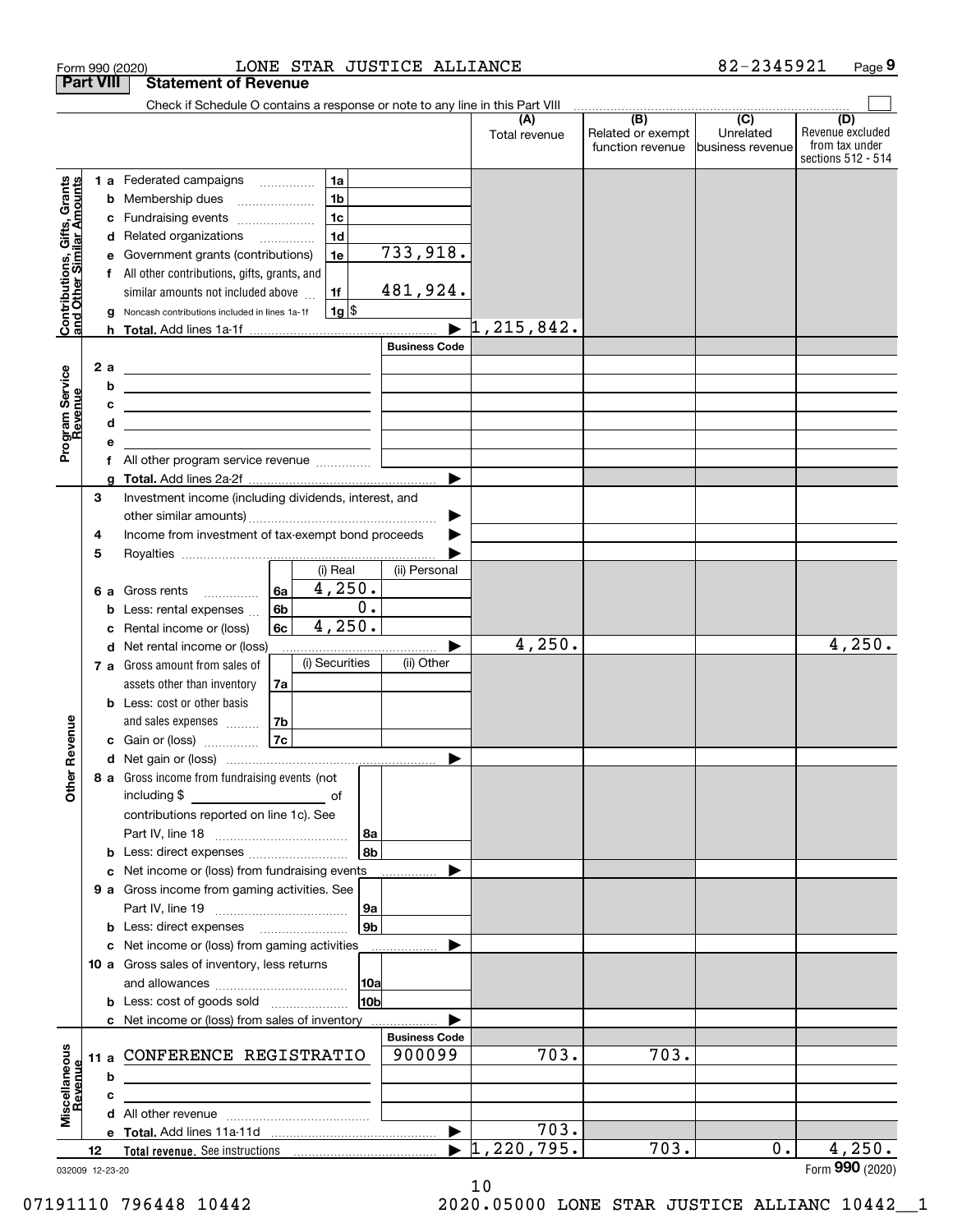$_{\rm Form}$   $_{990}$  (2020)  $_{\rm DoNE}$   $_{\rm SOER}$  JUSTICE ALLIANCE  $_{\rm 82-2345921}$   $_{\rm Page}$ **Part IX Statement of Functional Expenses**

|              | Section 501(c)(3) and 501(c)(4) organizations must complete all columns. All other organizations must complete column (A).                                                                                 |                       |                                    |                                                      |                                |
|--------------|------------------------------------------------------------------------------------------------------------------------------------------------------------------------------------------------------------|-----------------------|------------------------------------|------------------------------------------------------|--------------------------------|
|              | Check if Schedule O contains a response or note to any line in this Part IX                                                                                                                                |                       |                                    |                                                      | $\overline{\mathtt{x}}$        |
|              | Do not include amounts reported on lines 6b,<br>7b, 8b, 9b, and 10b of Part VIII.                                                                                                                          | (A)<br>Total expenses | (B)<br>Program service<br>expenses | $\overline{C}$<br>Management and<br>general expenses | (D)<br>Fundraising<br>expenses |
| 1.           | Grants and other assistance to domestic organizations                                                                                                                                                      |                       |                                    |                                                      |                                |
|              | and domestic governments. See Part IV, line 21                                                                                                                                                             |                       |                                    |                                                      |                                |
| $\mathbf{2}$ | Grants and other assistance to domestic                                                                                                                                                                    |                       |                                    |                                                      |                                |
|              | individuals. See Part IV, line 22                                                                                                                                                                          | 4,777.                | 4,777.                             |                                                      |                                |
| 3            | Grants and other assistance to foreign                                                                                                                                                                     |                       |                                    |                                                      |                                |
|              | organizations, foreign governments, and foreign                                                                                                                                                            |                       |                                    |                                                      |                                |
|              | individuals. See Part IV, lines 15 and 16                                                                                                                                                                  |                       |                                    |                                                      |                                |
| 4            | Benefits paid to or for members                                                                                                                                                                            |                       |                                    |                                                      |                                |
| 5            | Compensation of current officers, directors,                                                                                                                                                               |                       |                                    |                                                      |                                |
|              |                                                                                                                                                                                                            | 198,000.              | 168,504.                           | 21,771.                                              | 7,725.                         |
| 6            | Compensation not included above to disqualified                                                                                                                                                            |                       |                                    |                                                      |                                |
|              | persons (as defined under section 4958(f)(1)) and                                                                                                                                                          |                       |                                    |                                                      |                                |
|              | persons described in section 4958(c)(3)(B)                                                                                                                                                                 |                       |                                    |                                                      |                                |
| 7            |                                                                                                                                                                                                            | 494,866.              | 421,146.                           | 54,412.                                              | 19,308.                        |
| 8            | Pension plan accruals and contributions (include                                                                                                                                                           |                       |                                    |                                                      |                                |
|              | section 401(k) and 403(b) employer contributions)                                                                                                                                                          |                       |                                    |                                                      |                                |
| 9            |                                                                                                                                                                                                            | 54,302.               | 46,212.                            | 5,971.                                               | $\frac{2,119.}{2,018.}$        |
| 10           |                                                                                                                                                                                                            | 51,721.               | 44,016.                            | $\overline{5,687}$ .                                 |                                |
| 11           | Fees for services (nonemployees):                                                                                                                                                                          |                       |                                    |                                                      |                                |
|              |                                                                                                                                                                                                            |                       |                                    |                                                      |                                |
| b            |                                                                                                                                                                                                            | 1,000.                |                                    | 1,000.                                               |                                |
| c            |                                                                                                                                                                                                            | 92,343.               | 73,990.                            | 18,353.                                              |                                |
| d            |                                                                                                                                                                                                            |                       |                                    |                                                      |                                |
| е            | Professional fundraising services. See Part IV, line 17                                                                                                                                                    |                       |                                    |                                                      |                                |
| f            | Investment management fees                                                                                                                                                                                 |                       |                                    |                                                      |                                |
|              | g Other. (If line 11g amount exceeds 10% of line 25,                                                                                                                                                       |                       |                                    |                                                      |                                |
|              | column (A) amount, list line 11g expenses on Sch 0.)                                                                                                                                                       | 187,805.              | 150,479.                           | 37,326.                                              |                                |
| 12           |                                                                                                                                                                                                            | 2,115.                |                                    | 1,615.                                               | 500.                           |
| 13           |                                                                                                                                                                                                            | 16,361.               | 8,128.                             | 8, 233.                                              |                                |
| 14           |                                                                                                                                                                                                            | 50, 510.              | 43,051.                            | 4,854.                                               | 2,605.                         |
| 15           |                                                                                                                                                                                                            |                       |                                    |                                                      |                                |
| 16           |                                                                                                                                                                                                            | 125,516.              | 104,337.                           | 13,704.                                              | 7,475.                         |
| 17           |                                                                                                                                                                                                            | 12,598.               | 2,073.                             | 10,525.                                              |                                |
| 18           | Payments of travel or entertainment expenses                                                                                                                                                               |                       |                                    |                                                      |                                |
|              | for any federal, state, or local public officials                                                                                                                                                          |                       |                                    |                                                      |                                |
| 19           | Conferences, conventions, and meetings                                                                                                                                                                     |                       |                                    |                                                      |                                |
| 20           | Interest                                                                                                                                                                                                   |                       |                                    |                                                      |                                |
| 21           |                                                                                                                                                                                                            |                       |                                    |                                                      |                                |
| 22           | Depreciation, depletion, and amortization                                                                                                                                                                  | 23,868.               | 19,005.                            | 4,863.                                               |                                |
| 23           | Insurance                                                                                                                                                                                                  | 13,379.               | 4,996.                             | 8,383.                                               |                                |
| 24           | Other expenses. Itemize expenses not covered<br>above (List miscellaneous expenses on line 24e. If<br>line 24e amount exceeds 10% of line 25, column (A)<br>amount, list line 24e expenses on Schedule O.) |                       |                                    |                                                      |                                |
|              | a BANK FEES                                                                                                                                                                                                | 7,060.                |                                    | 7,060.                                               |                                |
| b            | MISCELLANEOUS EXPENSES                                                                                                                                                                                     | 6, 200.               | 25.                                | 3,885.                                               | 2,290.                         |
| c            | PAYROLL FEES                                                                                                                                                                                               | 3,314.                | 2,822.                             | 363.                                                 | $\overline{129}$ .             |
| d            |                                                                                                                                                                                                            |                       |                                    |                                                      |                                |
|              | e All other expenses                                                                                                                                                                                       |                       |                                    |                                                      |                                |
| 25           | Total functional expenses. Add lines 1 through 24e                                                                                                                                                         | 1,345,735.            | 1,093,561.                         | 208,005.                                             | 44,169.                        |
| 26           | <b>Joint costs.</b> Complete this line only if the organization                                                                                                                                            |                       |                                    |                                                      |                                |
|              | reported in column (B) joint costs from a combined                                                                                                                                                         |                       |                                    |                                                      |                                |
|              | educational campaign and fundraising solicitation.                                                                                                                                                         |                       |                                    |                                                      |                                |
|              | Check here $\blacktriangleright$<br>if following SOP 98-2 (ASC 958-720)                                                                                                                                    |                       |                                    |                                                      |                                |

11

032010 12-23-20

Form (2020) **990**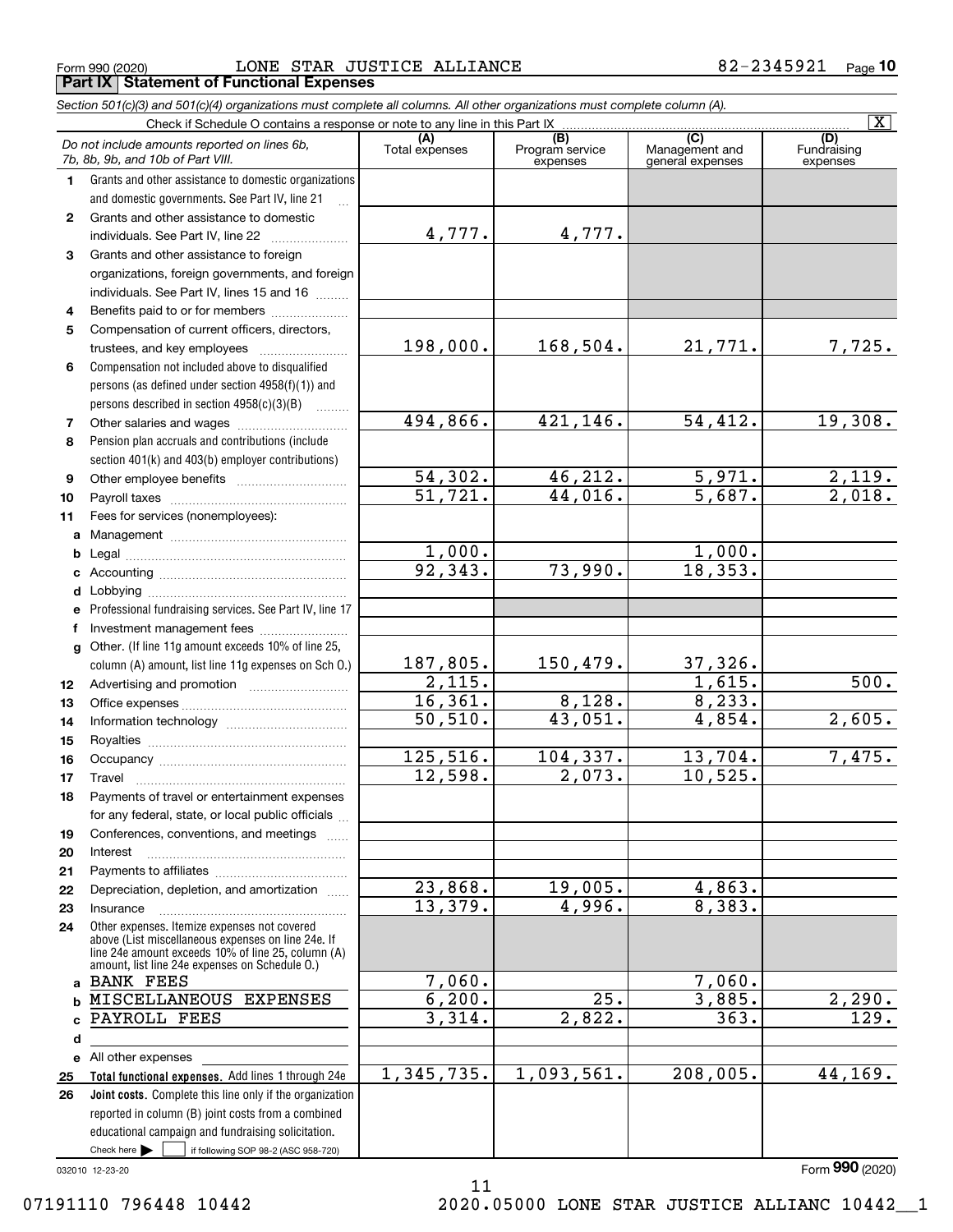### $_{\rm Form}$   $_{990}$  (2020)  $_{\rm DoNE}$   $_{\rm SOER}$  JUSTICE ALLIANCE  $_{\rm 82-2345921}$   $_{\rm Page}$

|                             |    |                                                                                                                                                                                   |           |                     | (A)<br>Beginning of year |                         | (B)<br>End of year |
|-----------------------------|----|-----------------------------------------------------------------------------------------------------------------------------------------------------------------------------------|-----------|---------------------|--------------------------|-------------------------|--------------------|
|                             | 1  | Cash - non-interest-bearing                                                                                                                                                       |           |                     | 36,868.                  | $\mathbf{1}$            | 121,552.           |
|                             | 2  |                                                                                                                                                                                   |           | $\mathbf{2}$        |                          |                         |                    |
|                             | З  |                                                                                                                                                                                   | 360,576.  | 3                   | 99,922.                  |                         |                    |
|                             | 4  |                                                                                                                                                                                   |           |                     | 57,011.                  | $\overline{\mathbf{4}}$ |                    |
|                             | 5  | Loans and other receivables from any current or former officer, director,                                                                                                         |           |                     |                          |                         |                    |
|                             |    | trustee, key employee, creator or founder, substantial contributor, or 35%                                                                                                        |           |                     |                          |                         |                    |
|                             |    | controlled entity or family member of any of these persons                                                                                                                        |           |                     |                          | 5                       |                    |
|                             | 6  | Loans and other receivables from other disqualified persons (as defined                                                                                                           |           |                     |                          |                         |                    |
|                             |    | under section 4958(f)(1)), and persons described in section 4958(c)(3)(B)                                                                                                         |           | $\ldots$            |                          | 6                       |                    |
|                             | 7  |                                                                                                                                                                                   |           |                     |                          | $\overline{7}$          |                    |
| Assets                      | 8  |                                                                                                                                                                                   |           |                     |                          | 8                       |                    |
|                             | 9  | Prepaid expenses and deferred charges                                                                                                                                             | 4,500.    | $\boldsymbol{9}$    | 20, 366.                 |                         |                    |
|                             |    | 10a Land, buildings, and equipment: cost or other                                                                                                                                 |           |                     |                          |                         |                    |
|                             |    | basis. Complete Part VI of Schedule D $\begin{array}{ c c c c c }\n\hline\n10a & 64,156.\n\hline\n\text{Less: accumulated depreciation} & & & 10b & 14,589.\n\hline\n\end{array}$ |           |                     |                          |                         |                    |
|                             |    | <u>  1</u> 0b<br><b>b</b> Less: accumulated depreciation                                                                                                                          |           |                     | 9,279.                   | 10 <sub>c</sub>         | 49,567.            |
|                             | 11 |                                                                                                                                                                                   |           |                     |                          | 11                      |                    |
|                             | 12 |                                                                                                                                                                                   |           |                     |                          | 12                      |                    |
|                             | 13 |                                                                                                                                                                                   |           |                     |                          | 13                      |                    |
|                             | 14 |                                                                                                                                                                                   |           |                     | 14                       |                         |                    |
|                             | 15 |                                                                                                                                                                                   | 4,500.    | 15                  | 4,500.                   |                         |                    |
|                             | 16 |                                                                                                                                                                                   |           |                     | 472, 734.                | 16                      | 295,907.           |
|                             | 17 |                                                                                                                                                                                   | 69,462.   | 17                  | 29,575.                  |                         |                    |
|                             | 18 |                                                                                                                                                                                   |           |                     |                          | 18                      |                    |
|                             | 19 |                                                                                                                                                                                   |           | 19                  |                          |                         |                    |
|                             | 20 |                                                                                                                                                                                   |           |                     |                          | 20                      |                    |
|                             | 21 | Escrow or custodial account liability. Complete Part IV of Schedule D                                                                                                             |           | 1.1.1.1.1.1.1.1.1.1 |                          | 21                      |                    |
|                             | 22 | Loans and other payables to any current or former officer, director,                                                                                                              |           |                     |                          |                         |                    |
| Liabilities                 |    | trustee, key employee, creator or founder, substantial contributor, or 35%                                                                                                        |           |                     |                          |                         |                    |
|                             |    | controlled entity or family member of any of these persons                                                                                                                        |           |                     |                          | 22                      |                    |
|                             | 23 | Secured mortgages and notes payable to unrelated third parties                                                                                                                    |           |                     |                          | 23                      |                    |
|                             | 24 | Unsecured notes and loans payable to unrelated third parties                                                                                                                      |           |                     |                          | 24                      |                    |
|                             | 25 | Other liabilities (including federal income tax, payables to related third                                                                                                        |           |                     |                          |                         |                    |
|                             |    | parties, and other liabilities not included on lines 17-24). Complete Part X                                                                                                      |           |                     |                          |                         |                    |
|                             |    | of Schedule D                                                                                                                                                                     |           |                     | 12,000.                  | 25                      | 0.                 |
|                             | 26 | Total liabilities. Add lines 17 through 25                                                                                                                                        |           |                     | 81,462.                  | 26                      | 29,575.            |
|                             |    | Organizations that follow FASB ASC 958, check here $\blacktriangleright \boxed{X}$                                                                                                |           |                     |                          |                         |                    |
|                             |    | and complete lines 27, 28, 32, and 33.                                                                                                                                            |           |                     |                          |                         |                    |
|                             | 27 |                                                                                                                                                                                   |           |                     | 41,840.                  | 27                      | 95,476.            |
|                             | 28 |                                                                                                                                                                                   |           |                     | 349, 432.                | 28                      | 170,856.           |
|                             |    | Organizations that do not follow FASB ASC 958, check here $\blacktriangleright$                                                                                                   |           |                     |                          |                         |                    |
|                             |    | and complete lines 29 through 33.                                                                                                                                                 |           |                     |                          |                         |                    |
|                             | 29 |                                                                                                                                                                                   |           |                     |                          | 29                      |                    |
|                             | 30 | Paid-in or capital surplus, or land, building, or equipment fund                                                                                                                  |           |                     |                          | 30                      |                    |
|                             | 31 | Retained earnings, endowment, accumulated income, or other funds                                                                                                                  |           | $\cdots$            |                          | 31                      |                    |
| Net Assets or Fund Balances | 32 |                                                                                                                                                                                   | 391, 272. | 32                  | 266,332.                 |                         |                    |
|                             | 33 |                                                                                                                                                                                   | 472,734.  | 33                  | 295,907.                 |                         |                    |

Form (2020) **990**

**Part X Balance Sheet**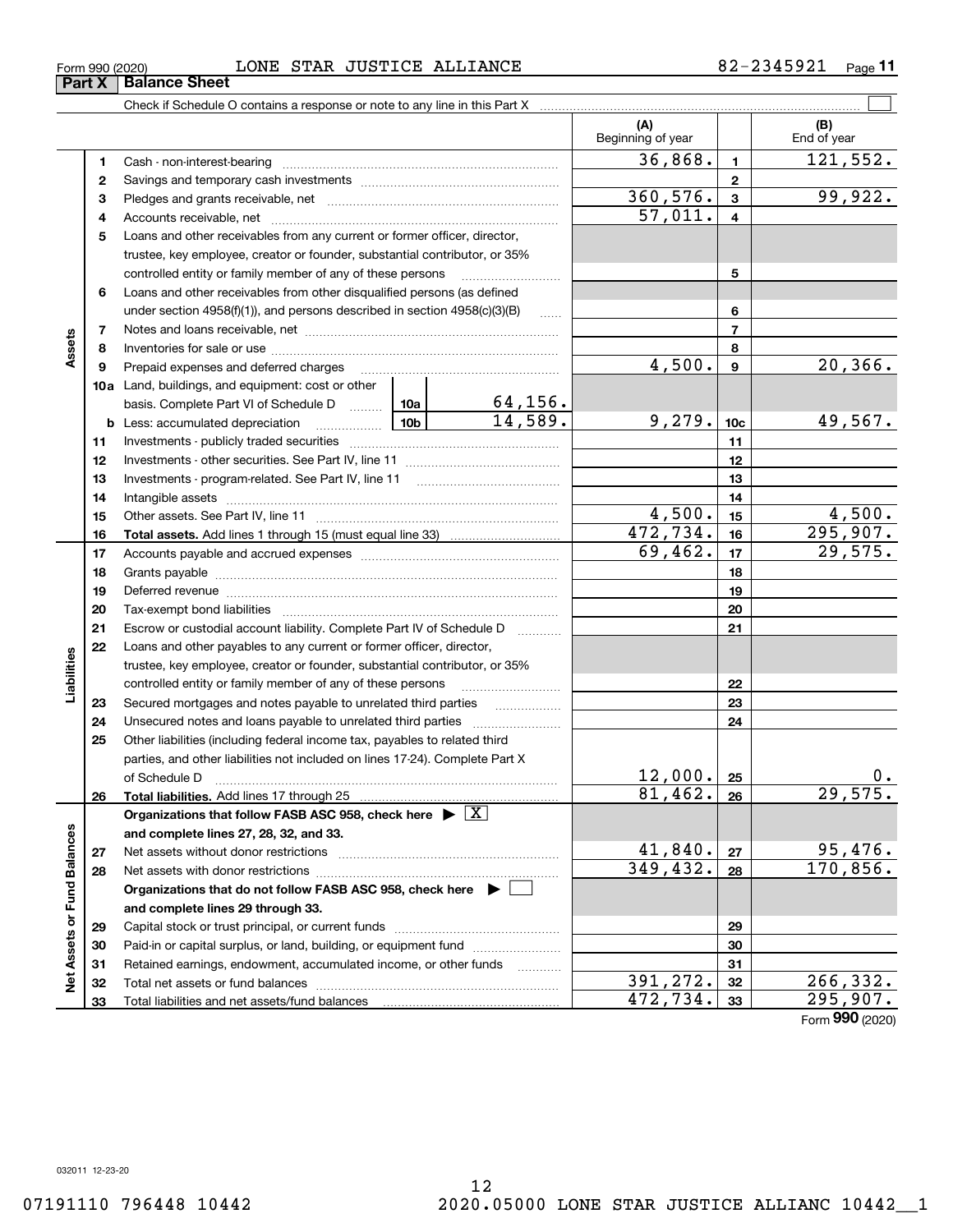|    | LONE STAR JUSTICE ALLIANCE<br>Form 990 (2020)                                                                                   |                         | 82-2345921     |            | $_{\text{Page}}$ 12 |
|----|---------------------------------------------------------------------------------------------------------------------------------|-------------------------|----------------|------------|---------------------|
|    | <b>Reconciliation of Net Assets</b><br>Part XI                                                                                  |                         |                |            |                     |
|    |                                                                                                                                 |                         |                |            |                     |
|    |                                                                                                                                 |                         |                |            |                     |
| 1  |                                                                                                                                 | 1                       | 1,220,795.     |            |                     |
| 2  |                                                                                                                                 | $\mathbf{2}$            | 1,345,735.     |            |                     |
| 3  | Revenue less expenses. Subtract line 2 from line 1                                                                              | 3                       | $-124,940.$    |            |                     |
| 4  |                                                                                                                                 | $\overline{\mathbf{4}}$ | 391,272.       |            |                     |
| 5  |                                                                                                                                 | 5                       |                |            |                     |
| 6  |                                                                                                                                 | 6                       |                |            |                     |
| 7  | Investment expenses www.communication.communication.com/www.communication.com/www.communication.com                             | $\overline{7}$          |                |            |                     |
| 8  | Prior period adjustments                                                                                                        | 8                       |                |            |                     |
| 9  | Other changes in net assets or fund balances (explain on Schedule O)                                                            | 9                       |                |            | 0.                  |
| 10 | Net assets or fund balances at end of year. Combine lines 3 through 9 (must equal Part X, line 32,                              |                         |                |            |                     |
|    |                                                                                                                                 | 10                      | 266, 332.      |            |                     |
|    | Part XII Financial Statements and Reporting                                                                                     |                         |                |            |                     |
|    |                                                                                                                                 |                         |                |            |                     |
|    |                                                                                                                                 |                         |                | <b>Yes</b> | No                  |
| 1  | $\boxed{\mathbf{X}}$ Accrual<br>Accounting method used to prepare the Form 990: <u>[</u> Cash<br>Other                          |                         |                |            |                     |
|    | If the organization changed its method of accounting from a prior year or checked "Other," explain in Schedule O.               |                         |                |            |                     |
|    | 2a Were the organization's financial statements compiled or reviewed by an independent accountant?                              |                         | 2a             |            | X                   |
|    | If "Yes," check a box below to indicate whether the financial statements for the year were compiled or reviewed on a            |                         |                |            |                     |
|    | separate basis, consolidated basis, or both:                                                                                    |                         |                |            |                     |
|    | Separate basis<br><b>Consolidated basis</b><br>Both consolidated and separate basis                                             |                         |                |            |                     |
|    | <b>b</b> Were the organization's financial statements audited by an independent accountant?                                     |                         | 2 <sub>b</sub> | X          |                     |
|    | If "Yes," check a box below to indicate whether the financial statements for the year were audited on a separate basis,         |                         |                |            |                     |
|    | consolidated basis, or both:                                                                                                    |                         |                |            |                     |
|    | $\vert X \vert$ Separate basis<br>Consolidated basis<br>Both consolidated and separate basis                                    |                         |                |            |                     |
|    | c If "Yes" to line 2a or 2b, does the organization have a committee that assumes responsibility for oversight of the audit,     |                         |                |            |                     |
|    |                                                                                                                                 |                         | 2c             |            | х                   |
|    | If the organization changed either its oversight process or selection process during the tax year, explain on Schedule O.       |                         |                |            |                     |
|    | 3a As a result of a federal award, was the organization required to undergo an audit or audits as set forth in the Single Audit |                         |                |            |                     |
|    |                                                                                                                                 |                         | За             |            | x                   |
|    | b If "Yes," did the organization undergo the required audit or audits? If the organization did not undergo the required audit   |                         |                |            |                     |
|    |                                                                                                                                 |                         | 3b             |            |                     |

Form (2020) **990**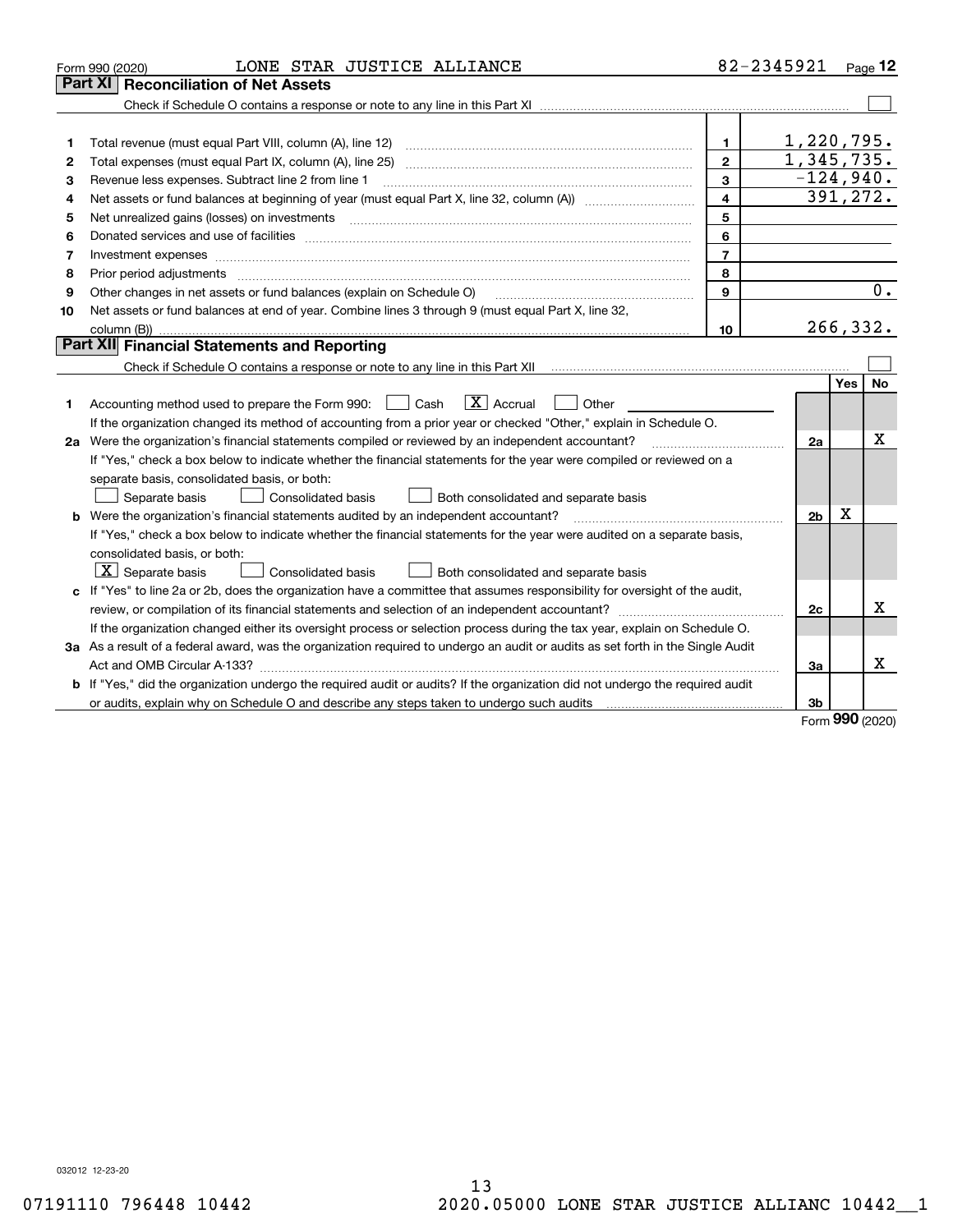| <b>SCHEDULE A</b> |
|-------------------|
|-------------------|

Department of the Treasury Internal Revenue Service

| (Form 990 or 990-EZ) |  |  |  |  |
|----------------------|--|--|--|--|
|----------------------|--|--|--|--|

# **Public Charity Status and Public Support**

**Complete if the organization is a section 501(c)(3) organization or a section 4947(a)(1) nonexempt charitable trust.**

|  |  |  |  | Attach to Form 990 or Form 990-EZ. |  |
|--|--|--|--|------------------------------------|--|
|  |  |  |  |                                    |  |

**| Go to www.irs.gov/Form990 for instructions and the latest information.**

| OMB No. 1545-0047                     |
|---------------------------------------|
| 2020                                  |
| <b>Open to Public</b><br>Inspection   |
| <b>Emplover identification number</b> |

|       | Part I |                                                                                                                                              |          | 82-2345921<br>LONE STAR JUSTICE ALLIANCE<br>Reason for Public Charity Status. (All organizations must complete this part.) See instructions. |                                    |    |                            |  |                            |  |  |  |
|-------|--------|----------------------------------------------------------------------------------------------------------------------------------------------|----------|----------------------------------------------------------------------------------------------------------------------------------------------|------------------------------------|----|----------------------------|--|----------------------------|--|--|--|
|       |        |                                                                                                                                              |          |                                                                                                                                              |                                    |    |                            |  |                            |  |  |  |
|       |        | The organization is not a private foundation because it is: (For lines 1 through 12, check only one box.)                                    |          |                                                                                                                                              |                                    |    |                            |  |                            |  |  |  |
| 1     |        | A church, convention of churches, or association of churches described in section 170(b)(1)(A)(i).                                           |          |                                                                                                                                              |                                    |    |                            |  |                            |  |  |  |
| 2     |        | A school described in section 170(b)(1)(A)(ii). (Attach Schedule E (Form 990 or 990-EZ).)                                                    |          |                                                                                                                                              |                                    |    |                            |  |                            |  |  |  |
| 3     |        | A hospital or a cooperative hospital service organization described in section $170(b)(1)(A)(iii)$ .                                         |          |                                                                                                                                              |                                    |    |                            |  |                            |  |  |  |
| 4     |        | A medical research organization operated in conjunction with a hospital described in section 170(b)(1)(A)(iii). Enter the hospital's name,   |          |                                                                                                                                              |                                    |    |                            |  |                            |  |  |  |
|       |        | city, and state:                                                                                                                             |          |                                                                                                                                              |                                    |    |                            |  |                            |  |  |  |
| 5     |        | An organization operated for the benefit of a college or university owned or operated by a governmental unit described in                    |          |                                                                                                                                              |                                    |    |                            |  |                            |  |  |  |
|       |        | section 170(b)(1)(A)(iv). (Complete Part II.)                                                                                                |          |                                                                                                                                              |                                    |    |                            |  |                            |  |  |  |
| 6     |        | A federal, state, or local government or governmental unit described in section 170(b)(1)(A)(v).                                             |          |                                                                                                                                              |                                    |    |                            |  |                            |  |  |  |
|       | 7   X  | An organization that normally receives a substantial part of its support from a governmental unit or from the general public described in    |          |                                                                                                                                              |                                    |    |                            |  |                            |  |  |  |
|       |        | section 170(b)(1)(A)(vi). (Complete Part II.)                                                                                                |          |                                                                                                                                              |                                    |    |                            |  |                            |  |  |  |
| 8     |        | A community trust described in section 170(b)(1)(A)(vi). (Complete Part II.)                                                                 |          |                                                                                                                                              |                                    |    |                            |  |                            |  |  |  |
| 9     |        | An agricultural research organization described in section 170(b)(1)(A)(ix) operated in conjunction with a land-grant college                |          |                                                                                                                                              |                                    |    |                            |  |                            |  |  |  |
|       |        | or university or a non-land-grant college of agriculture (see instructions). Enter the name, city, and state of the college or               |          |                                                                                                                                              |                                    |    |                            |  |                            |  |  |  |
|       |        | university:                                                                                                                                  |          |                                                                                                                                              |                                    |    |                            |  |                            |  |  |  |
| 10    |        | An organization that normally receives (1) more than 33 1/3% of its support from contributions, membership fees, and gross receipts from     |          |                                                                                                                                              |                                    |    |                            |  |                            |  |  |  |
|       |        | activities related to its exempt functions, subject to certain exceptions; and (2) no more than 33 1/3% of its support from gross investment |          |                                                                                                                                              |                                    |    |                            |  |                            |  |  |  |
|       |        | income and unrelated business taxable income (less section 511 tax) from businesses acquired by the organization after June 30, 1975.        |          |                                                                                                                                              |                                    |    |                            |  |                            |  |  |  |
|       |        | See section 509(a)(2). (Complete Part III.)                                                                                                  |          |                                                                                                                                              |                                    |    |                            |  |                            |  |  |  |
| 11    |        | An organization organized and operated exclusively to test for public safety. See section 509(a)(4).                                         |          |                                                                                                                                              |                                    |    |                            |  |                            |  |  |  |
| 12    |        | An organization organized and operated exclusively for the benefit of, to perform the functions of, or to carry out the purposes of one or   |          |                                                                                                                                              |                                    |    |                            |  |                            |  |  |  |
|       |        | more publicly supported organizations described in section 509(a)(1) or section 509(a)(2). See section 509(a)(3). Check the box in           |          |                                                                                                                                              |                                    |    |                            |  |                            |  |  |  |
|       |        | lines 12a through 12d that describes the type of supporting organization and complete lines 12e, 12f, and 12g.                               |          |                                                                                                                                              |                                    |    |                            |  |                            |  |  |  |
| а     |        | Type I. A supporting organization operated, supervised, or controlled by its supported organization(s), typically by giving                  |          |                                                                                                                                              |                                    |    |                            |  |                            |  |  |  |
|       |        | the supported organization(s) the power to regularly appoint or elect a majority of the directors or trustees of the supporting              |          |                                                                                                                                              |                                    |    |                            |  |                            |  |  |  |
|       |        | organization. You must complete Part IV, Sections A and B.                                                                                   |          |                                                                                                                                              |                                    |    |                            |  |                            |  |  |  |
| b     |        | Type II. A supporting organization supervised or controlled in connection with its supported organization(s), by having                      |          |                                                                                                                                              |                                    |    |                            |  |                            |  |  |  |
|       |        | control or management of the supporting organization vested in the same persons that control or manage the supported                         |          |                                                                                                                                              |                                    |    |                            |  |                            |  |  |  |
|       |        | organization(s). You must complete Part IV, Sections A and C.                                                                                |          |                                                                                                                                              |                                    |    |                            |  |                            |  |  |  |
| с     |        | Type III functionally integrated. A supporting organization operated in connection with, and functionally integrated with,                   |          |                                                                                                                                              |                                    |    |                            |  |                            |  |  |  |
|       |        | its supported organization(s) (see instructions). You must complete Part IV, Sections A, D, and E.                                           |          |                                                                                                                                              |                                    |    |                            |  |                            |  |  |  |
| d     |        | Type III non-functionally integrated. A supporting organization operated in connection with its supported organization(s)                    |          |                                                                                                                                              |                                    |    |                            |  |                            |  |  |  |
|       |        | that is not functionally integrated. The organization generally must satisfy a distribution requirement and an attentiveness                 |          |                                                                                                                                              |                                    |    |                            |  |                            |  |  |  |
|       |        | requirement (see instructions). You must complete Part IV, Sections A and D, and Part V.                                                     |          |                                                                                                                                              |                                    |    |                            |  |                            |  |  |  |
| е     |        | Check this box if the organization received a written determination from the IRS that it is a Type I, Type II, Type III                      |          |                                                                                                                                              |                                    |    |                            |  |                            |  |  |  |
|       |        | functionally integrated, or Type III non-functionally integrated supporting organization.                                                    |          |                                                                                                                                              |                                    |    |                            |  |                            |  |  |  |
|       |        | Enter the number of supported organizations                                                                                                  |          |                                                                                                                                              |                                    |    |                            |  |                            |  |  |  |
|       |        | Provide the following information about the supported organization(s).                                                                       |          |                                                                                                                                              |                                    |    |                            |  |                            |  |  |  |
| a     |        | (i) Name of supported                                                                                                                        | (ii) EIN | (iii) Type of organization                                                                                                                   | (iv) Is the organization listed    |    | (v) Amount of monetary     |  | (vi) Amount of other       |  |  |  |
|       |        | organization                                                                                                                                 |          | (described on lines 1-10                                                                                                                     | in your governing document?<br>Yes | No | support (see instructions) |  | support (see instructions) |  |  |  |
|       |        |                                                                                                                                              |          | above (see instructions))                                                                                                                    |                                    |    |                            |  |                            |  |  |  |
|       |        |                                                                                                                                              |          |                                                                                                                                              |                                    |    |                            |  |                            |  |  |  |
|       |        |                                                                                                                                              |          |                                                                                                                                              |                                    |    |                            |  |                            |  |  |  |
|       |        |                                                                                                                                              |          |                                                                                                                                              |                                    |    |                            |  |                            |  |  |  |
|       |        |                                                                                                                                              |          |                                                                                                                                              |                                    |    |                            |  |                            |  |  |  |
|       |        |                                                                                                                                              |          |                                                                                                                                              |                                    |    |                            |  |                            |  |  |  |
|       |        |                                                                                                                                              |          |                                                                                                                                              |                                    |    |                            |  |                            |  |  |  |
|       |        |                                                                                                                                              |          |                                                                                                                                              |                                    |    |                            |  |                            |  |  |  |
|       |        |                                                                                                                                              |          |                                                                                                                                              |                                    |    |                            |  |                            |  |  |  |
|       |        |                                                                                                                                              |          |                                                                                                                                              |                                    |    |                            |  |                            |  |  |  |
| Total |        |                                                                                                                                              |          |                                                                                                                                              |                                    |    |                            |  |                            |  |  |  |
|       |        |                                                                                                                                              |          |                                                                                                                                              |                                    |    |                            |  |                            |  |  |  |

LHA For Paperwork Reduction Act Notice, see the Instructions for Form 990 or 990-EZ. <sub>032021</sub> o1-25-21 Schedule A (Form 990 or 990-EZ) 2020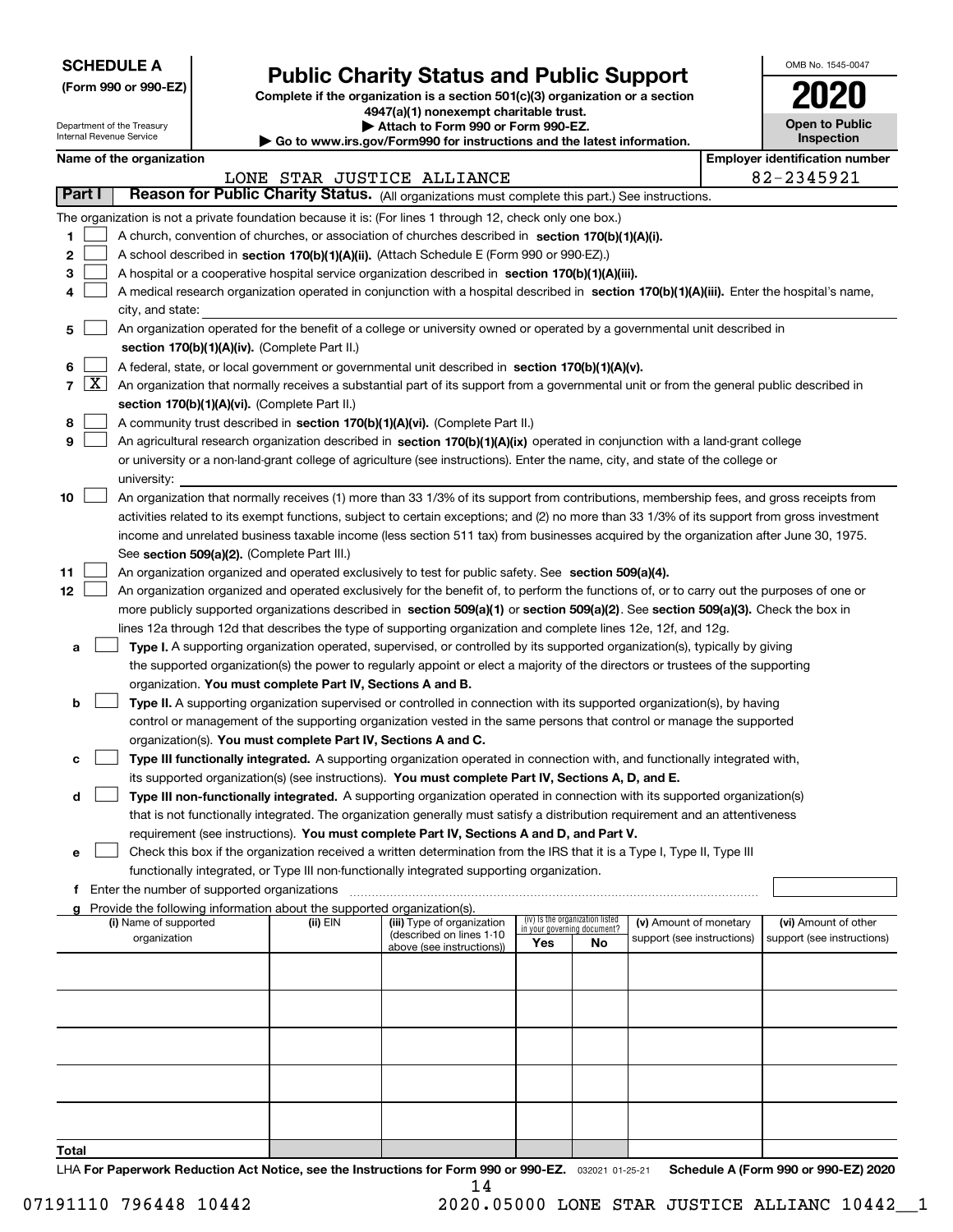#### Schedule A (Form 990 or 990-EZ) 2020 Page LONE STAR JUSTICE ALLIANCE 82-2345921

**2**

(Complete only if you checked the box on line 5, 7, or 8 of Part I or if the organization failed to qualify under Part III. If the organization fails to qualify under the tests listed below, please complete Part III.) **Part II** Support Schedule for Organizations Described in Sections 170(b)(1)(A)(iv) and 170(b)(1)(A)(vi)

| <b>Section A. Public Support</b>                                                                                                               |          |          |                        |            |                                      |                                          |
|------------------------------------------------------------------------------------------------------------------------------------------------|----------|----------|------------------------|------------|--------------------------------------|------------------------------------------|
| Calendar year (or fiscal year beginning in)                                                                                                    | (a) 2016 | (b) 2017 | $(c)$ 2018             | $(d)$ 2019 | (e) 2020                             | (f) Total                                |
| 1 Gifts, grants, contributions, and                                                                                                            |          |          |                        |            |                                      |                                          |
| membership fees received. (Do not                                                                                                              |          |          |                        |            |                                      |                                          |
| include any "unusual grants.")                                                                                                                 |          | 33,038.  | 252,660.               | 1010273.   | 1215842.                             | 2511813.                                 |
| 2 Tax revenues levied for the organ-                                                                                                           |          |          |                        |            |                                      |                                          |
| ization's benefit and either paid to                                                                                                           |          |          |                        |            |                                      |                                          |
| or expended on its behalf                                                                                                                      |          |          |                        |            |                                      |                                          |
| 3 The value of services or facilities                                                                                                          |          |          |                        |            |                                      |                                          |
| furnished by a governmental unit to                                                                                                            |          |          |                        |            |                                      |                                          |
| the organization without charge                                                                                                                |          |          |                        |            |                                      |                                          |
| 4 Total. Add lines 1 through 3                                                                                                                 |          | 33,038.  | 252,660.               | 1010273.   | 1215842.                             | 2511813.                                 |
| 5 The portion of total contributions                                                                                                           |          |          |                        |            |                                      |                                          |
| by each person (other than a                                                                                                                   |          |          |                        |            |                                      |                                          |
| governmental unit or publicly                                                                                                                  |          |          |                        |            |                                      |                                          |
| supported organization) included                                                                                                               |          |          |                        |            |                                      |                                          |
| on line 1 that exceeds 2% of the                                                                                                               |          |          |                        |            |                                      |                                          |
| amount shown on line 11,                                                                                                                       |          |          |                        |            |                                      |                                          |
| column (f)                                                                                                                                     |          |          |                        |            |                                      | 260,992.                                 |
| 6 Public support. Subtract line 5 from line 4.                                                                                                 |          |          |                        |            |                                      | 2250821.                                 |
| <b>Section B. Total Support</b>                                                                                                                |          |          |                        |            |                                      |                                          |
| Calendar year (or fiscal year beginning in)                                                                                                    | (a) 2016 | (b) 2017 | $(c)$ 2018             | $(d)$ 2019 | (e) 2020                             | (f) Total                                |
| 7 Amounts from line 4                                                                                                                          |          | 33,038.  | $\overline{252,660}$ . | 1010273.   | 1215842.                             | 2511813.                                 |
| 8 Gross income from interest,                                                                                                                  |          |          |                        |            |                                      |                                          |
| dividends, payments received on                                                                                                                |          |          |                        |            |                                      |                                          |
| securities loans, rents, royalties,                                                                                                            |          |          |                        |            |                                      |                                          |
| and income from similar sources                                                                                                                |          |          | 1,581.                 |            | 4,250.                               | 5,831.                                   |
| <b>9</b> Net income from unrelated business                                                                                                    |          |          |                        |            |                                      |                                          |
| activities, whether or not the                                                                                                                 |          |          |                        |            |                                      |                                          |
| business is regularly carried on                                                                                                               |          |          |                        |            |                                      |                                          |
| 10 Other income. Do not include gain                                                                                                           |          |          |                        |            |                                      |                                          |
| or loss from the sale of capital                                                                                                               |          |          |                        |            |                                      |                                          |
| assets (Explain in Part VI.)                                                                                                                   |          |          |                        | 835.       | 703.                                 | 1,538.                                   |
| 11 Total support. Add lines 7 through 10                                                                                                       |          |          |                        |            |                                      | 2519182.                                 |
| 12 Gross receipts from related activities, etc. (see instructions)                                                                             |          |          |                        |            | 12                                   | 150,871.                                 |
| 13 First 5 years. If the Form 990 is for the organization's first, second, third, fourth, or fifth tax year as a section 501(c)(3)             |          |          |                        |            |                                      |                                          |
|                                                                                                                                                |          |          |                        |            |                                      | $\blacktriangleright$ $\boxed{\text{X}}$ |
| <b>Section C. Computation of Public Support Percentage</b>                                                                                     |          |          |                        |            |                                      |                                          |
|                                                                                                                                                |          |          |                        |            | 14                                   | %                                        |
|                                                                                                                                                |          |          |                        |            | 15                                   | $\%$                                     |
| 16a 33 1/3% support test - 2020. If the organization did not check the box on line 13, and line 14 is 33 1/3% or more, check this box and      |          |          |                        |            |                                      |                                          |
| stop here. The organization qualifies as a publicly supported organization                                                                     |          |          |                        |            |                                      |                                          |
| b 33 1/3% support test - 2019. If the organization did not check a box on line 13 or 16a, and line 15 is 33 1/3% or more, check this box       |          |          |                        |            |                                      |                                          |
| and stop here. The organization qualifies as a publicly supported organization                                                                 |          |          |                        |            |                                      |                                          |
| 17a 10% -facts-and-circumstances test - 2020. If the organization did not check a box on line 13, 16a, or 16b, and line 14 is 10% or more,     |          |          |                        |            |                                      |                                          |
| and if the organization meets the facts-and-circumstances test, check this box and stop here. Explain in Part VI how the organization          |          |          |                        |            |                                      |                                          |
| meets the facts-and-circumstances test. The organization qualifies as a publicly supported organization                                        |          |          |                        |            |                                      |                                          |
| <b>b 10% -facts-and-circumstances test - 2019.</b> If the organization did not check a box on line 13, 16a, 16b, or 17a, and line 15 is 10% or |          |          |                        |            |                                      |                                          |
| more, and if the organization meets the facts-and-circumstances test, check this box and stop here. Explain in Part VI how the                 |          |          |                        |            |                                      |                                          |
| organization meets the facts-and-circumstances test. The organization qualifies as a publicly supported organization                           |          |          |                        |            |                                      |                                          |
| 18 Private foundation. If the organization did not check a box on line 13, 16a, 16b, 17a, or 17b, check this box and see instructions          |          |          |                        |            |                                      |                                          |
|                                                                                                                                                |          |          |                        |            | Schedule A (Form 990 or 990-F7) 2020 |                                          |

**Schedule A (Form 990 or 990-EZ) 2020**

032022 01-25-21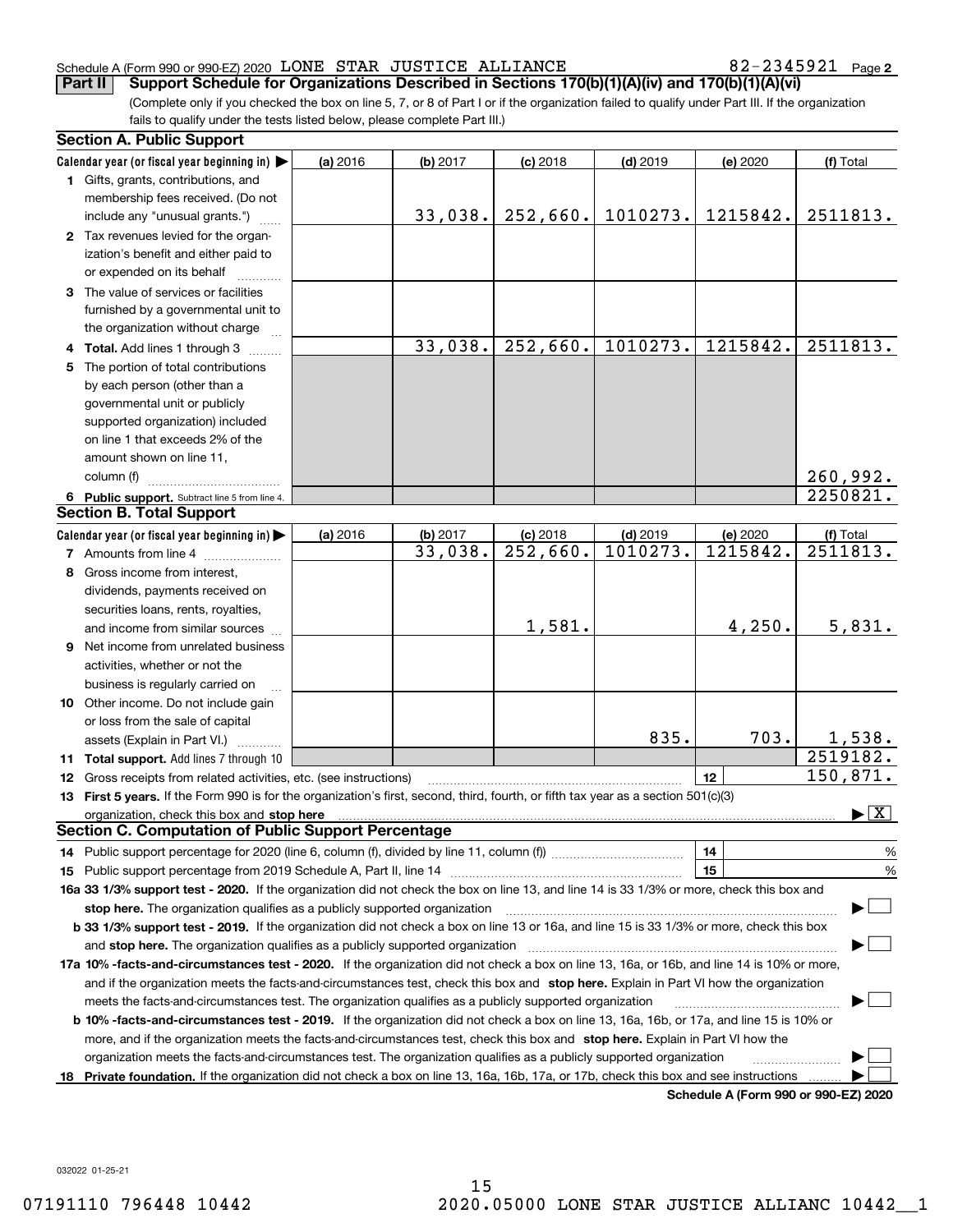#### Schedule A (Form 990 or 990-EZ) 2020 Page LONE STAR JUSTICE ALLIANCE 82-2345921 **Part III Support Schedule for Organizations Described in Section 509(a)(2)**

(Complete only if you checked the box on line 10 of Part I or if the organization failed to qualify under Part II. If the organization fails to qualify under the tests listed below, please complete Part II.)

|    | <b>Section A. Public Support</b>                                                                                                                                                                |          |          |            |            |          |                                      |
|----|-------------------------------------------------------------------------------------------------------------------------------------------------------------------------------------------------|----------|----------|------------|------------|----------|--------------------------------------|
|    | Calendar year (or fiscal year beginning in) $\blacktriangleright$                                                                                                                               | (a) 2016 | (b) 2017 | $(c)$ 2018 | $(d)$ 2019 | (e) 2020 | (f) Total                            |
|    | 1 Gifts, grants, contributions, and                                                                                                                                                             |          |          |            |            |          |                                      |
|    | membership fees received. (Do not                                                                                                                                                               |          |          |            |            |          |                                      |
|    | include any "unusual grants.")                                                                                                                                                                  |          |          |            |            |          |                                      |
|    | <b>2</b> Gross receipts from admissions,<br>merchandise sold or services per-<br>formed, or facilities furnished in<br>any activity that is related to the<br>organization's tax-exempt purpose |          |          |            |            |          |                                      |
|    | 3 Gross receipts from activities that<br>are not an unrelated trade or bus-                                                                                                                     |          |          |            |            |          |                                      |
|    | iness under section 513                                                                                                                                                                         |          |          |            |            |          |                                      |
|    | 4 Tax revenues levied for the organ-                                                                                                                                                            |          |          |            |            |          |                                      |
|    | ization's benefit and either paid to<br>or expended on its behalf<br>.                                                                                                                          |          |          |            |            |          |                                      |
|    | 5 The value of services or facilities<br>furnished by a governmental unit to                                                                                                                    |          |          |            |            |          |                                      |
|    | the organization without charge                                                                                                                                                                 |          |          |            |            |          |                                      |
|    | <b>6 Total.</b> Add lines 1 through 5                                                                                                                                                           |          |          |            |            |          |                                      |
|    | 7a Amounts included on lines 1, 2, and<br>3 received from disqualified persons                                                                                                                  |          |          |            |            |          |                                      |
|    | <b>b</b> Amounts included on lines 2 and 3 received<br>from other than disqualified persons that<br>exceed the greater of \$5,000 or 1% of the<br>amount on line 13 for the year                |          |          |            |            |          |                                      |
|    | c Add lines 7a and 7b                                                                                                                                                                           |          |          |            |            |          |                                      |
|    | 8 Public support. (Subtract line 7c from line 6.)<br><b>Section B. Total Support</b>                                                                                                            |          |          |            |            |          |                                      |
|    | Calendar year (or fiscal year beginning in)                                                                                                                                                     | (a) 2016 | (b) 2017 | $(c)$ 2018 | $(d)$ 2019 | (e) 2020 | (f) Total                            |
|    | 9 Amounts from line 6                                                                                                                                                                           |          |          |            |            |          |                                      |
|    | 10a Gross income from interest,<br>dividends, payments received on<br>securities loans, rents, royalties,<br>and income from similar sources                                                    |          |          |            |            |          |                                      |
|    | <b>b</b> Unrelated business taxable income<br>(less section 511 taxes) from businesses<br>acquired after June 30, 1975                                                                          |          |          |            |            |          |                                      |
|    | c Add lines 10a and 10b                                                                                                                                                                         |          |          |            |            |          |                                      |
|    | 11 Net income from unrelated business<br>activities not included in line 10b,<br>whether or not the business is<br>regularly carried on                                                         |          |          |            |            |          |                                      |
|    | <b>12</b> Other income. Do not include gain<br>or loss from the sale of capital<br>assets (Explain in Part VI.)                                                                                 |          |          |            |            |          |                                      |
|    | <b>13</b> Total support. (Add lines 9, 10c, 11, and 12.)                                                                                                                                        |          |          |            |            |          |                                      |
|    | 14 First 5 years. If the Form 990 is for the organization's first, second, third, fourth, or fifth tax year as a section 501(c)(3) organization,                                                |          |          |            |            |          |                                      |
|    | check this box and stop here measurements are constructed as the state of the state of the state of the state o                                                                                 |          |          |            |            |          |                                      |
|    | Section C. Computation of Public Support Percentage                                                                                                                                             |          |          |            |            |          |                                      |
|    |                                                                                                                                                                                                 |          |          |            |            | 15       | %                                    |
|    | 16 Public support percentage from 2019 Schedule A, Part III, line 15                                                                                                                            |          |          |            |            | 16       | %                                    |
|    | <b>Section D. Computation of Investment Income Percentage</b>                                                                                                                                   |          |          |            |            |          |                                      |
|    | 17 Investment income percentage for 2020 (line 10c, column (f), divided by line 13, column (f))<br><b>18</b> Investment income percentage from <b>2019</b> Schedule A, Part III, line 17        |          |          |            |            | 17<br>18 | %<br>%                               |
|    | 19a 33 1/3% support tests - 2020. If the organization did not check the box on line 14, and line 15 is more than 33 1/3%, and line 17 is not                                                    |          |          |            |            |          |                                      |
|    | more than 33 1/3%, check this box and stop here. The organization qualifies as a publicly supported organization                                                                                |          |          |            |            |          | $\sim$ 1                             |
|    | <b>b 33 1/3% support tests - 2019.</b> If the organization did not check a box on line 14 or line 19a, and line 16 is more than 33 1/3%, and                                                    |          |          |            |            |          |                                      |
|    | line 18 is not more than 33 1/3%, check this box and stop here. The organization qualifies as a publicly supported organization                                                                 |          |          |            |            |          |                                      |
| 20 | <b>Private foundation.</b> If the organization did not check a box on line 14, 19a, or 19b, check this box and see instructions                                                                 |          |          |            |            |          |                                      |
|    | 032023 01-25-21                                                                                                                                                                                 |          |          |            |            |          | Schedule A (Form 990 or 990-EZ) 2020 |
|    |                                                                                                                                                                                                 |          | 16       |            |            |          |                                      |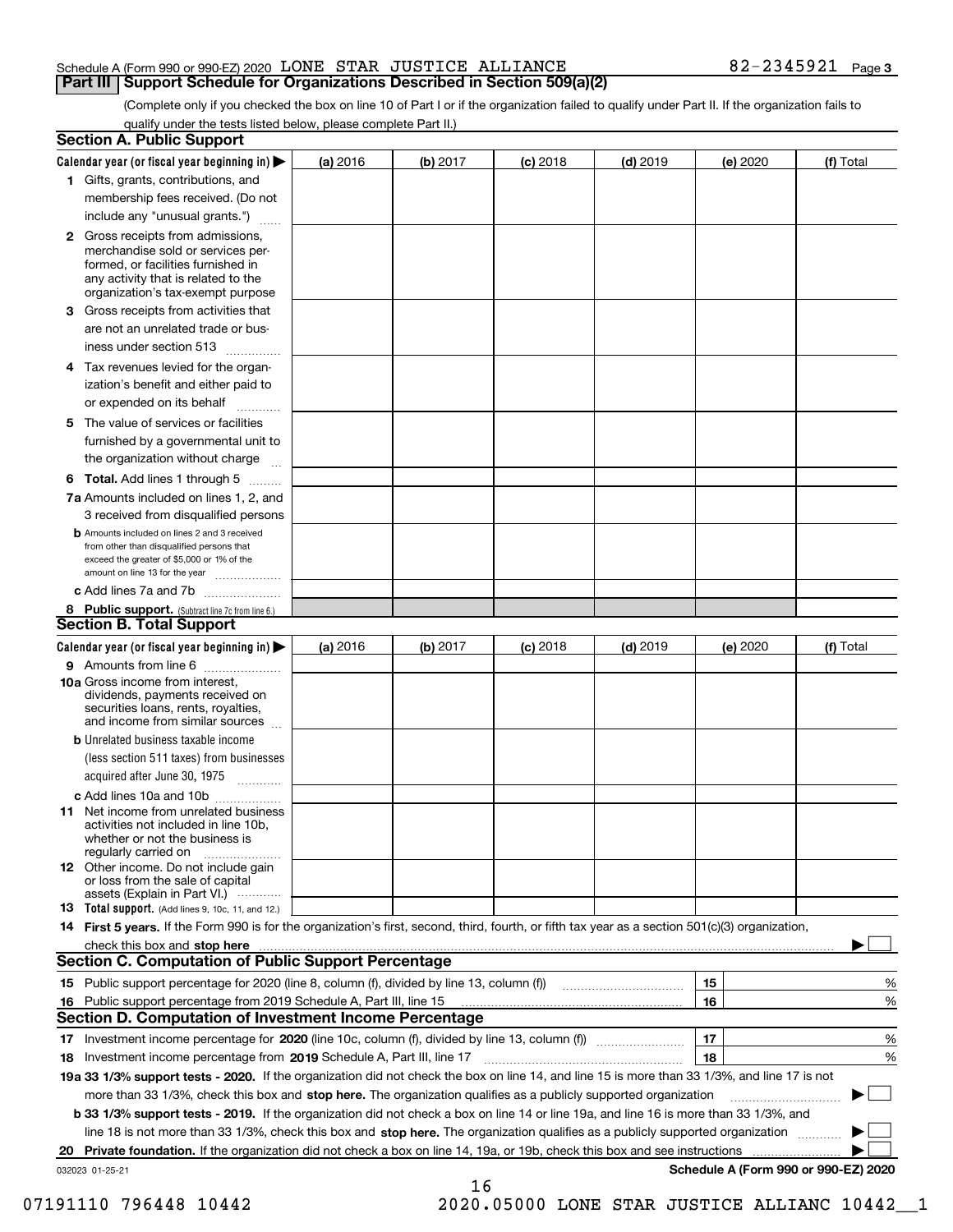### Schedule A (Form 990 or 990-EZ) 2020 Page LONE STAR JUSTICE ALLIANCE 82-2345921

# **Part IV Supporting Organizations**

(Complete only if you checked a box in line 12 on Part I. If you checked box 12a, Part I, complete Sections A and B. If you checked box 12b, Part I, complete Sections A and C. If you checked box 12c, Part I, complete Sections A, D, and E. If you checked box 12d, Part I, complete Sections A and D, and complete Part V.)

### **Section A. All Supporting Organizations**

- **1** Are all of the organization's supported organizations listed by name in the organization's governing documents? If "No," describe in **Part VI** how the supported organizations are designated. If designated by *class or purpose, describe the designation. If historic and continuing relationship, explain.*
- **2** Did the organization have any supported organization that does not have an IRS determination of status under section 509(a)(1) or (2)? If "Yes," explain in Part VI how the organization determined that the supported *organization was described in section 509(a)(1) or (2).*
- **3a** Did the organization have a supported organization described in section 501(c)(4), (5), or (6)? If "Yes," answer *lines 3b and 3c below.*
- **b** Did the organization confirm that each supported organization qualified under section 501(c)(4), (5), or (6) and satisfied the public support tests under section 509(a)(2)? If "Yes," describe in **Part VI** when and how the *organization made the determination.*
- **c**Did the organization ensure that all support to such organizations was used exclusively for section 170(c)(2)(B) purposes? If "Yes," explain in **Part VI** what controls the organization put in place to ensure such use.
- **4a***If* Was any supported organization not organized in the United States ("foreign supported organization")? *"Yes," and if you checked box 12a or 12b in Part I, answer lines 4b and 4c below.*
- **b** Did the organization have ultimate control and discretion in deciding whether to make grants to the foreign supported organization? If "Yes," describe in **Part VI** how the organization had such control and discretion *despite being controlled or supervised by or in connection with its supported organizations.*
- **c** Did the organization support any foreign supported organization that does not have an IRS determination under sections 501(c)(3) and 509(a)(1) or (2)? If "Yes," explain in **Part VI** what controls the organization used *to ensure that all support to the foreign supported organization was used exclusively for section 170(c)(2)(B) purposes.*
- **5a** Did the organization add, substitute, or remove any supported organizations during the tax year? If "Yes," answer lines 5b and 5c below (if applicable). Also, provide detail in **Part VI,** including (i) the names and EIN *numbers of the supported organizations added, substituted, or removed; (ii) the reasons for each such action; (iii) the authority under the organization's organizing document authorizing such action; and (iv) how the action was accomplished (such as by amendment to the organizing document).*
- **b** Type I or Type II only. Was any added or substituted supported organization part of a class already designated in the organization's organizing document?
- **cSubstitutions only.**  Was the substitution the result of an event beyond the organization's control?
- **6** Did the organization provide support (whether in the form of grants or the provision of services or facilities) to **Part VI.** *If "Yes," provide detail in* support or benefit one or more of the filing organization's supported organizations? anyone other than (i) its supported organizations, (ii) individuals that are part of the charitable class benefited by one or more of its supported organizations, or (iii) other supporting organizations that also
- **7**Did the organization provide a grant, loan, compensation, or other similar payment to a substantial contributor *If "Yes," complete Part I of Schedule L (Form 990 or 990-EZ).* regard to a substantial contributor? (as defined in section 4958(c)(3)(C)), a family member of a substantial contributor, or a 35% controlled entity with
- **8** Did the organization make a loan to a disqualified person (as defined in section 4958) not described in line 7? *If "Yes," complete Part I of Schedule L (Form 990 or 990-EZ).*
- **9a** Was the organization controlled directly or indirectly at any time during the tax year by one or more in section 509(a)(1) or (2))? If "Yes," *provide detail in* <code>Part VI.</code> disqualified persons, as defined in section 4946 (other than foundation managers and organizations described
- **b** Did one or more disqualified persons (as defined in line 9a) hold a controlling interest in any entity in which the supporting organization had an interest? If "Yes," provide detail in P**art VI**.
- **c**Did a disqualified person (as defined in line 9a) have an ownership interest in, or derive any personal benefit from, assets in which the supporting organization also had an interest? If "Yes," provide detail in P**art VI.**
- **10a** Was the organization subject to the excess business holdings rules of section 4943 because of section supporting organizations)? If "Yes," answer line 10b below. 4943(f) (regarding certain Type II supporting organizations, and all Type III non-functionally integrated
- **b** Did the organization have any excess business holdings in the tax year? (Use Schedule C, Form 4720, to *determine whether the organization had excess business holdings.)*

032024 01-25-21

**3b3c4a4b4c5a 5b5c6789a 9b9c10a10b**

**Schedule A (Form 990 or 990-EZ) 2020**

**YesNo**

**1**

**2**

**3a**

17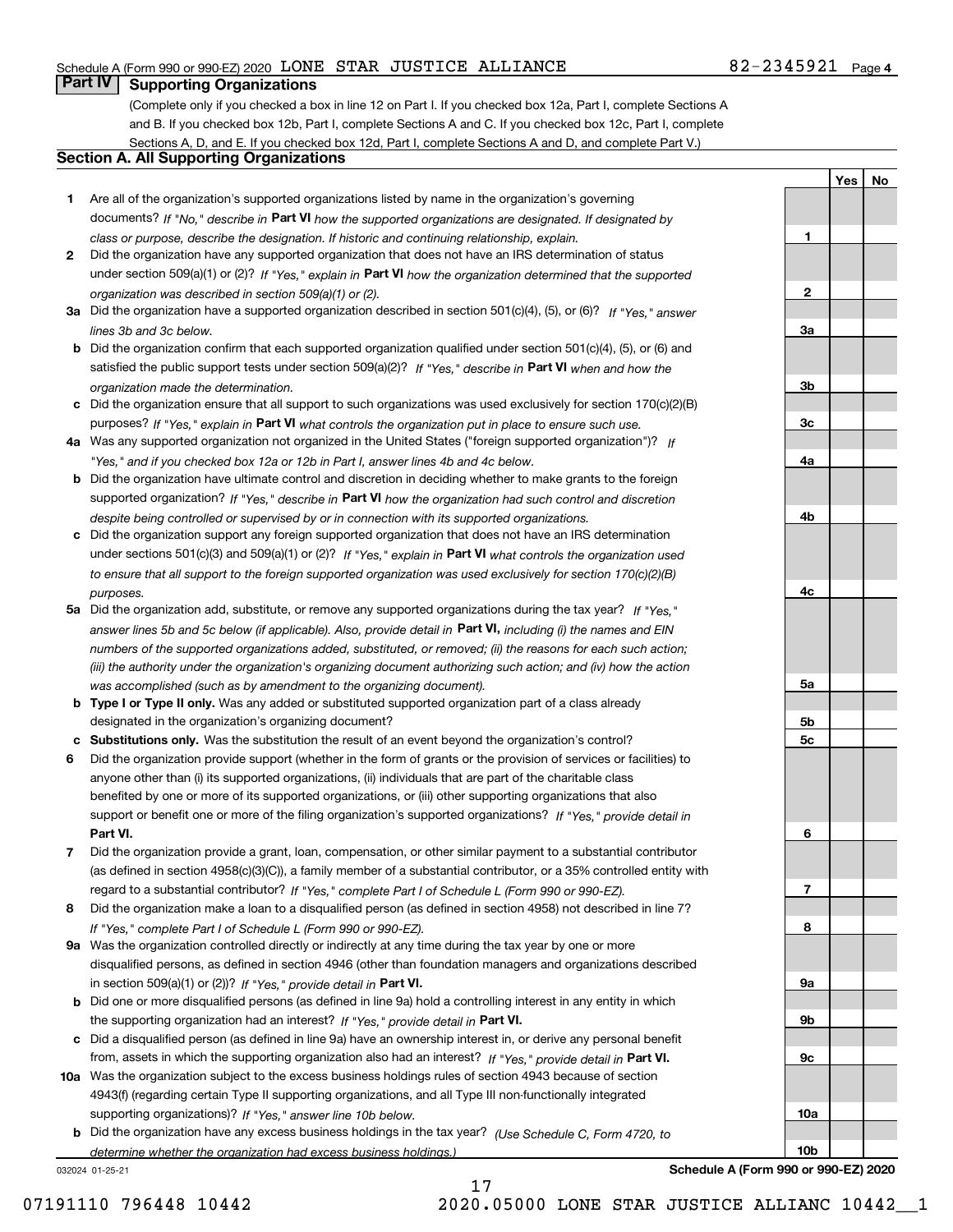#### Schedule A (Form 990 or 990-EZ) 2020 Page LONE STAR JUSTICE ALLIANCE 82-2345921

|    | <b>Part IV   Supporting Organizations (continued)</b>                                                                                                                                                                                                                                                                                                                                                                                                                                                                                                                                                                                                |                 |     |    |
|----|------------------------------------------------------------------------------------------------------------------------------------------------------------------------------------------------------------------------------------------------------------------------------------------------------------------------------------------------------------------------------------------------------------------------------------------------------------------------------------------------------------------------------------------------------------------------------------------------------------------------------------------------------|-----------------|-----|----|
|    |                                                                                                                                                                                                                                                                                                                                                                                                                                                                                                                                                                                                                                                      |                 | Yes | No |
| 11 | Has the organization accepted a gift or contribution from any of the following persons?                                                                                                                                                                                                                                                                                                                                                                                                                                                                                                                                                              |                 |     |    |
|    | a A person who directly or indirectly controls, either alone or together with persons described in lines 11b and                                                                                                                                                                                                                                                                                                                                                                                                                                                                                                                                     |                 |     |    |
|    | 11c below, the governing body of a supported organization?                                                                                                                                                                                                                                                                                                                                                                                                                                                                                                                                                                                           | 11a             |     |    |
|    | <b>b</b> A family member of a person described in line 11a above?                                                                                                                                                                                                                                                                                                                                                                                                                                                                                                                                                                                    | 11 <sub>b</sub> |     |    |
|    | c A 35% controlled entity of a person described in line 11a or 11b above? If "Yes" to line 11a, 11b, or 11c, provide                                                                                                                                                                                                                                                                                                                                                                                                                                                                                                                                 |                 |     |    |
|    | detail in Part VI.                                                                                                                                                                                                                                                                                                                                                                                                                                                                                                                                                                                                                                   | 11c             |     |    |
|    | Section B. Type I Supporting Organizations                                                                                                                                                                                                                                                                                                                                                                                                                                                                                                                                                                                                           |                 |     |    |
|    |                                                                                                                                                                                                                                                                                                                                                                                                                                                                                                                                                                                                                                                      |                 | Yes | No |
| 1. | Did the governing body, members of the governing body, officers acting in their official capacity, or membership of one or<br>more supported organizations have the power to regularly appoint or elect at least a majority of the organization's officers,<br>directors, or trustees at all times during the tax year? If "No," describe in Part VI how the supported organization(s)<br>effectively operated, supervised, or controlled the organization's activities. If the organization had more than one supported<br>organization, describe how the powers to appoint and/or remove officers, directors, or trustees were allocated among the |                 |     |    |
|    | supported organizations and what conditions or restrictions, if any, applied to such powers during the tax year.                                                                                                                                                                                                                                                                                                                                                                                                                                                                                                                                     | 1               |     |    |
| 2  | Did the organization operate for the benefit of any supported organization other than the supported                                                                                                                                                                                                                                                                                                                                                                                                                                                                                                                                                  |                 |     |    |
|    | organization(s) that operated, supervised, or controlled the supporting organization? If "Yes," explain in                                                                                                                                                                                                                                                                                                                                                                                                                                                                                                                                           |                 |     |    |
|    | Part VI how providing such benefit carried out the purposes of the supported organization(s) that operated,                                                                                                                                                                                                                                                                                                                                                                                                                                                                                                                                          |                 |     |    |
|    | supervised, or controlled the supporting organization.                                                                                                                                                                                                                                                                                                                                                                                                                                                                                                                                                                                               | 2               |     |    |
|    | Section C. Type II Supporting Organizations                                                                                                                                                                                                                                                                                                                                                                                                                                                                                                                                                                                                          |                 |     |    |
|    |                                                                                                                                                                                                                                                                                                                                                                                                                                                                                                                                                                                                                                                      |                 | Yes | No |
| 1. | Were a majority of the organization's directors or trustees during the tax year also a majority of the directors                                                                                                                                                                                                                                                                                                                                                                                                                                                                                                                                     |                 |     |    |
|    | or trustees of each of the organization's supported organization(s)? If "No," describe in Part VI how control                                                                                                                                                                                                                                                                                                                                                                                                                                                                                                                                        |                 |     |    |
|    | or management of the supporting organization was vested in the same persons that controlled or managed                                                                                                                                                                                                                                                                                                                                                                                                                                                                                                                                               |                 |     |    |
|    | the supported organization(s).                                                                                                                                                                                                                                                                                                                                                                                                                                                                                                                                                                                                                       | 1               |     |    |
|    | Section D. All Type III Supporting Organizations                                                                                                                                                                                                                                                                                                                                                                                                                                                                                                                                                                                                     |                 |     |    |
|    |                                                                                                                                                                                                                                                                                                                                                                                                                                                                                                                                                                                                                                                      |                 | Yes | No |
| 1. | Did the organization provide to each of its supported organizations, by the last day of the fifth month of the                                                                                                                                                                                                                                                                                                                                                                                                                                                                                                                                       |                 |     |    |
|    | organization's tax year, (i) a written notice describing the type and amount of support provided during the prior tax                                                                                                                                                                                                                                                                                                                                                                                                                                                                                                                                |                 |     |    |
|    | year, (ii) a copy of the Form 990 that was most recently filed as of the date of notification, and (iii) copies of the                                                                                                                                                                                                                                                                                                                                                                                                                                                                                                                               |                 |     |    |
|    | organization's governing documents in effect on the date of notification, to the extent not previously provided?                                                                                                                                                                                                                                                                                                                                                                                                                                                                                                                                     | 1               |     |    |
| 2  | Were any of the organization's officers, directors, or trustees either (i) appointed or elected by the supported                                                                                                                                                                                                                                                                                                                                                                                                                                                                                                                                     |                 |     |    |
|    | organization(s) or (ii) serving on the governing body of a supported organization? If "No," explain in Part VI how                                                                                                                                                                                                                                                                                                                                                                                                                                                                                                                                   |                 |     |    |
|    | the organization maintained a close and continuous working relationship with the supported organization(s).                                                                                                                                                                                                                                                                                                                                                                                                                                                                                                                                          | 2               |     |    |
| 3  | By reason of the relationship described in line 2, above, did the organization's supported organizations have a                                                                                                                                                                                                                                                                                                                                                                                                                                                                                                                                      |                 |     |    |
|    | significant voice in the organization's investment policies and in directing the use of the organization's                                                                                                                                                                                                                                                                                                                                                                                                                                                                                                                                           |                 |     |    |
|    | income or assets at all times during the tax year? If "Yes," describe in Part VI the role the organization's                                                                                                                                                                                                                                                                                                                                                                                                                                                                                                                                         |                 |     |    |
|    | supported organizations played in this regard.                                                                                                                                                                                                                                                                                                                                                                                                                                                                                                                                                                                                       |                 |     |    |
|    | Section E. Type III Functionally Integrated Supporting Organizations                                                                                                                                                                                                                                                                                                                                                                                                                                                                                                                                                                                 |                 |     |    |
| 1. | Check the box next to the method that the organization used to satisfy the Integral Part Test during the year (see instructions).                                                                                                                                                                                                                                                                                                                                                                                                                                                                                                                    |                 |     |    |
| a  | The organization satisfied the Activities Test. Complete line 2 below.                                                                                                                                                                                                                                                                                                                                                                                                                                                                                                                                                                               |                 |     |    |
| b  | The organization is the parent of each of its supported organizations. Complete line 3 below.                                                                                                                                                                                                                                                                                                                                                                                                                                                                                                                                                        |                 |     |    |
| c  | The organization supported a governmental entity. Describe in Part VI how you supported a governmental entity (see instructions)                                                                                                                                                                                                                                                                                                                                                                                                                                                                                                                     |                 |     |    |
| 2  | Activities Test. Answer lines 2a and 2b below.                                                                                                                                                                                                                                                                                                                                                                                                                                                                                                                                                                                                       |                 | Yes | No |
| а  | Did substantially all of the organization's activities during the tax year directly further the exempt purposes of                                                                                                                                                                                                                                                                                                                                                                                                                                                                                                                                   |                 |     |    |
|    | the supported organization(s) to which the organization was responsive? If "Yes," then in Part VI identify                                                                                                                                                                                                                                                                                                                                                                                                                                                                                                                                           |                 |     |    |
|    | those supported organizations and explain how these activities directly furthered their exempt purposes,                                                                                                                                                                                                                                                                                                                                                                                                                                                                                                                                             |                 |     |    |
|    | how the organization was responsive to those supported organizations, and how the organization determined                                                                                                                                                                                                                                                                                                                                                                                                                                                                                                                                            |                 |     |    |
|    | that these activities constituted substantially all of its activities.                                                                                                                                                                                                                                                                                                                                                                                                                                                                                                                                                                               | 2a              |     |    |
|    | <b>b</b> Did the activities described in line 2a, above, constitute activities that, but for the organization's involvement,                                                                                                                                                                                                                                                                                                                                                                                                                                                                                                                         |                 |     |    |

- **Part VI**  *the reasons for the organization's position that its supported organization(s) would have engaged in* one or more of the organization's supported organization(s) would have been engaged in? If "Yes," e*xplain in these activities but for the organization's involvement.*
- **3** Parent of Supported Organizations. Answer lines 3a and 3b below.

**a** Did the organization have the power to regularly appoint or elect a majority of the officers, directors, or trustees of each of the supported organizations? If "Yes" or "No" provide details in P**art VI.** 

032025 01-25-21 **b** Did the organization exercise a substantial degree of direction over the policies, programs, and activities of each of its supported organizations? If "Yes," describe in Part VI the role played by the organization in this regard.

**Schedule A (Form 990 or 990-EZ) 2020**

**2b**

**3a**

**3b**

18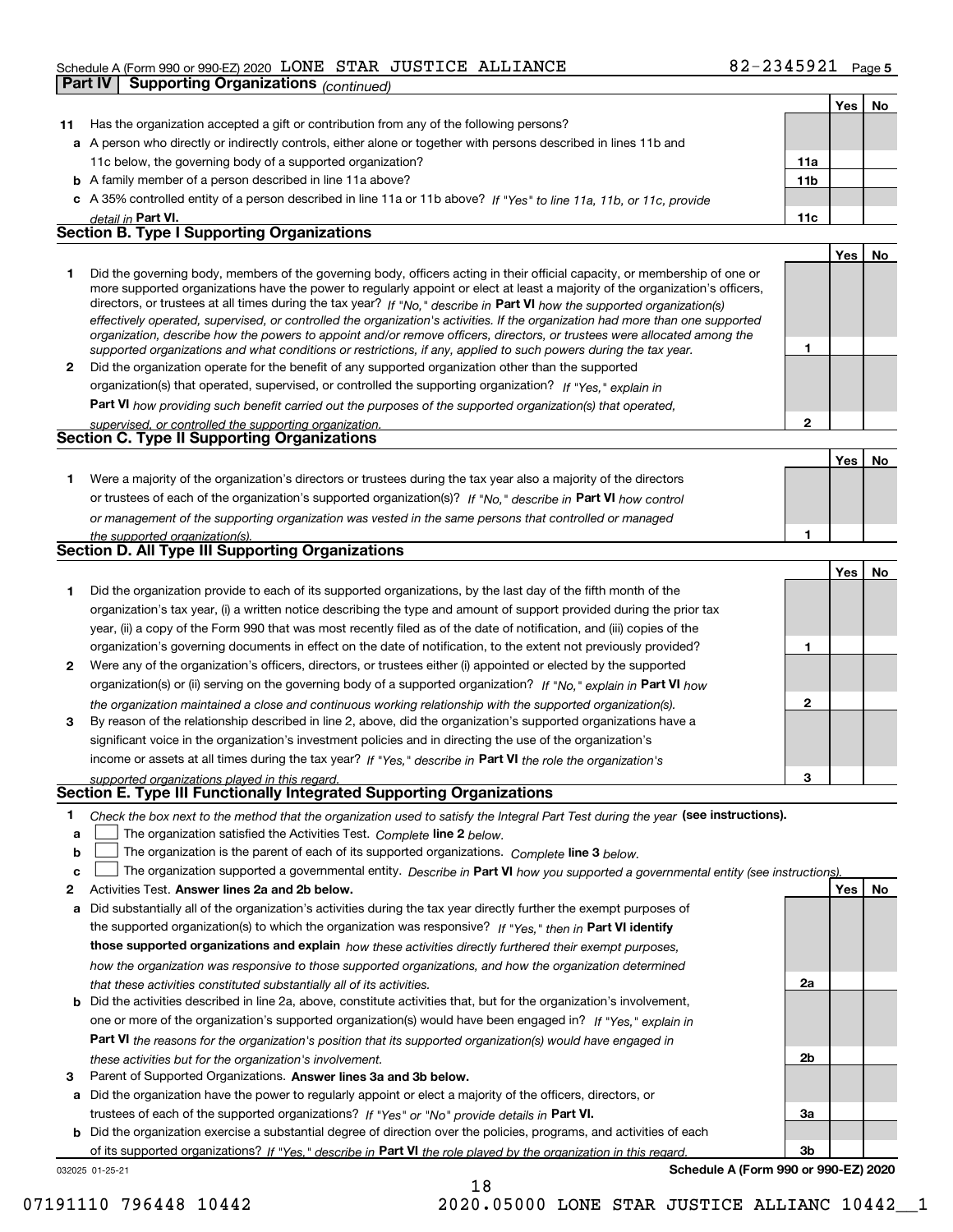|                                                                 |  | <b>Part V</b> Type III Non-Functionally Integrated 509(a)(3) Supporting Organizations |                   |  |
|-----------------------------------------------------------------|--|---------------------------------------------------------------------------------------|-------------------|--|
| Schedule A (Form 990 or 990-EZ) 2020 LONE STAR JUSTICE ALLIANCE |  |                                                                                       | 82-2345921 Page 6 |  |

**Part VI** Check here if the organization satisfied the Integral Part Test as a qualifying trust on Nov. 20, 1970 ( explain in Part **VI**). See instructions. All other Type III non-functionally integrated supporting organizations must complete Sections A through E.  $\mathcal{L}^{\text{max}}$ 

|              | Section A - Adjusted Net Income                                                                                                   |                | (A) Prior Year | (B) Current Year<br>(optional) |
|--------------|-----------------------------------------------------------------------------------------------------------------------------------|----------------|----------------|--------------------------------|
| 1.           | Net short-term capital gain                                                                                                       | 1              |                |                                |
| $\mathbf{2}$ | Recoveries of prior-year distributions                                                                                            | $\overline{2}$ |                |                                |
| 3            | Other gross income (see instructions)                                                                                             | 3              |                |                                |
| 4            | Add lines 1 through 3.                                                                                                            | 4              |                |                                |
| 5            | Depreciation and depletion                                                                                                        | 5              |                |                                |
| 6            | Portion of operating expenses paid or incurred for production or                                                                  |                |                |                                |
|              | collection of gross income or for management, conservation, or                                                                    |                |                |                                |
|              | maintenance of property held for production of income (see instructions)                                                          | 6              |                |                                |
| 7            | Other expenses (see instructions)                                                                                                 | 7              |                |                                |
| 8            | <b>Adjusted Net Income</b> (subtract lines 5, 6, and 7 from line 4)                                                               | 8              |                |                                |
|              | <b>Section B - Minimum Asset Amount</b>                                                                                           |                | (A) Prior Year | (B) Current Year<br>(optional) |
| 1            | Aggregate fair market value of all non-exempt-use assets (see                                                                     |                |                |                                |
|              | instructions for short tax year or assets held for part of year):                                                                 |                |                |                                |
|              | a Average monthly value of securities                                                                                             | 1a             |                |                                |
|              | <b>b</b> Average monthly cash balances                                                                                            | 1b             |                |                                |
|              | c Fair market value of other non-exempt-use assets                                                                                | 1c             |                |                                |
|              | d Total (add lines 1a, 1b, and 1c)                                                                                                | 1d             |                |                                |
|              | e Discount claimed for blockage or other factors                                                                                  |                |                |                                |
|              | (explain in detail in Part VI):                                                                                                   |                |                |                                |
| 2            | Acquisition indebtedness applicable to non-exempt-use assets                                                                      | $\mathbf 2$    |                |                                |
| 3            | Subtract line 2 from line 1d.                                                                                                     | 3              |                |                                |
| 4            | Cash deemed held for exempt use. Enter 0.015 of line 3 (for greater amount,                                                       |                |                |                                |
|              | see instructions)                                                                                                                 | 4              |                |                                |
| 5            | Net value of non-exempt-use assets (subtract line 4 from line 3)                                                                  | 5              |                |                                |
| 6            | Multiply line 5 by 0.035.                                                                                                         | 6              |                |                                |
| 7            | Recoveries of prior-year distributions                                                                                            | 7              |                |                                |
| 8            | Minimum Asset Amount (add line 7 to line 6)                                                                                       | 8              |                |                                |
|              | <b>Section C - Distributable Amount</b>                                                                                           |                |                | <b>Current Year</b>            |
| 1            | Adjusted net income for prior year (from Section A, line 8, column A)                                                             | $\mathbf{1}$   |                |                                |
| 2            | Enter 0.85 of line 1.                                                                                                             | $\overline{2}$ |                |                                |
| 3            | Minimum asset amount for prior year (from Section B, line 8, column A)                                                            | 3              |                |                                |
| 4            | Enter greater of line 2 or line 3.                                                                                                | 4              |                |                                |
| 5            | Income tax imposed in prior year                                                                                                  | 5              |                |                                |
| 6            | <b>Distributable Amount.</b> Subtract line 5 from line 4, unless subject to                                                       |                |                |                                |
|              | emergency temporary reduction (see instructions).                                                                                 | 6              |                |                                |
| 7            | Check here if the current year is the organization's first as a non-functionally integrated Type III supporting organization (see |                |                |                                |

instructions).

**1**

**Schedule A (Form 990 or 990-EZ) 2020**

032026 01-25-21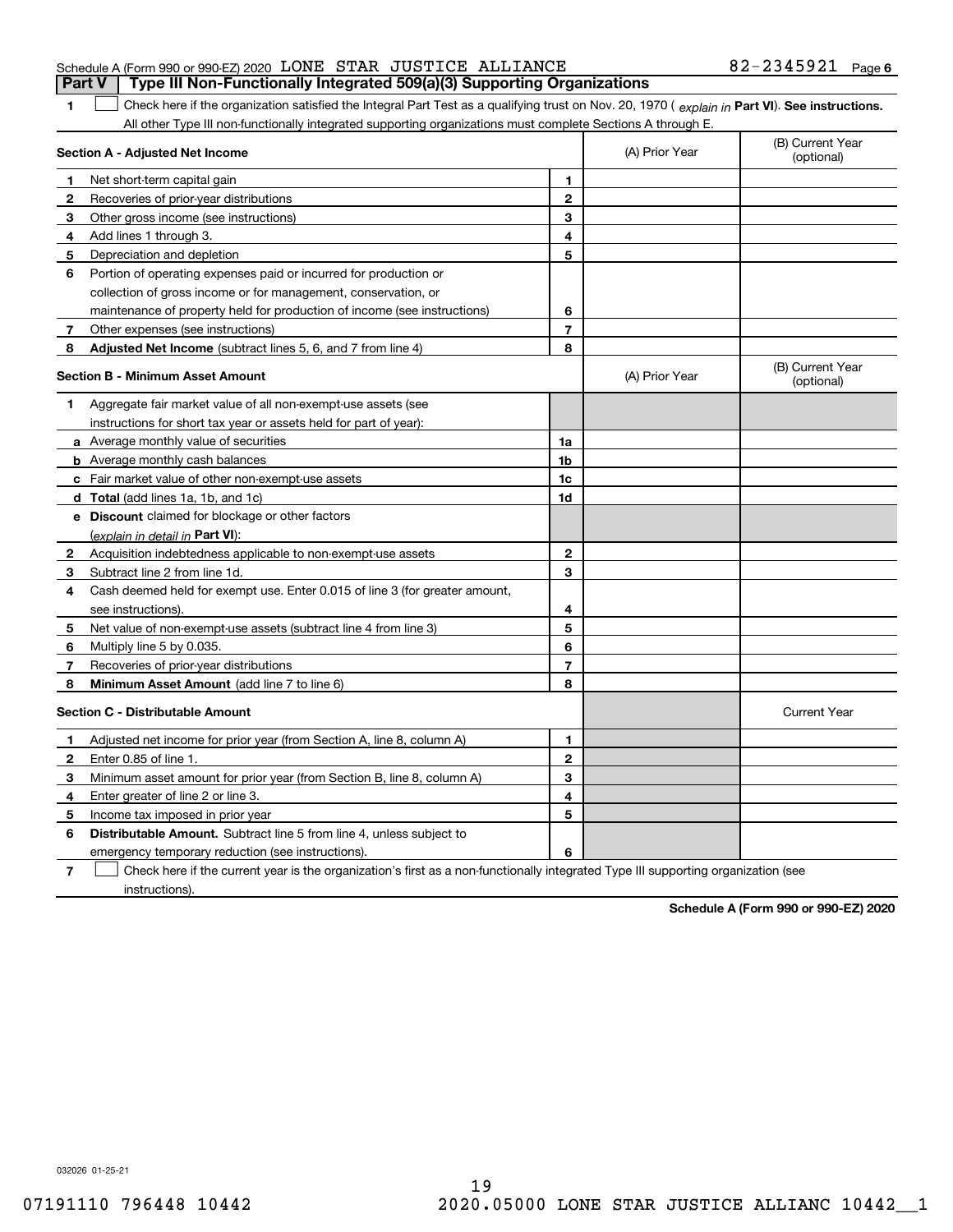#### Schedule A (Form 990 or 990-EZ) 2020 Page LONE STAR JUSTICE ALLIANCE 82-2345921

| <b>Part V</b> | Type III Non-Functionally Integrated 509(a)(3) Supporting Organizations                    |                             | (continued)                           |              |                                         |
|---------------|--------------------------------------------------------------------------------------------|-----------------------------|---------------------------------------|--------------|-----------------------------------------|
|               | <b>Section D - Distributions</b>                                                           |                             |                                       |              | <b>Current Year</b>                     |
| 1             | Amounts paid to supported organizations to accomplish exempt purposes                      |                             |                                       | 1            |                                         |
| 2             | Amounts paid to perform activity that directly furthers exempt purposes of supported       |                             |                                       |              |                                         |
|               | organizations, in excess of income from activity                                           |                             |                                       | $\mathbf{2}$ |                                         |
| 3             | Administrative expenses paid to accomplish exempt purposes of supported organizations      |                             |                                       | 3            |                                         |
| 4             | Amounts paid to acquire exempt-use assets                                                  |                             |                                       | 4            |                                         |
| 5             | Qualified set-aside amounts (prior IRS approval required - provide details in Part VI)     |                             |                                       | 5            |                                         |
| 6             | Other distributions ( <i>describe in</i> Part VI). See instructions.                       |                             |                                       | 6            |                                         |
| 7             | Total annual distributions. Add lines 1 through 6.                                         |                             |                                       | 7            |                                         |
| 8             | Distributions to attentive supported organizations to which the organization is responsive |                             |                                       |              |                                         |
|               | (provide details in Part VI). See instructions.                                            |                             |                                       | 8            |                                         |
| 9             | Distributable amount for 2020 from Section C, line 6                                       |                             |                                       | 9            |                                         |
| 10            | Line 8 amount divided by line 9 amount                                                     |                             |                                       | 10           |                                         |
|               |                                                                                            | (i)                         | (ii)                                  |              | (iii)                                   |
|               | Section E - Distribution Allocations (see instructions)                                    | <b>Excess Distributions</b> | <b>Underdistributions</b><br>Pre-2020 |              | <b>Distributable</b><br>Amount for 2020 |
| 1             | Distributable amount for 2020 from Section C, line 6                                       |                             |                                       |              |                                         |
| 2             | Underdistributions, if any, for years prior to 2020 (reason-                               |                             |                                       |              |                                         |
|               | able cause required - explain in Part VI). See instructions.                               |                             |                                       |              |                                         |
| 3             | Excess distributions carryover, if any, to 2020                                            |                             |                                       |              |                                         |
|               | <b>a</b> From 2015                                                                         |                             |                                       |              |                                         |
|               | <b>b</b> From 2016                                                                         |                             |                                       |              |                                         |
|               | c From 2017                                                                                |                             |                                       |              |                                         |
|               | <b>d</b> From 2018                                                                         |                             |                                       |              |                                         |
|               | e From 2019                                                                                |                             |                                       |              |                                         |
|               | f Total of lines 3a through 3e                                                             |                             |                                       |              |                                         |
|               | g Applied to underdistributions of prior years                                             |                             |                                       |              |                                         |
|               | <b>h</b> Applied to 2020 distributable amount                                              |                             |                                       |              |                                         |
|               | Carryover from 2015 not applied (see instructions)                                         |                             |                                       |              |                                         |
|               | Remainder. Subtract lines 3g, 3h, and 3i from line 3f.                                     |                             |                                       |              |                                         |
| 4             | Distributions for 2020 from Section D,                                                     |                             |                                       |              |                                         |
|               | line $7:$                                                                                  |                             |                                       |              |                                         |
|               | a Applied to underdistributions of prior years                                             |                             |                                       |              |                                         |
|               | <b>b</b> Applied to 2020 distributable amount                                              |                             |                                       |              |                                         |
|               | c Remainder. Subtract lines 4a and 4b from line 4.                                         |                             |                                       |              |                                         |
| 5             | Remaining underdistributions for years prior to 2020, if                                   |                             |                                       |              |                                         |
|               | any. Subtract lines 3g and 4a from line 2. For result greater                              |                             |                                       |              |                                         |
|               | than zero, explain in Part VI. See instructions.                                           |                             |                                       |              |                                         |
| 6             | Remaining underdistributions for 2020. Subtract lines 3h                                   |                             |                                       |              |                                         |
|               | and 4b from line 1. For result greater than zero, explain in                               |                             |                                       |              |                                         |
|               | Part VI. See instructions.                                                                 |                             |                                       |              |                                         |
| 7             | Excess distributions carryover to 2021. Add lines 3j                                       |                             |                                       |              |                                         |
|               | and 4c.                                                                                    |                             |                                       |              |                                         |
| 8             | Breakdown of line 7:                                                                       |                             |                                       |              |                                         |
|               | a Excess from 2016                                                                         |                             |                                       |              |                                         |
|               | <b>b</b> Excess from 2017                                                                  |                             |                                       |              |                                         |
|               | c Excess from 2018                                                                         |                             |                                       |              |                                         |
|               | d Excess from 2019                                                                         |                             |                                       |              |                                         |
|               | e Excess from 2020                                                                         |                             |                                       |              |                                         |
|               |                                                                                            |                             |                                       |              |                                         |

**Schedule A (Form 990 or 990-EZ) 2020**

032027 01-25-21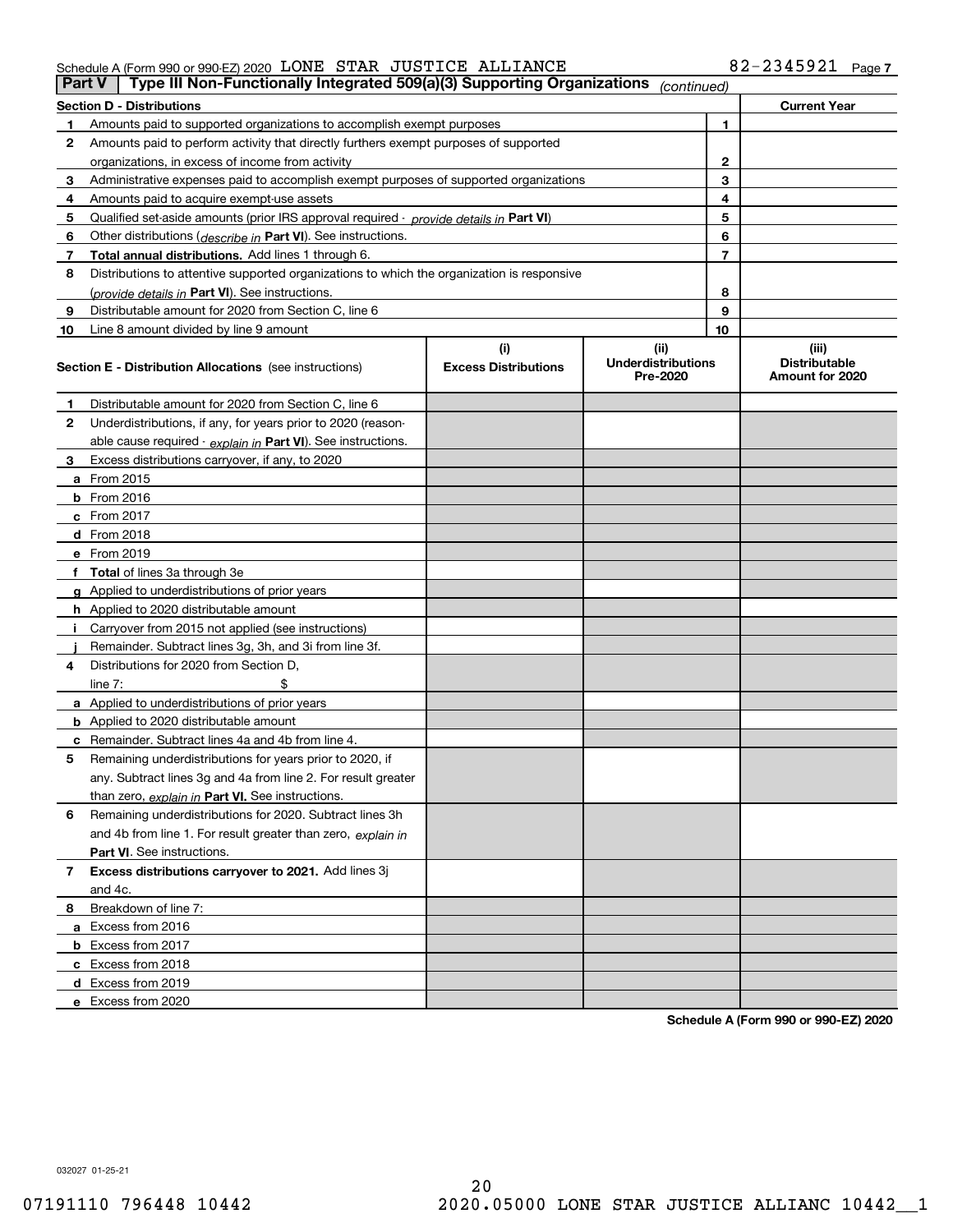|                 | Schedule A (Form 990 or 990-EZ) 2020 LONE STAR JUSTICE ALLIANCE                                                                                                                                                                                                  |    | 82-2345921 Page 8                                                                                                                                                                                                                                                                                |
|-----------------|------------------------------------------------------------------------------------------------------------------------------------------------------------------------------------------------------------------------------------------------------------------|----|--------------------------------------------------------------------------------------------------------------------------------------------------------------------------------------------------------------------------------------------------------------------------------------------------|
| <b>Part VI</b>  | Supplemental Information. Provide the explanations required by Part II, line 10; Part II, line 17a or 17b; Part III, line 12;<br>Section D, lines 5, 6, and 8; and Part V, Section E, lines 2, 5, and 6. Also complete this part for any additional information. |    | Part IV, Section A, lines 1, 2, 3b, 3c, 4b, 4c, 5a, 6, 9a, 9b, 9c, 11a, 11b, and 11c; Part IV, Section B, lines 1 and 2; Part IV, Section C,<br>line 1; Part IV, Section D, lines 2 and 3; Part IV, Section E, lines 1c, 2a, 2b, 3a, and 3b; Part V, line 1; Part V, Section B, line 1e; Part V, |
|                 | (See instructions.)                                                                                                                                                                                                                                              |    |                                                                                                                                                                                                                                                                                                  |
|                 |                                                                                                                                                                                                                                                                  |    |                                                                                                                                                                                                                                                                                                  |
|                 |                                                                                                                                                                                                                                                                  |    |                                                                                                                                                                                                                                                                                                  |
|                 |                                                                                                                                                                                                                                                                  |    |                                                                                                                                                                                                                                                                                                  |
|                 |                                                                                                                                                                                                                                                                  |    |                                                                                                                                                                                                                                                                                                  |
|                 |                                                                                                                                                                                                                                                                  |    |                                                                                                                                                                                                                                                                                                  |
|                 |                                                                                                                                                                                                                                                                  |    |                                                                                                                                                                                                                                                                                                  |
|                 |                                                                                                                                                                                                                                                                  |    |                                                                                                                                                                                                                                                                                                  |
|                 |                                                                                                                                                                                                                                                                  |    |                                                                                                                                                                                                                                                                                                  |
|                 |                                                                                                                                                                                                                                                                  |    |                                                                                                                                                                                                                                                                                                  |
|                 |                                                                                                                                                                                                                                                                  |    |                                                                                                                                                                                                                                                                                                  |
|                 |                                                                                                                                                                                                                                                                  |    |                                                                                                                                                                                                                                                                                                  |
|                 |                                                                                                                                                                                                                                                                  |    |                                                                                                                                                                                                                                                                                                  |
|                 |                                                                                                                                                                                                                                                                  |    |                                                                                                                                                                                                                                                                                                  |
|                 |                                                                                                                                                                                                                                                                  |    |                                                                                                                                                                                                                                                                                                  |
|                 |                                                                                                                                                                                                                                                                  |    |                                                                                                                                                                                                                                                                                                  |
|                 |                                                                                                                                                                                                                                                                  |    |                                                                                                                                                                                                                                                                                                  |
|                 |                                                                                                                                                                                                                                                                  |    |                                                                                                                                                                                                                                                                                                  |
|                 |                                                                                                                                                                                                                                                                  |    |                                                                                                                                                                                                                                                                                                  |
|                 |                                                                                                                                                                                                                                                                  |    |                                                                                                                                                                                                                                                                                                  |
|                 |                                                                                                                                                                                                                                                                  |    |                                                                                                                                                                                                                                                                                                  |
|                 |                                                                                                                                                                                                                                                                  |    |                                                                                                                                                                                                                                                                                                  |
|                 |                                                                                                                                                                                                                                                                  |    |                                                                                                                                                                                                                                                                                                  |
|                 |                                                                                                                                                                                                                                                                  |    |                                                                                                                                                                                                                                                                                                  |
|                 |                                                                                                                                                                                                                                                                  |    |                                                                                                                                                                                                                                                                                                  |
|                 |                                                                                                                                                                                                                                                                  |    |                                                                                                                                                                                                                                                                                                  |
|                 |                                                                                                                                                                                                                                                                  |    |                                                                                                                                                                                                                                                                                                  |
|                 |                                                                                                                                                                                                                                                                  |    |                                                                                                                                                                                                                                                                                                  |
|                 |                                                                                                                                                                                                                                                                  |    |                                                                                                                                                                                                                                                                                                  |
|                 |                                                                                                                                                                                                                                                                  |    |                                                                                                                                                                                                                                                                                                  |
|                 |                                                                                                                                                                                                                                                                  |    |                                                                                                                                                                                                                                                                                                  |
|                 |                                                                                                                                                                                                                                                                  |    |                                                                                                                                                                                                                                                                                                  |
|                 |                                                                                                                                                                                                                                                                  |    |                                                                                                                                                                                                                                                                                                  |
|                 |                                                                                                                                                                                                                                                                  |    |                                                                                                                                                                                                                                                                                                  |
|                 |                                                                                                                                                                                                                                                                  |    |                                                                                                                                                                                                                                                                                                  |
| 032028 01-25-21 |                                                                                                                                                                                                                                                                  | 21 | Schedule A (Form 990 or 990-EZ) 2020                                                                                                                                                                                                                                                             |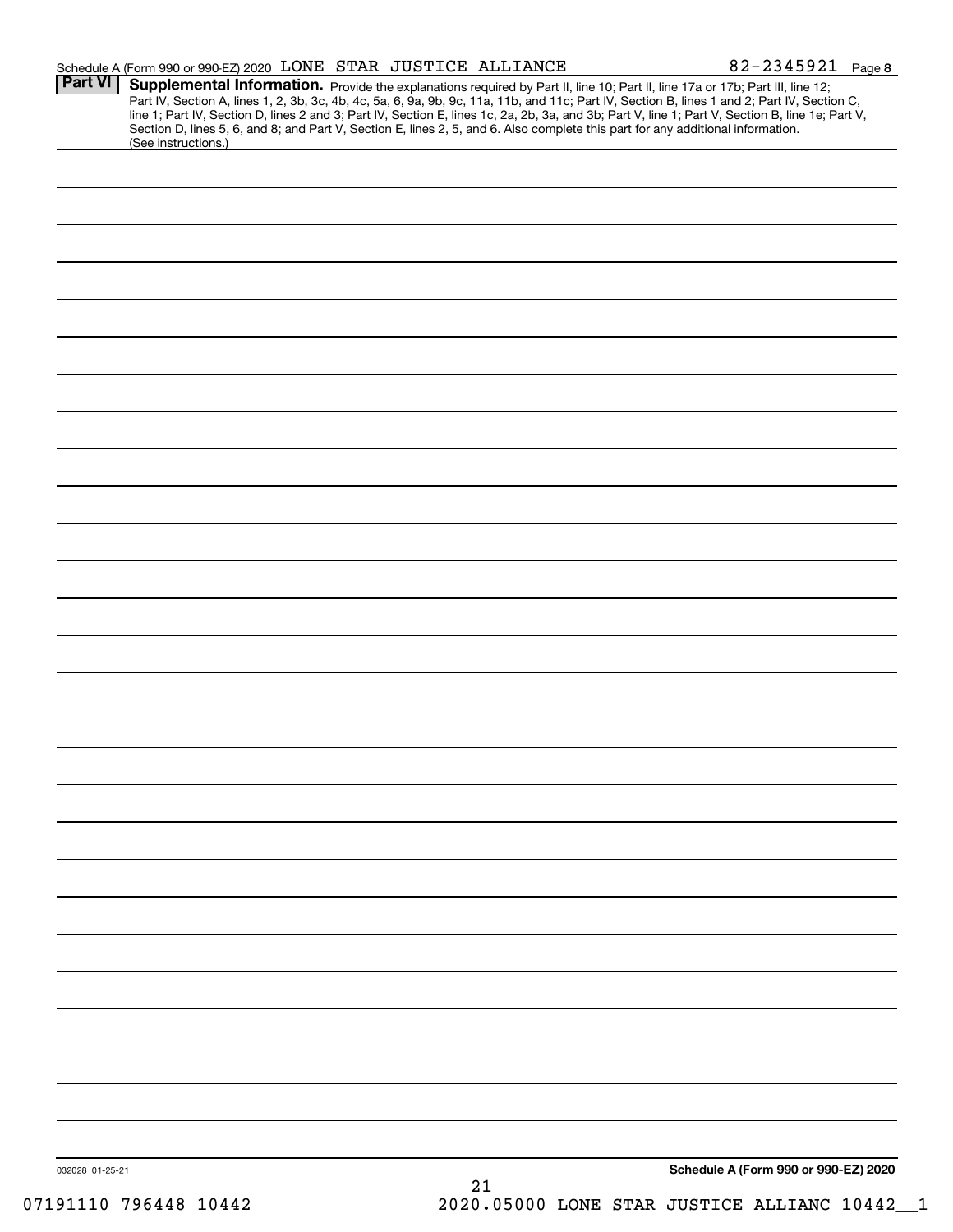Department of the Treasury Internal Revenue Service **(Form 990, 990-EZ, or 990-PF)**

Name of the organization

**Organization type** (check one):

### \*\* PUBLIC DISCLOSURE COPY \*\*

# **Schedule B Schedule of Contributors**

**| Attach to Form 990, Form 990-EZ, or Form 990-PF. | Go to www.irs.gov/Form990 for the latest information.** OMB No. 1545-0047

**2020**

**Employer identification number**

|  |  | 34591 |  |  |  |
|--|--|-------|--|--|--|
|  |  |       |  |  |  |

| LONE STAR JUSTICE ALLIANCE | 82-2345921 |
|----------------------------|------------|
|                            |            |

| Filers of:         | Section:                                                                    |
|--------------------|-----------------------------------------------------------------------------|
| Form 990 or 990-EZ | $3$ ) (enter number) organization<br>$\mathbf{X}$ 501(c)(                   |
|                    | $4947(a)(1)$ nonexempt charitable trust not treated as a private foundation |
|                    | 527 political organization                                                  |
| Form 990-PF        | 501(c)(3) exempt private foundation                                         |
|                    | 4947(a)(1) nonexempt charitable trust treated as a private foundation       |
|                    | 501(c)(3) taxable private foundation                                        |

Check if your organization is covered by the **General Rule** or a **Special Rule. Note:**  Only a section 501(c)(7), (8), or (10) organization can check boxes for both the General Rule and a Special Rule. See instructions.

#### **General Rule**

 $\boxed{\textbf{X}}$  For an organization filing Form 990, 990-EZ, or 990-PF that received, during the year, contributions totaling \$5,000 or more (in money or property) from any one contributor. Complete Parts I and II. See instructions for determining a contributor's total contributions.

#### **Special Rules**

| For an organization described in section 501(c)(3) filing Form 990 or 990-EZ that met the 33 1/3% support test of the regulations under               |
|-------------------------------------------------------------------------------------------------------------------------------------------------------|
| sections 509(a)(1) and 170(b)(1)(A)(vi), that checked Schedule A (Form 990 or 990-EZ), Part II, line 13, 16a, or 16b, and that received from          |
| any one contributor, during the year, total contributions of the greater of (1) \$5,000; or (2) 2% of the amount on (i) Form 990, Part VIII, line 1h; |
| or (ii) Form 990-EZ, line 1. Complete Parts I and II.                                                                                                 |

For an organization described in section 501(c)(7), (8), or (10) filing Form 990 or 990-EZ that received from any one contributor, during the year, total contributions of more than \$1,000 exclusively for religious, charitable, scientific, literary, or educational purposes, or for the prevention of cruelty to children or animals. Complete Parts I (entering "N/A" in column (b) instead of the contributor name and address), II, and III.  $\mathcal{L}^{\text{max}}$ 

purpose. Don't complete any of the parts unless the **General Rule** applies to this organization because it received *nonexclusively* year, contributions <sub>exclusively</sub> for religious, charitable, etc., purposes, but no such contributions totaled more than \$1,000. If this box is checked, enter here the total contributions that were received during the year for an  $\;$ exclusively religious, charitable, etc., For an organization described in section 501(c)(7), (8), or (10) filing Form 990 or 990-EZ that received from any one contributor, during the religious, charitable, etc., contributions totaling \$5,000 or more during the year  $\Box$ — $\Box$   $\Box$  $\mathcal{L}^{\text{max}}$ 

**Caution:**  An organization that isn't covered by the General Rule and/or the Special Rules doesn't file Schedule B (Form 990, 990-EZ, or 990-PF),  **must** but it answer "No" on Part IV, line 2, of its Form 990; or check the box on line H of its Form 990-EZ or on its Form 990-PF, Part I, line 2, to certify that it doesn't meet the filing requirements of Schedule B (Form 990, 990-EZ, or 990-PF).

**For Paperwork Reduction Act Notice, see the instructions for Form 990, 990-EZ, or 990-PF. Schedule B (Form 990, 990-EZ, or 990-PF) (2020)** LHA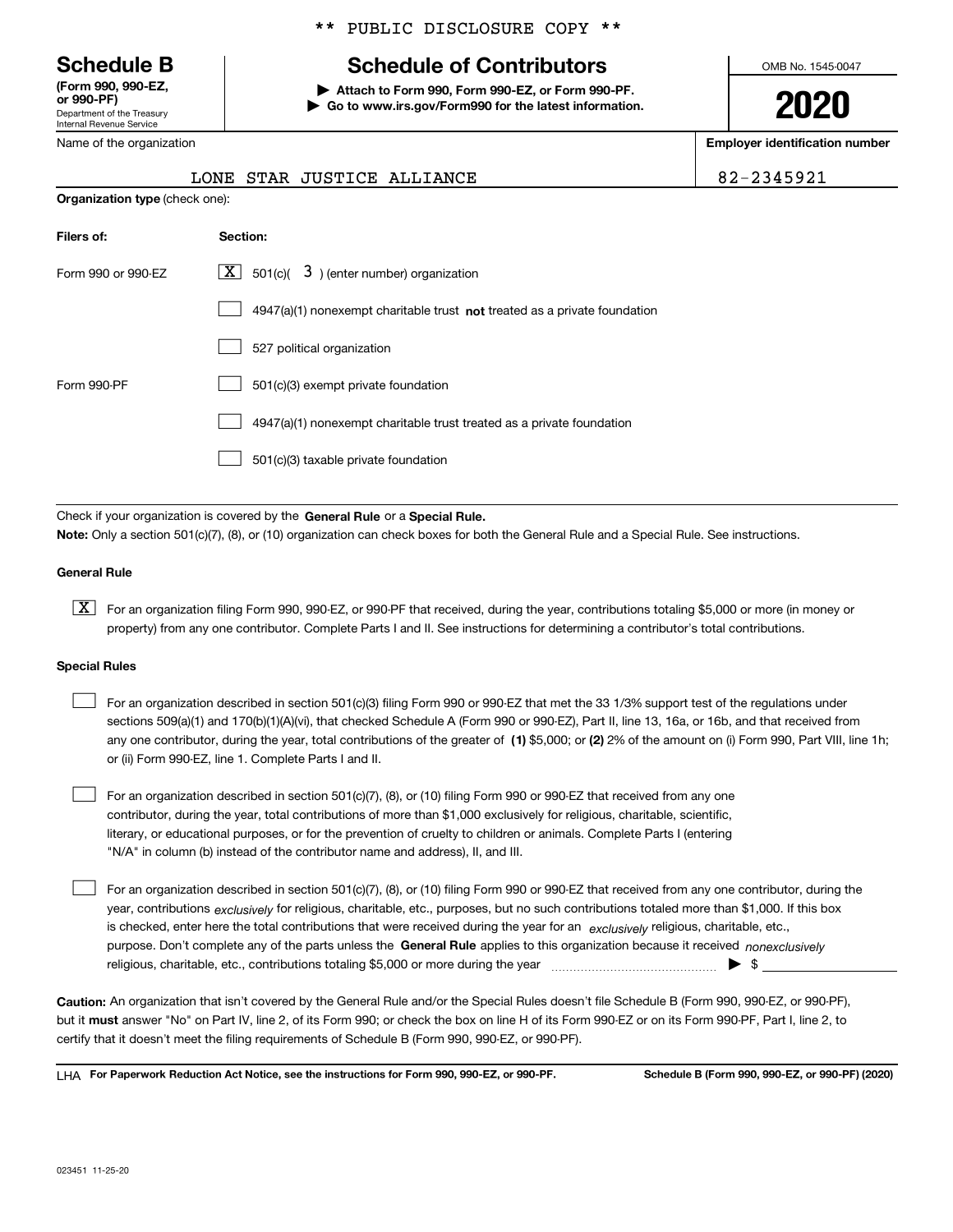# Schedule B (Form 990, 990-EZ, or 990-PF) (2020) Page 2

# LONE STAR JUSTICE ALLIANCE 82-2345921

|                  | Schedule B (Form 990, 990-EZ, or 990-PF) (2020)                                                       |                                   | Page 2                                                                                                      |
|------------------|-------------------------------------------------------------------------------------------------------|-----------------------------------|-------------------------------------------------------------------------------------------------------------|
|                  | Name of organization                                                                                  |                                   | <b>Employer identification number</b>                                                                       |
|                  | LONE STAR JUSTICE ALLIANCE                                                                            |                                   | 82-2345921                                                                                                  |
| Part I           | <b>Contributors</b> (see instructions). Use duplicate copies of Part I if additional space is needed. |                                   |                                                                                                             |
| (a)<br>No.       | (b)<br>Name, address, and ZIP + 4                                                                     | (c)<br><b>Total contributions</b> | (d)<br>Type of contribution                                                                                 |
| 1                |                                                                                                       | 10,000.<br>\$                     | $\overline{\mathbf{X}}$<br>Person<br>Payroll<br>Noncash<br>(Complete Part II for<br>noncash contributions.) |
| (a)<br>No.       | (b)<br>Name, address, and ZIP + 4                                                                     | (c)<br><b>Total contributions</b> | (d)<br>Type of contribution                                                                                 |
| $\boldsymbol{2}$ |                                                                                                       | 105,000.<br>\$                    | $\overline{\mathbf{X}}$<br>Person<br>Payroll<br>Noncash<br>(Complete Part II for<br>noncash contributions.) |
| (a)<br>No.       | (b)<br>Name, address, and ZIP + 4                                                                     | (c)<br><b>Total contributions</b> | (d)<br>Type of contribution                                                                                 |
| 3                |                                                                                                       | 110,000.<br>\$                    | $\overline{\mathbf{X}}$<br>Person<br>Payroll<br>Noncash<br>(Complete Part II for<br>noncash contributions.) |
| (a)<br>No.       | (b)<br>Name, address, and ZIP + 4                                                                     | (c)<br><b>Total contributions</b> | (d)<br>Type of contribution                                                                                 |
| 4                |                                                                                                       | 7,500.<br>\$                      | $\overline{\mathbf{X}}$<br>Person<br>Payroll<br>Noncash<br>(Complete Part II for<br>noncash contributions.) |
| (a)<br>No.       | (b)<br>Name, address, and ZIP + 4                                                                     | (c)<br><b>Total contributions</b> | (d)<br>Type of contribution                                                                                 |
| 5                |                                                                                                       | 20,000.<br>\$                     | $\overline{\mathbf{X}}$<br>Person<br>Payroll<br>Noncash<br>(Complete Part II for<br>noncash contributions.) |
| (a)<br>No.       | (b)<br>Name, address, and ZIP + 4                                                                     | (c)<br><b>Total contributions</b> | (d)<br>Type of contribution                                                                                 |
| 6                |                                                                                                       | 30,000.<br>\$                     | $\overline{\mathbf{X}}$<br>Person<br>Payroll<br>Noncash<br>(Complete Part II for<br>noncash contributions.) |
| 023452 11-25-20  |                                                                                                       |                                   | Schedule B (Form 990, 990-EZ, or 990-PF) (2020)                                                             |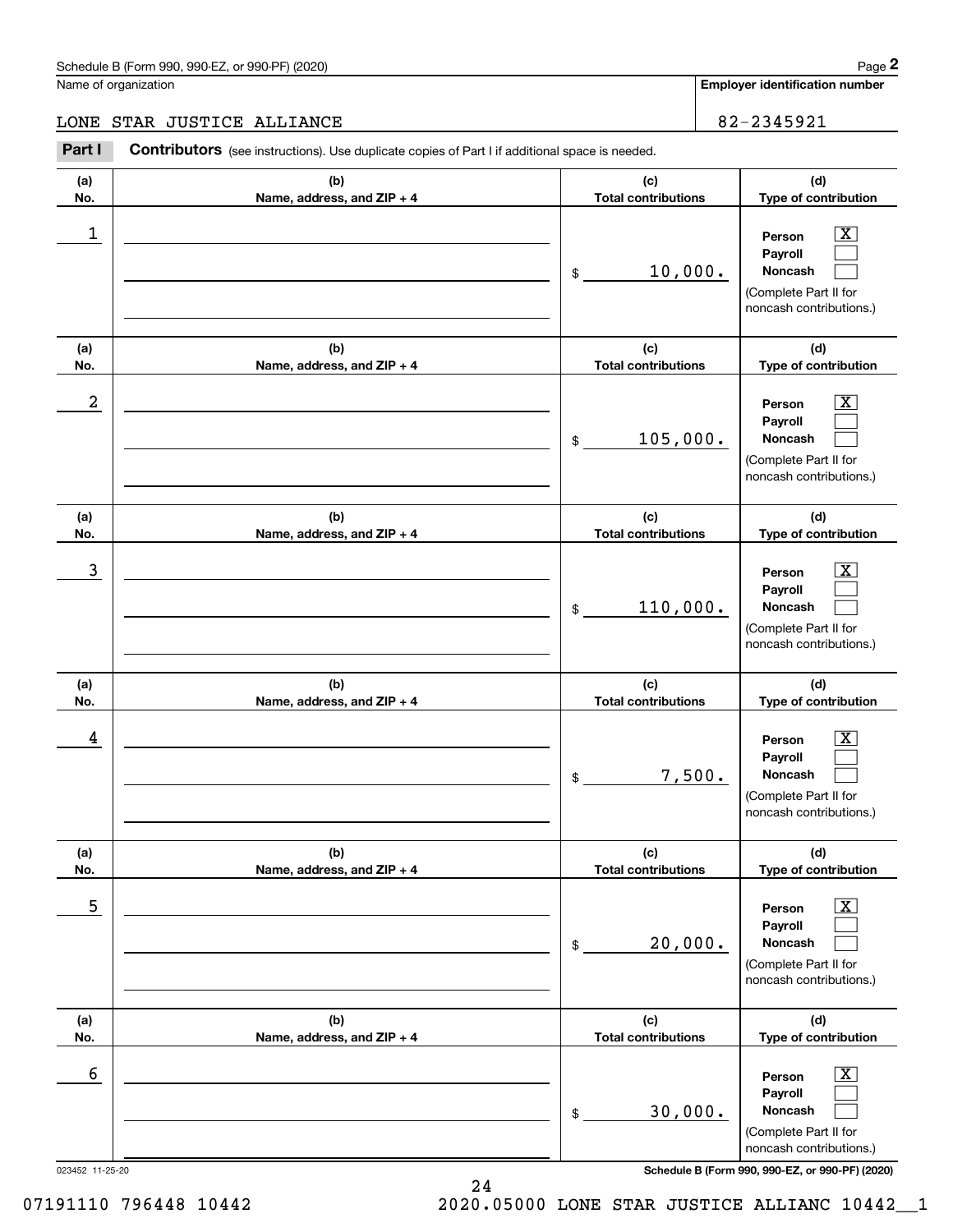# Schedule B (Form 990, 990-EZ, or 990-PF) (2020) Page 2

# LONE STAR JUSTICE ALLIANCE 82-2345921

|                 | Schedule B (Form 990, 990-EZ, or 990-PF) (2020)                                                       |                                   |        | Page 2                                                                                                      |
|-----------------|-------------------------------------------------------------------------------------------------------|-----------------------------------|--------|-------------------------------------------------------------------------------------------------------------|
|                 | Name of organization                                                                                  |                                   |        | <b>Employer identification number</b>                                                                       |
|                 | LONE STAR JUSTICE ALLIANCE                                                                            |                                   |        | 82-2345921                                                                                                  |
| Part I          | <b>Contributors</b> (see instructions). Use duplicate copies of Part I if additional space is needed. |                                   |        |                                                                                                             |
| (a)<br>No.      | (b)<br>Name, address, and ZIP + 4                                                                     | (c)<br><b>Total contributions</b> |        | (d)<br>Type of contribution                                                                                 |
| 7               |                                                                                                       | 14,000.<br>\$                     |        | $\overline{\mathbf{X}}$<br>Person<br>Payroll<br>Noncash<br>(Complete Part II for<br>noncash contributions.) |
| (a)<br>No.      | (b)<br>Name, address, and ZIP + 4                                                                     | (c)<br><b>Total contributions</b> |        | (d)<br>Type of contribution                                                                                 |
| 8               |                                                                                                       | 20,058.<br>\$                     |        | $\overline{\mathbf{X}}$<br>Person<br>Payroll<br>Noncash<br>(Complete Part II for<br>noncash contributions.) |
| (a)<br>No.      | (b)<br>Name, address, and ZIP + 4                                                                     | (c)<br><b>Total contributions</b> |        | (d)<br>Type of contribution                                                                                 |
| 9               |                                                                                                       | 10,000.<br>\$                     |        | $\overline{\mathbf{X}}$<br>Person<br>Payroll<br>Noncash<br>(Complete Part II for<br>noncash contributions.) |
| (a)<br>No.      | (b)<br>Name, address, and ZIP + 4                                                                     | (c)<br><b>Total contributions</b> |        | (d)<br>Type of contribution                                                                                 |
| 10              |                                                                                                       | 100,000.<br>\$                    |        | $\overline{\mathbf{X}}$<br>Person<br>Payroll<br>Noncash<br>(Complete Part II for<br>noncash contributions.) |
| (a)<br>No.      | (b)<br>Name, address, and ZIP + 4                                                                     | (c)<br><b>Total contributions</b> |        | (d)<br>Type of contribution                                                                                 |
| 11              |                                                                                                       | \$                                | 6,500. | $\overline{\mathbf{X}}$<br>Person<br>Payroll<br>Noncash<br>(Complete Part II for<br>noncash contributions.) |
| (a)<br>No.      | (b)<br>Name, address, and ZIP + 4                                                                     | (c)<br><b>Total contributions</b> |        | (d)<br>Type of contribution                                                                                 |
| 12              |                                                                                                       | 28,695.<br>\$                     |        | $\overline{\mathbf{X}}$<br>Person<br>Payroll<br>Noncash<br>(Complete Part II for<br>noncash contributions.) |
| 023452 11-25-20 |                                                                                                       |                                   |        | Schedule B (Form 990, 990-EZ, or 990-PF) (2020)                                                             |

25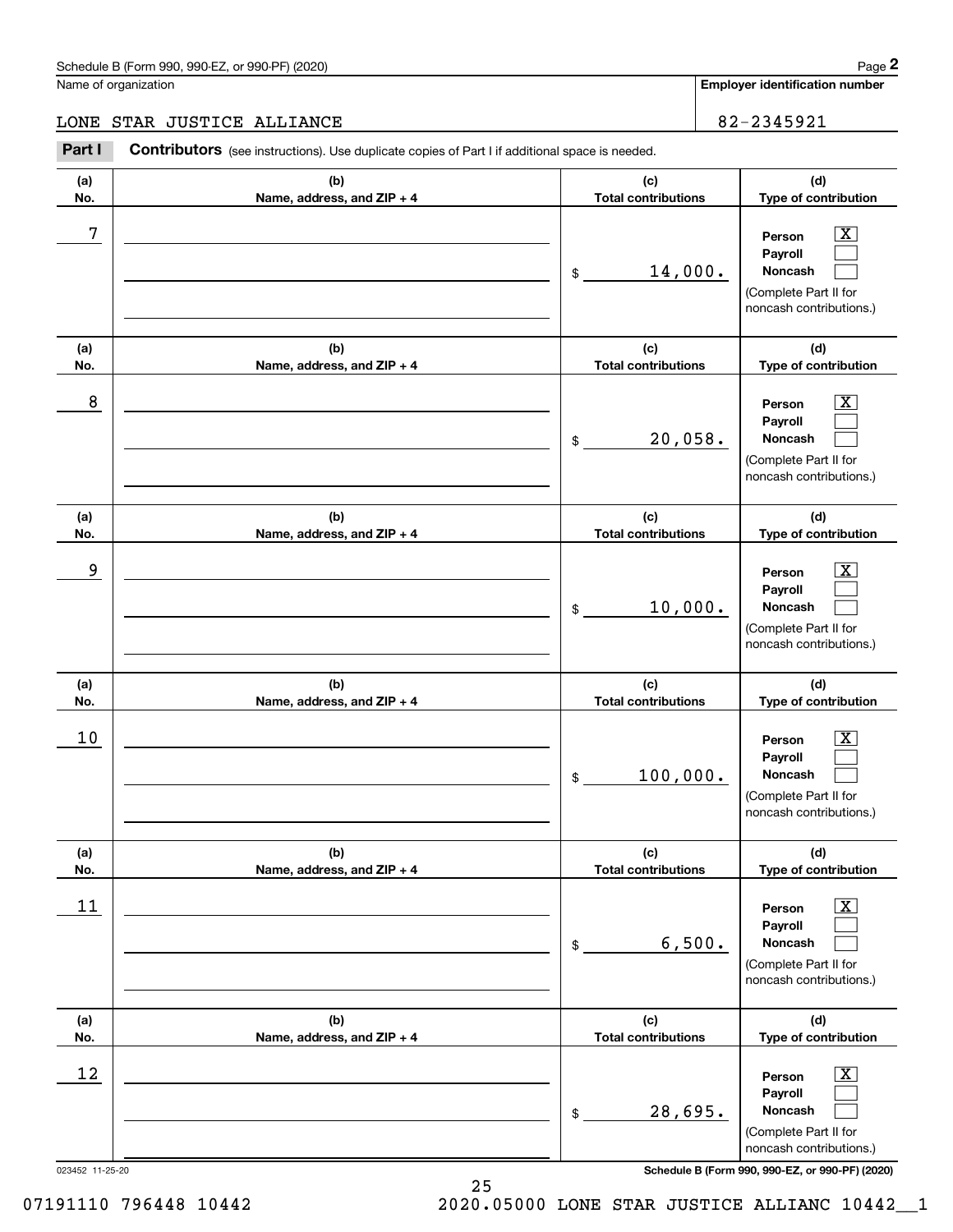# LONE STAR JUSTICE ALLIANCE 82-2345921

|                      | Schedule B (Form 990, 990-EZ, or 990-PF) (2020)                                                       | Page 2                                                                                                                   |
|----------------------|-------------------------------------------------------------------------------------------------------|--------------------------------------------------------------------------------------------------------------------------|
| Name of organization |                                                                                                       | <b>Employer identification number</b>                                                                                    |
|                      | LONE STAR JUSTICE ALLIANCE                                                                            | 82-2345921                                                                                                               |
| Part I               | <b>Contributors</b> (see instructions). Use duplicate copies of Part I if additional space is needed. |                                                                                                                          |
| (a)<br>No.           | (b)<br>Name, address, and ZIP + 4                                                                     | (c)<br>(d)<br><b>Total contributions</b><br>Type of contribution                                                         |
| 13                   |                                                                                                       | $\mathbf{X}$<br>Person<br>Payroll<br>75,000.<br>Noncash<br>\$<br>(Complete Part II for<br>noncash contributions.)        |
| (a)<br>No.           | (b)<br>Name, address, and ZIP + 4                                                                     | (c)<br>(d)<br><b>Total contributions</b><br>Type of contribution                                                         |
| 14                   |                                                                                                       | $\mathbf{X}$<br>Person<br>Payroll<br>13,000.<br><b>Noncash</b><br>\$<br>(Complete Part II for<br>noncash contributions.) |
| (a)<br>No.           | (b)<br>Name, address, and ZIP + 4                                                                     | (c)<br>(d)<br><b>Total contributions</b><br>Type of contribution                                                         |
| 15                   |                                                                                                       | $\mathbf{X}$<br>Person<br>Payroll<br>5,678.<br>Noncash<br>\$<br>(Complete Part II for<br>noncash contributions.)         |
| (a)<br>No.           | (b)<br>Name, address, and ZIP + 4                                                                     | (c)<br>(d)<br><b>Total contributions</b><br>Type of contribution                                                         |
| 16                   |                                                                                                       | $\mathbf{X}$<br>Person<br>Payroll<br>5,000.<br>Noncash<br>\$<br>(Complete Part II for<br>noncash contributions.)         |
| (a)<br>No.           | (b)<br>Name, address, and ZIP + 4                                                                     | (c)<br>(d)<br><b>Total contributions</b><br>Type of contribution                                                         |
| 17                   |                                                                                                       | $\boxed{\text{X}}$<br>Person<br>Payroll<br>51,760.<br>Noncash<br>\$<br>(Complete Part II for<br>noncash contributions.)  |
| (a)<br>No.           | (b)<br>Name, address, and ZIP + 4                                                                     | (c)<br>(d)<br><b>Total contributions</b><br>Type of contribution                                                         |
| 18                   |                                                                                                       | $\boxed{\text{X}}$<br>Person<br>Payroll<br>142,200.<br>Noncash<br>\$<br>(Complete Part II for<br>noncash contributions.) |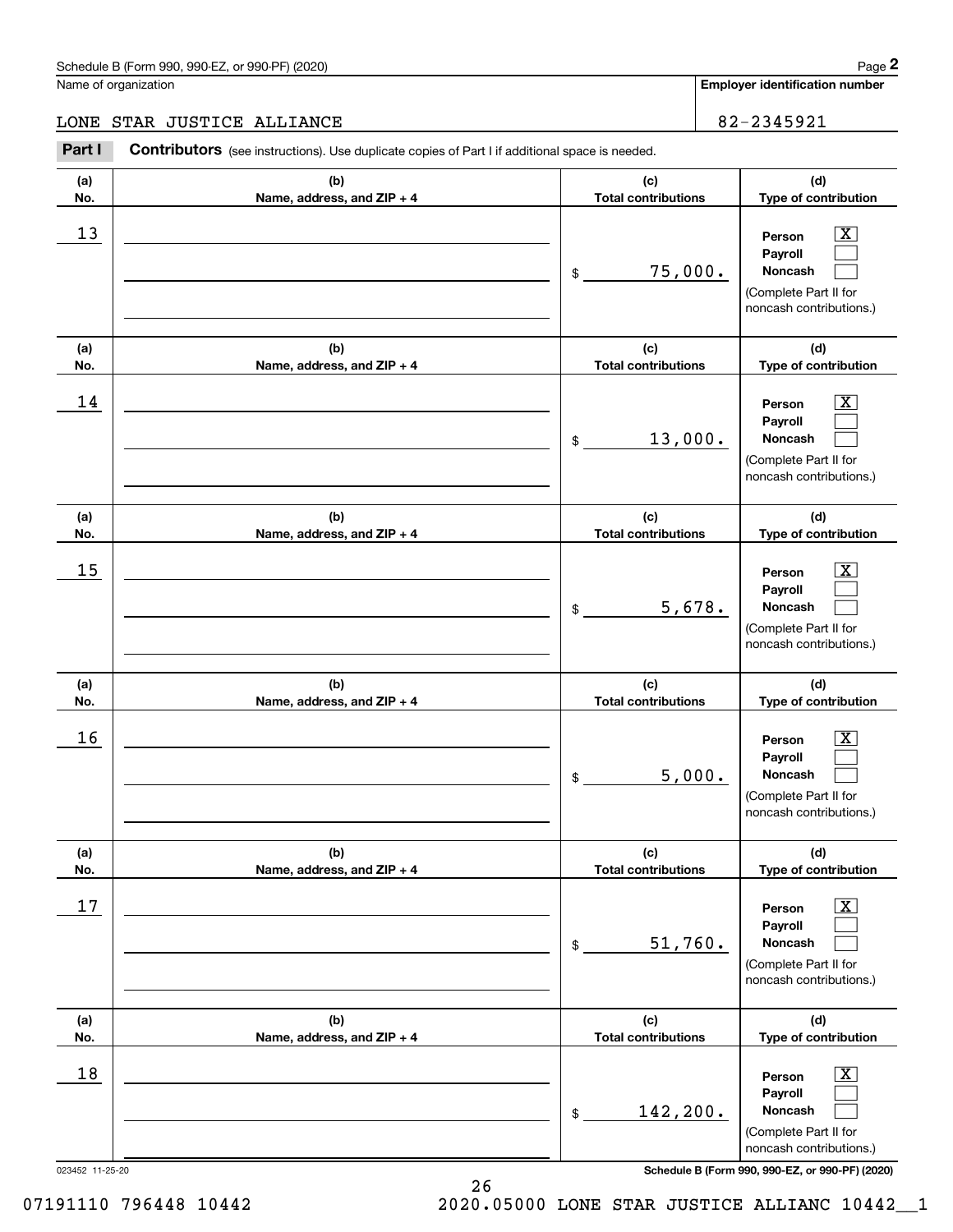Name of organization

**Employer identification number**

LONE STAR JUSTICE ALLIANCE 82-2345921

Chedule B (Form 990, 990-EZ, or 990-PF) (2020)<br>
lame of organization<br> **3Part II if additional space is needed.**<br> **Part II if additional space is needed.**<br> **Part II if additional space is needed.** 

| (a)<br>No.<br>from<br>Part I | (b)<br>Description of noncash property given | (c)<br>FMV (or estimate)<br>(See instructions.) | (d)<br>Date received                            |
|------------------------------|----------------------------------------------|-------------------------------------------------|-------------------------------------------------|
|                              |                                              | $\mathfrak{S}$                                  |                                                 |
| (a)<br>No.<br>from<br>Part I | (b)<br>Description of noncash property given | (c)<br>FMV (or estimate)<br>(See instructions.) | (d)<br>Date received                            |
|                              |                                              | $\mathfrak{S}$                                  |                                                 |
| (a)<br>No.<br>from<br>Part I | (b)<br>Description of noncash property given | (c)<br>FMV (or estimate)<br>(See instructions.) | (d)<br>Date received                            |
|                              |                                              | $\mathfrak{S}$                                  |                                                 |
| (a)<br>No.<br>from<br>Part I | (b)<br>Description of noncash property given | (c)<br>FMV (or estimate)<br>(See instructions.) | (d)<br>Date received                            |
|                              |                                              | \$                                              |                                                 |
| (a)<br>No.<br>from<br>Part I | (b)<br>Description of noncash property given | (c)<br>FMV (or estimate)<br>(See instructions.) | (d)<br>Date received                            |
|                              |                                              | \$                                              |                                                 |
| (a)<br>No.<br>from<br>Part I | (b)<br>Description of noncash property given | (c)<br>FMV (or estimate)<br>(See instructions.) | (d)<br>Date received                            |
|                              |                                              | \$                                              |                                                 |
| 023453 11-25-20              |                                              |                                                 | Schedule B (Form 990, 990-EZ, or 990-PF) (2020) |

27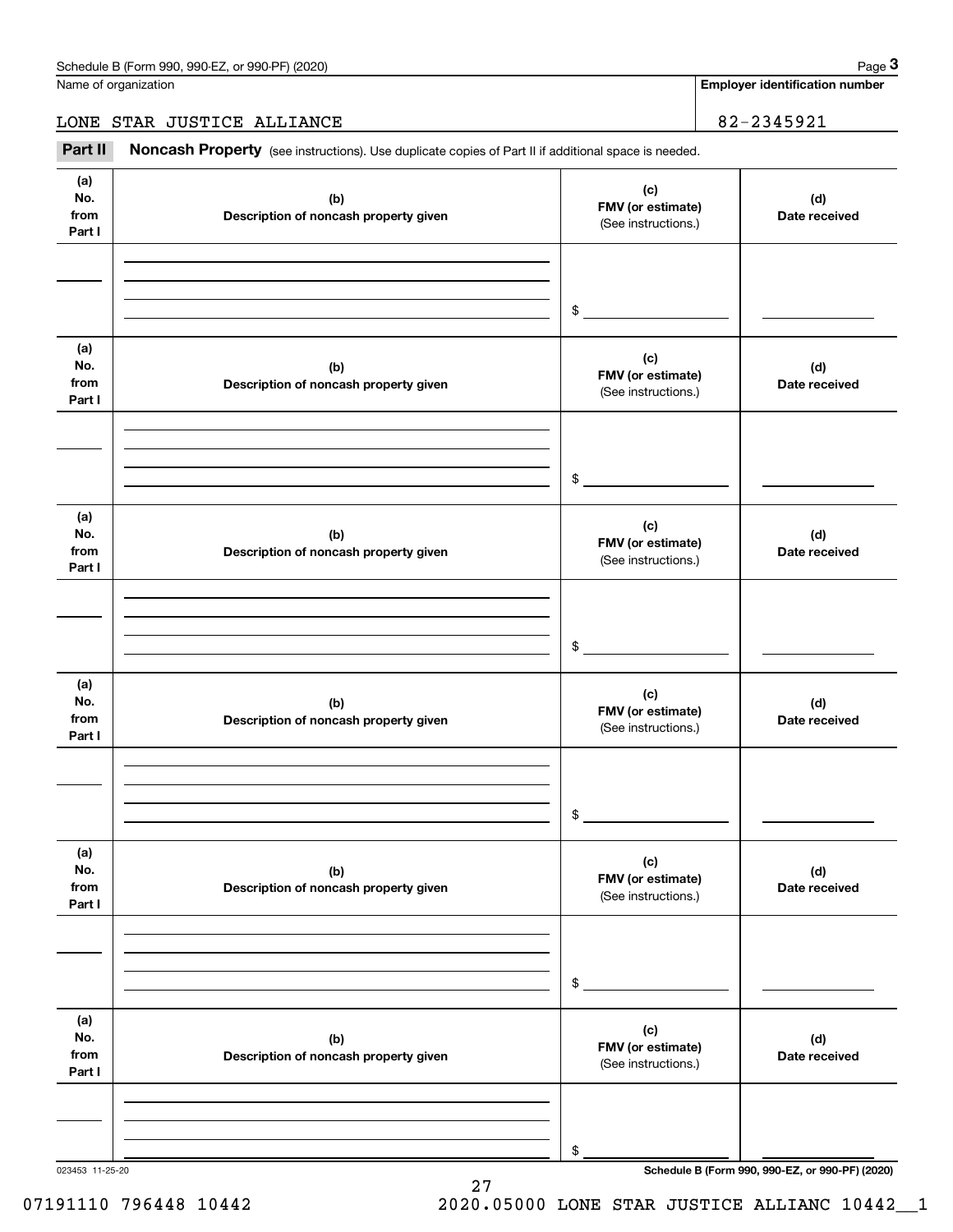|                 | Schedule B (Form 990, 990-EZ, or 990-PF) (2020)                                                                                                                                                                                                                              |                      |                                          | Page 4                                |
|-----------------|------------------------------------------------------------------------------------------------------------------------------------------------------------------------------------------------------------------------------------------------------------------------------|----------------------|------------------------------------------|---------------------------------------|
|                 | Name of organization                                                                                                                                                                                                                                                         |                      |                                          | <b>Employer identification number</b> |
|                 | LONE STAR JUSTICE ALLIANCE                                                                                                                                                                                                                                                   |                      |                                          | 82-2345921                            |
| Part III        | Exclusively religious, charitable, etc., contributions to organizations described in section 501(c)(7), (8), or (10) that total more than \$1,000 for the year<br>from any one contributor. Complete columns (a) through (e) and the following line entry. For organizations |                      |                                          |                                       |
|                 | completing Part III, enter the total of exclusively religious, charitable, etc., contributions of \$1,000 or less for the year. (Enter this info. once.) $\blacktriangleright$ \$<br>Use duplicate copies of Part III if additional space is needed.                         |                      |                                          |                                       |
| (a) No.<br>from | (b) Purpose of gift                                                                                                                                                                                                                                                          | (c) Use of gift      | (d) Description of how gift is held      |                                       |
| Part I          |                                                                                                                                                                                                                                                                              |                      |                                          |                                       |
|                 |                                                                                                                                                                                                                                                                              |                      |                                          |                                       |
|                 |                                                                                                                                                                                                                                                                              |                      |                                          |                                       |
|                 |                                                                                                                                                                                                                                                                              | (e) Transfer of gift |                                          |                                       |
|                 |                                                                                                                                                                                                                                                                              |                      |                                          |                                       |
|                 | Transferee's name, address, and ZIP + 4                                                                                                                                                                                                                                      |                      | Relationship of transferor to transferee |                                       |
|                 |                                                                                                                                                                                                                                                                              |                      |                                          |                                       |
|                 |                                                                                                                                                                                                                                                                              |                      |                                          |                                       |
| (a) No.         |                                                                                                                                                                                                                                                                              |                      |                                          |                                       |
| from<br>Part I  | (b) Purpose of gift                                                                                                                                                                                                                                                          | (c) Use of gift      | (d) Description of how gift is held      |                                       |
|                 |                                                                                                                                                                                                                                                                              |                      |                                          |                                       |
|                 |                                                                                                                                                                                                                                                                              |                      |                                          |                                       |
|                 |                                                                                                                                                                                                                                                                              | (e) Transfer of gift |                                          |                                       |
|                 |                                                                                                                                                                                                                                                                              |                      |                                          |                                       |
|                 | Transferee's name, address, and ZIP + 4                                                                                                                                                                                                                                      |                      | Relationship of transferor to transferee |                                       |
|                 |                                                                                                                                                                                                                                                                              |                      |                                          |                                       |
|                 |                                                                                                                                                                                                                                                                              |                      |                                          |                                       |
| (a) No.         |                                                                                                                                                                                                                                                                              |                      |                                          |                                       |
| from<br>Part I  | (b) Purpose of gift                                                                                                                                                                                                                                                          | (c) Use of gift      | (d) Description of how gift is held      |                                       |
|                 |                                                                                                                                                                                                                                                                              |                      |                                          |                                       |
|                 |                                                                                                                                                                                                                                                                              |                      |                                          |                                       |
|                 |                                                                                                                                                                                                                                                                              | (e) Transfer of gift |                                          |                                       |
|                 |                                                                                                                                                                                                                                                                              |                      |                                          |                                       |
|                 | Transferee's name, address, and ZIP + 4                                                                                                                                                                                                                                      |                      | Relationship of transferor to transferee |                                       |
|                 |                                                                                                                                                                                                                                                                              |                      |                                          |                                       |
|                 |                                                                                                                                                                                                                                                                              |                      |                                          |                                       |
| (a) No.<br>from |                                                                                                                                                                                                                                                                              |                      |                                          |                                       |
| Part I          | (b) Purpose of gift                                                                                                                                                                                                                                                          | (c) Use of gift      | (d) Description of how gift is held      |                                       |
|                 |                                                                                                                                                                                                                                                                              |                      |                                          |                                       |
|                 |                                                                                                                                                                                                                                                                              |                      |                                          |                                       |
|                 |                                                                                                                                                                                                                                                                              |                      |                                          |                                       |
|                 |                                                                                                                                                                                                                                                                              | (e) Transfer of gift |                                          |                                       |
|                 | Transferee's name, address, and ZIP + 4                                                                                                                                                                                                                                      |                      | Relationship of transferor to transferee |                                       |
|                 |                                                                                                                                                                                                                                                                              |                      |                                          |                                       |
|                 |                                                                                                                                                                                                                                                                              |                      |                                          |                                       |
|                 |                                                                                                                                                                                                                                                                              |                      |                                          |                                       |

28

**Schedule B (Form 990, 990-EZ, or 990-PF) (2020)**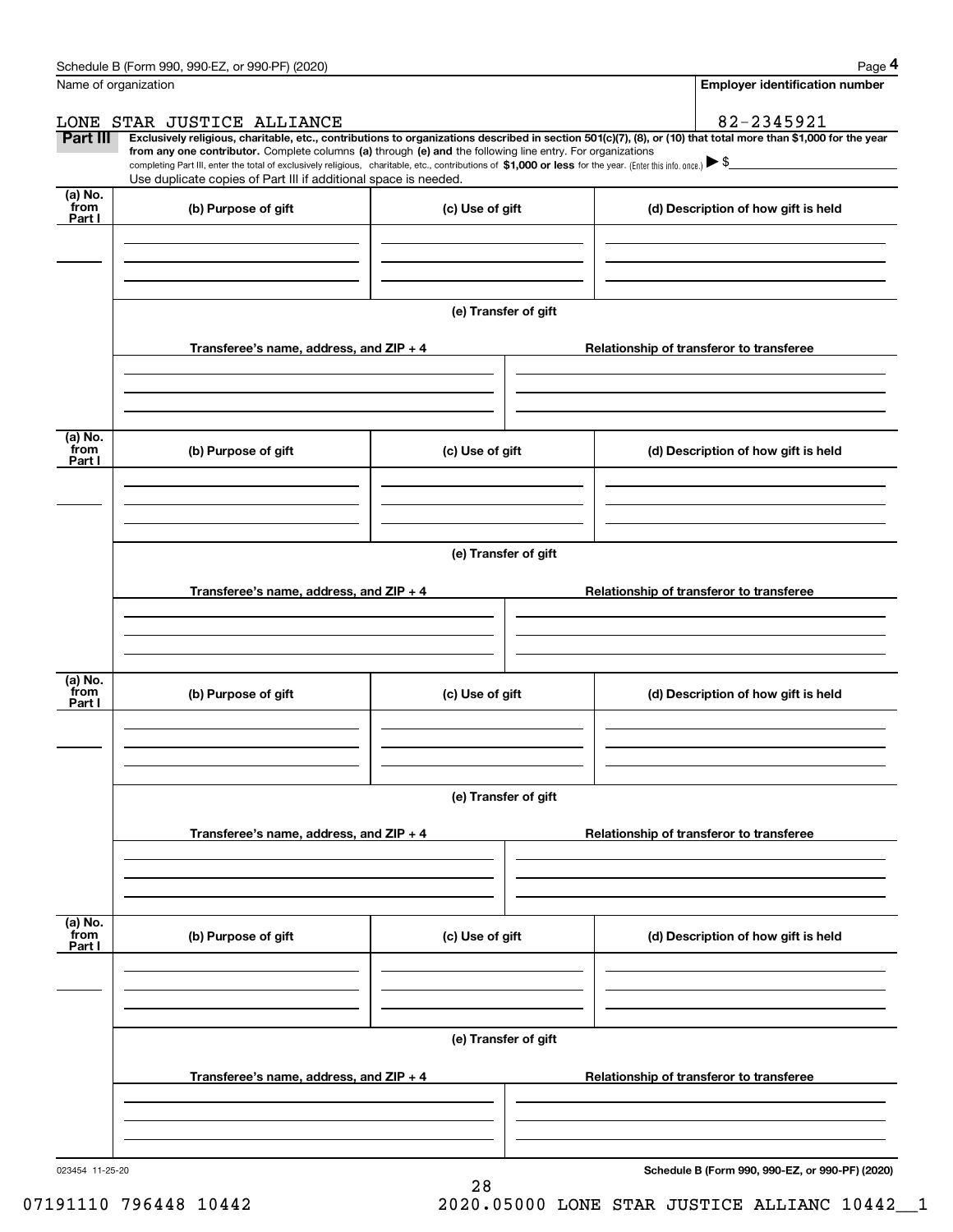| <b>Political Campaign and Lobbying Activities</b><br><b>SCHEDULE C</b><br>OMB No. 1545-0047 |                                                                                                                                         |                                                                                                                                                                                                                                                                                               |           |                            |                                                  |  |  |  |  |
|---------------------------------------------------------------------------------------------|-----------------------------------------------------------------------------------------------------------------------------------------|-----------------------------------------------------------------------------------------------------------------------------------------------------------------------------------------------------------------------------------------------------------------------------------------------|-----------|----------------------------|--------------------------------------------------|--|--|--|--|
| (Form 990 or 990-EZ)                                                                        | For Organizations Exempt From Income Tax Under section 501(c) and section 527                                                           |                                                                                                                                                                                                                                                                                               |           |                            |                                                  |  |  |  |  |
|                                                                                             | Complete if the organization is described below. > Attach to Form 990 or Form 990-EZ.                                                   |                                                                                                                                                                                                                                                                                               |           |                            |                                                  |  |  |  |  |
| Department of the Treasury<br>Internal Revenue Service                                      |                                                                                                                                         | Go to www.irs.gov/Form990 for instructions and the latest information.                                                                                                                                                                                                                        |           |                            | <b>Open to Public</b><br>Inspection              |  |  |  |  |
|                                                                                             | If the organization answered "Yes," on Form 990, Part IV, line 3, or Form 990-EZ, Part V, line 46 (Political Campaign Activities), then |                                                                                                                                                                                                                                                                                               |           |                            |                                                  |  |  |  |  |
|                                                                                             |                                                                                                                                         | • Section 501(c)(3) organizations: Complete Parts I-A and B. Do not complete Part I-C.                                                                                                                                                                                                        |           |                            |                                                  |  |  |  |  |
|                                                                                             |                                                                                                                                         | • Section 501(c) (other than section 501(c)(3)) organizations: Complete Parts I-A and C below. Do not complete Part I-B.                                                                                                                                                                      |           |                            |                                                  |  |  |  |  |
| • Section 527 organizations: Complete Part I-A only.                                        |                                                                                                                                         |                                                                                                                                                                                                                                                                                               |           |                            |                                                  |  |  |  |  |
|                                                                                             |                                                                                                                                         | If the organization answered "Yes," on Form 990, Part IV, line 4, or Form 990-EZ, Part VI, line 47 (Lobbying Activities), then<br>• Section 501(c)(3) organizations that have filed Form 5768 (election under section 501(h)): Complete Part II-A. Do not complete Part II-B.                 |           |                            |                                                  |  |  |  |  |
|                                                                                             |                                                                                                                                         | • Section 501(c)(3) organizations that have NOT filed Form 5768 (election under section 501(h)): Complete Part II-B. Do not complete Part II-A.                                                                                                                                               |           |                            |                                                  |  |  |  |  |
|                                                                                             |                                                                                                                                         | If the organization answered "Yes," on Form 990, Part IV, line 5 (Proxy Tax) (See separate instructions) or Form 990-EZ, Part V, line 35c (Proxy                                                                                                                                              |           |                            |                                                  |  |  |  |  |
| Tax) (See separate instructions), then                                                      |                                                                                                                                         |                                                                                                                                                                                                                                                                                               |           |                            |                                                  |  |  |  |  |
|                                                                                             |                                                                                                                                         | • Section 501(c)(4), (5), or (6) organizations: Complete Part III.                                                                                                                                                                                                                            |           |                            |                                                  |  |  |  |  |
| Name of organization                                                                        |                                                                                                                                         |                                                                                                                                                                                                                                                                                               |           |                            | <b>Employer identification number</b>            |  |  |  |  |
|                                                                                             |                                                                                                                                         | LONE STAR JUSTICE ALLIANCE                                                                                                                                                                                                                                                                    |           |                            | 82-2345921                                       |  |  |  |  |
| Part I-A                                                                                    |                                                                                                                                         | Complete if the organization is exempt under section 501(c) or is a section 527 organization.                                                                                                                                                                                                 |           |                            |                                                  |  |  |  |  |
|                                                                                             |                                                                                                                                         |                                                                                                                                                                                                                                                                                               |           |                            |                                                  |  |  |  |  |
| 1.<br>Political campaign activity expenditures                                              |                                                                                                                                         | Provide a description of the organization's direct and indirect political campaign activities in Part IV.                                                                                                                                                                                     |           |                            | $\blacktriangleright$ \$                         |  |  |  |  |
| 2<br>Volunteer hours for political campaign activities<br>3                                 |                                                                                                                                         |                                                                                                                                                                                                                                                                                               |           |                            |                                                  |  |  |  |  |
|                                                                                             |                                                                                                                                         |                                                                                                                                                                                                                                                                                               |           |                            |                                                  |  |  |  |  |
| Part I-B                                                                                    |                                                                                                                                         | Complete if the organization is exempt under section 501(c)(3).                                                                                                                                                                                                                               |           |                            |                                                  |  |  |  |  |
|                                                                                             |                                                                                                                                         | 1 Enter the amount of any excise tax incurred by the organization under section 4955                                                                                                                                                                                                          |           |                            |                                                  |  |  |  |  |
| 2                                                                                           |                                                                                                                                         |                                                                                                                                                                                                                                                                                               |           |                            |                                                  |  |  |  |  |
| 3                                                                                           |                                                                                                                                         |                                                                                                                                                                                                                                                                                               |           |                            | Yes<br>No                                        |  |  |  |  |
| 4a Was a correction made?                                                                   |                                                                                                                                         |                                                                                                                                                                                                                                                                                               |           |                            | Yes<br>No                                        |  |  |  |  |
| <b>b</b> If "Yes," describe in Part IV.<br>Part I-C $\vert$                                 |                                                                                                                                         | Complete if the organization is exempt under section 501(c), except section 501(c)(3).                                                                                                                                                                                                        |           |                            |                                                  |  |  |  |  |
|                                                                                             |                                                                                                                                         | 1 Enter the amount directly expended by the filing organization for section 527 exempt function activities                                                                                                                                                                                    |           | $\blacktriangleright$ \$   |                                                  |  |  |  |  |
|                                                                                             |                                                                                                                                         | 2 Enter the amount of the filing organization's funds contributed to other organizations for section 527                                                                                                                                                                                      |           |                            |                                                  |  |  |  |  |
| exempt function activities                                                                  |                                                                                                                                         |                                                                                                                                                                                                                                                                                               |           | ▶ \$                       |                                                  |  |  |  |  |
|                                                                                             |                                                                                                                                         | Total exempt function expenditures. Add lines 1 and 2. Enter here and on Form 1120-POL,                                                                                                                                                                                                       |           |                            |                                                  |  |  |  |  |
|                                                                                             |                                                                                                                                         |                                                                                                                                                                                                                                                                                               |           | $\blacktriangleright$ \$   |                                                  |  |  |  |  |
|                                                                                             |                                                                                                                                         | Did the filing organization file Form 1120-POL for this year?                                                                                                                                                                                                                                 |           |                            | Yes<br><b>No</b>                                 |  |  |  |  |
| 5                                                                                           |                                                                                                                                         | Enter the names, addresses and employer identification number (EIN) of all section 527 political organizations to which the filing organization                                                                                                                                               |           |                            |                                                  |  |  |  |  |
|                                                                                             |                                                                                                                                         | made payments. For each organization listed, enter the amount paid from the filing organization's funds. Also enter the amount of political<br>contributions received that were promptly and directly delivered to a separate political organization, such as a separate segregated fund or a |           |                            |                                                  |  |  |  |  |
|                                                                                             |                                                                                                                                         | political action committee (PAC). If additional space is needed, provide information in Part IV.                                                                                                                                                                                              |           |                            |                                                  |  |  |  |  |
| (a) Name                                                                                    |                                                                                                                                         | (b) Address                                                                                                                                                                                                                                                                                   | $(c)$ EIN | (d) Amount paid from       | (e) Amount of political                          |  |  |  |  |
|                                                                                             |                                                                                                                                         |                                                                                                                                                                                                                                                                                               |           | filing organization's      | contributions received and                       |  |  |  |  |
|                                                                                             |                                                                                                                                         |                                                                                                                                                                                                                                                                                               |           | funds. If none, enter -0-. | promptly and directly<br>delivered to a separate |  |  |  |  |
|                                                                                             |                                                                                                                                         |                                                                                                                                                                                                                                                                                               |           |                            | political organization.                          |  |  |  |  |
|                                                                                             |                                                                                                                                         |                                                                                                                                                                                                                                                                                               |           |                            | If none, enter -0-.                              |  |  |  |  |
|                                                                                             |                                                                                                                                         |                                                                                                                                                                                                                                                                                               |           |                            |                                                  |  |  |  |  |
|                                                                                             |                                                                                                                                         |                                                                                                                                                                                                                                                                                               |           |                            |                                                  |  |  |  |  |
|                                                                                             |                                                                                                                                         |                                                                                                                                                                                                                                                                                               |           |                            |                                                  |  |  |  |  |
|                                                                                             |                                                                                                                                         |                                                                                                                                                                                                                                                                                               |           |                            |                                                  |  |  |  |  |
|                                                                                             |                                                                                                                                         |                                                                                                                                                                                                                                                                                               |           |                            |                                                  |  |  |  |  |
|                                                                                             |                                                                                                                                         |                                                                                                                                                                                                                                                                                               |           |                            |                                                  |  |  |  |  |
|                                                                                             |                                                                                                                                         |                                                                                                                                                                                                                                                                                               |           |                            |                                                  |  |  |  |  |
|                                                                                             |                                                                                                                                         |                                                                                                                                                                                                                                                                                               |           |                            |                                                  |  |  |  |  |
|                                                                                             |                                                                                                                                         |                                                                                                                                                                                                                                                                                               |           |                            |                                                  |  |  |  |  |
|                                                                                             |                                                                                                                                         |                                                                                                                                                                                                                                                                                               |           |                            |                                                  |  |  |  |  |
|                                                                                             |                                                                                                                                         |                                                                                                                                                                                                                                                                                               |           |                            |                                                  |  |  |  |  |
| <b>LHA</b>                                                                                  |                                                                                                                                         | For Paperwork Reduction Act Notice, see the Instructions for Form 990 or 990-EZ.                                                                                                                                                                                                              |           |                            | Schedule C (Form 990 or 990-EZ) 2020             |  |  |  |  |

032041 12-02-20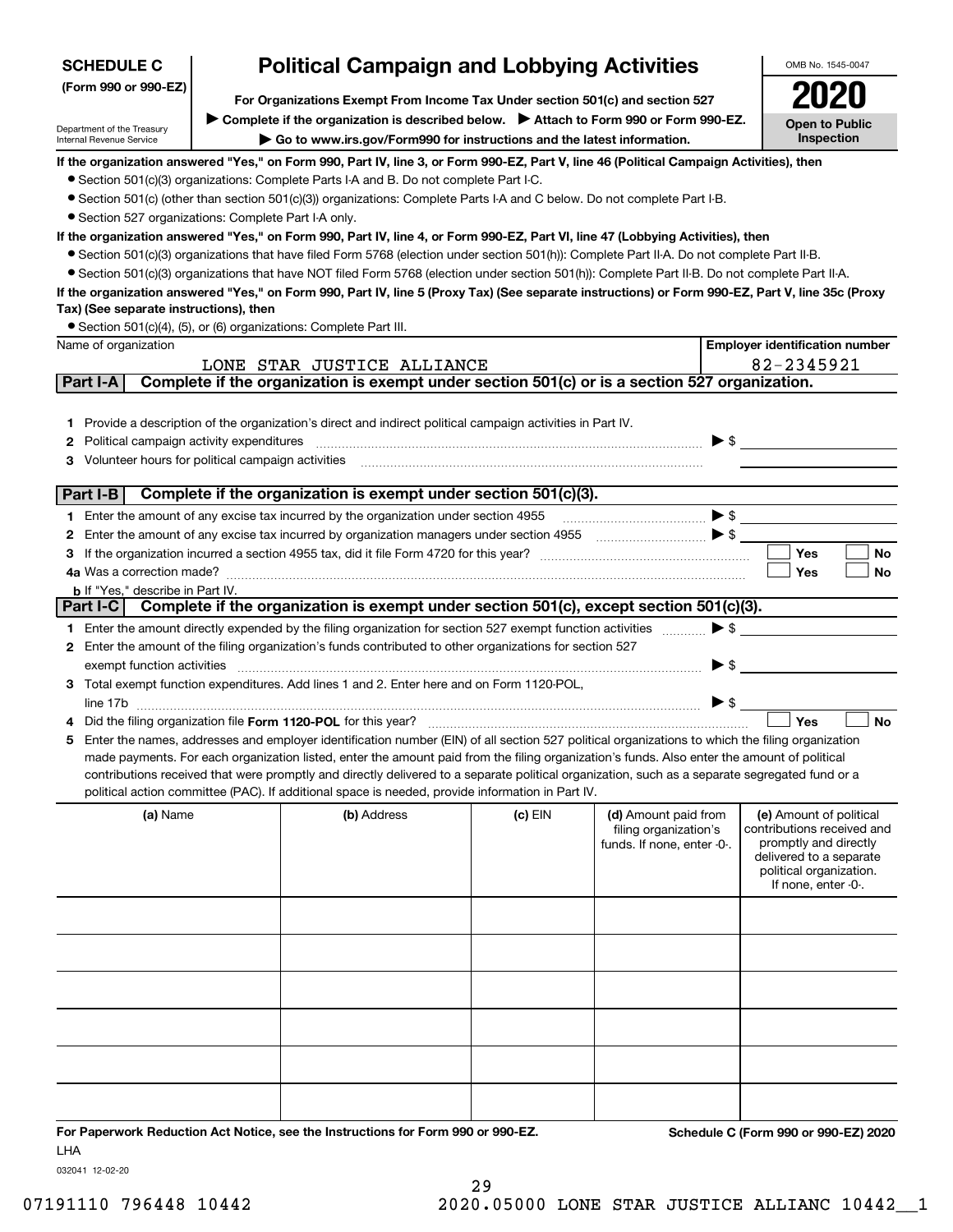| Schedule C (Form 990 or 990-EZ) 2020 LONE STAR JUSTICE ALLIANCE<br>Complete if the organization is exempt under section 501(c)(3) and filed Form 5768 (election under<br>Part II-A |                                                                                                                                                                                                                                                                                                                                                   |                                                                                                         |                                                                                                                                   |                              | $82 - 2345921$ Page 2          |
|------------------------------------------------------------------------------------------------------------------------------------------------------------------------------------|---------------------------------------------------------------------------------------------------------------------------------------------------------------------------------------------------------------------------------------------------------------------------------------------------------------------------------------------------|---------------------------------------------------------------------------------------------------------|-----------------------------------------------------------------------------------------------------------------------------------|------------------------------|--------------------------------|
| section 501(h)).<br>A Check $\blacktriangleright$<br>expenses, and share of excess lobbying expenditures).                                                                         |                                                                                                                                                                                                                                                                                                                                                   |                                                                                                         | if the filing organization belongs to an affiliated group (and list in Part IV each affiliated group member's name, address, EIN, |                              |                                |
| <b>B</b> Check $\blacktriangleright$                                                                                                                                               | <b>Limits on Lobbying Expenditures</b>                                                                                                                                                                                                                                                                                                            | if the filing organization checked box A and "limited control" provisions apply.                        |                                                                                                                                   | (a) Filing<br>organization's | (b) Affiliated group<br>totals |
|                                                                                                                                                                                    |                                                                                                                                                                                                                                                                                                                                                   | (The term "expenditures" means amounts paid or incurred.)                                               |                                                                                                                                   | totals                       |                                |
| 1a Total lobbying expenditures to influence public opinion (grassroots lobbying)                                                                                                   |                                                                                                                                                                                                                                                                                                                                                   |                                                                                                         |                                                                                                                                   |                              |                                |
| <b>b</b> Total lobbying expenditures to influence a legislative body (direct lobbying)                                                                                             |                                                                                                                                                                                                                                                                                                                                                   |                                                                                                         |                                                                                                                                   |                              |                                |
| с                                                                                                                                                                                  |                                                                                                                                                                                                                                                                                                                                                   |                                                                                                         |                                                                                                                                   |                              |                                |
| <b>d</b> Other exempt purpose expenditures                                                                                                                                         |                                                                                                                                                                                                                                                                                                                                                   |                                                                                                         |                                                                                                                                   |                              |                                |
| е                                                                                                                                                                                  |                                                                                                                                                                                                                                                                                                                                                   |                                                                                                         |                                                                                                                                   |                              |                                |
| f Lobbying nontaxable amount. Enter the amount from the following table in both columns.                                                                                           |                                                                                                                                                                                                                                                                                                                                                   |                                                                                                         |                                                                                                                                   |                              |                                |
| If the amount on line 1e, column $(a)$ or $(b)$ is:                                                                                                                                |                                                                                                                                                                                                                                                                                                                                                   | The lobbying nontaxable amount is:                                                                      |                                                                                                                                   |                              |                                |
| Not over \$500,000                                                                                                                                                                 |                                                                                                                                                                                                                                                                                                                                                   | 20% of the amount on line 1e.                                                                           |                                                                                                                                   |                              |                                |
| Over \$500,000 but not over \$1,000,000                                                                                                                                            |                                                                                                                                                                                                                                                                                                                                                   | \$100,000 plus 15% of the excess over \$500,000.                                                        |                                                                                                                                   |                              |                                |
| Over \$1,000,000 but not over \$1,500,000                                                                                                                                          |                                                                                                                                                                                                                                                                                                                                                   | \$175,000 plus 10% of the excess over \$1,000,000.                                                      |                                                                                                                                   |                              |                                |
| Over \$1,500,000 but not over \$17,000,000                                                                                                                                         |                                                                                                                                                                                                                                                                                                                                                   | \$225,000 plus 5% of the excess over \$1,500,000.                                                       |                                                                                                                                   |                              |                                |
| Over \$17,000,000                                                                                                                                                                  | \$1,000,000.                                                                                                                                                                                                                                                                                                                                      |                                                                                                         |                                                                                                                                   |                              |                                |
|                                                                                                                                                                                    | g Grassroots nontaxable amount (enter 25% of line 1f)<br><b>h</b> Subtract line 1g from line 1a. If zero or less, enter 0-<br>i Subtract line 1f from line 1c. If zero or less, enter -0-<br>If there is an amount other than zero on either line 1h or line 1i, did the organization file Form 4720<br>reporting section 4911 tax for this year? |                                                                                                         |                                                                                                                                   |                              |                                |
| (Some organizations that made a section 501(h) election do not have to complete all of the five columns below.                                                                     |                                                                                                                                                                                                                                                                                                                                                   | 4-Year Averaging Period Under Section 501(h)<br>See the separate instructions for lines 2a through 2f.) |                                                                                                                                   |                              |                                |
|                                                                                                                                                                                    |                                                                                                                                                                                                                                                                                                                                                   | Lobbying Expenditures During 4-Year Averaging Period                                                    |                                                                                                                                   |                              |                                |
| Calendar year<br>(or fiscal year beginning in)                                                                                                                                     | (a) $2017$                                                                                                                                                                                                                                                                                                                                        | $(b)$ 2018                                                                                              | $(c)$ 2019                                                                                                                        | $(d)$ 2020                   | (e) Total                      |
| 2a Lobbying nontaxable amount                                                                                                                                                      |                                                                                                                                                                                                                                                                                                                                                   |                                                                                                         |                                                                                                                                   |                              |                                |
| <b>b</b> Lobbying ceiling amount<br>(150% of line 2a, column(e))                                                                                                                   |                                                                                                                                                                                                                                                                                                                                                   |                                                                                                         |                                                                                                                                   |                              |                                |
| c Total lobbying expenditures                                                                                                                                                      |                                                                                                                                                                                                                                                                                                                                                   |                                                                                                         |                                                                                                                                   |                              |                                |
| d Grassroots nontaxable amount                                                                                                                                                     |                                                                                                                                                                                                                                                                                                                                                   |                                                                                                         |                                                                                                                                   |                              |                                |
| e Grassroots ceiling amount<br>(150% of line 2d, column (e))                                                                                                                       |                                                                                                                                                                                                                                                                                                                                                   |                                                                                                         |                                                                                                                                   |                              |                                |
| f Grassroots lobbying expenditures                                                                                                                                                 |                                                                                                                                                                                                                                                                                                                                                   |                                                                                                         |                                                                                                                                   |                              |                                |

**Schedule C (Form 990 or 990-EZ) 2020**

032042 12-02-20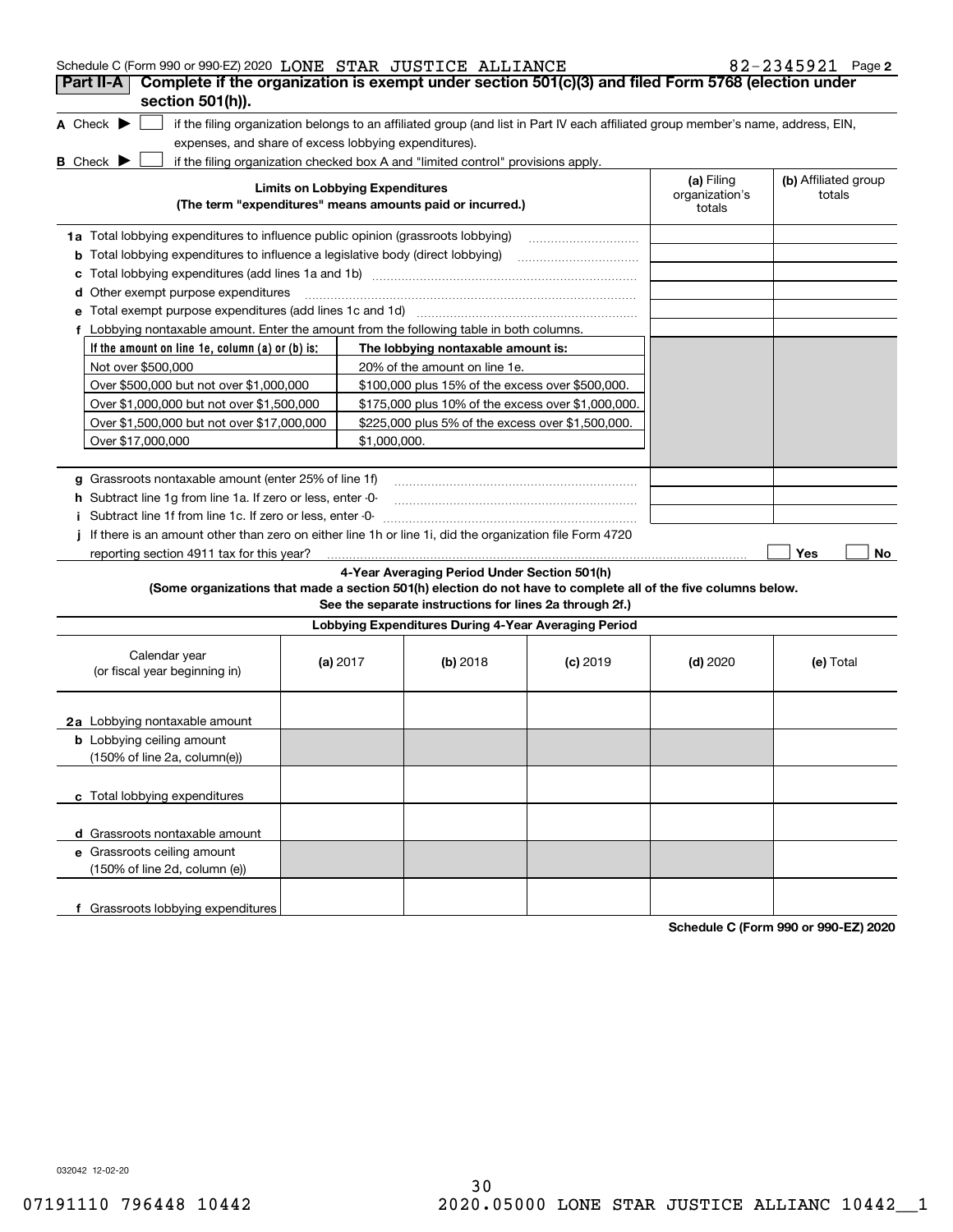#### Schedule C (Form 990 or 990-EZ) 2020 Page LONE STAR JUSTICE ALLIANCE 82-2345921

# **Part II-B** Complete if the organization is exempt under section 501(c)(3) and has NOT filed Form 5768 **(election under section 501(h)).**

| For each "Yes" response on lines 1a through 1i below, provide in Part IV a detailed description                                                                                                                                                                                                           | (a) |                                      | (b)    |        |  |
|-----------------------------------------------------------------------------------------------------------------------------------------------------------------------------------------------------------------------------------------------------------------------------------------------------------|-----|--------------------------------------|--------|--------|--|
| of the lobbying activity.                                                                                                                                                                                                                                                                                 | Yes | No                                   | Amount |        |  |
| During the year, did the filing organization attempt to influence foreign, national, state, or<br>1.<br>local legislation, including any attempt to influence public opinion on a legislative matter                                                                                                      |     |                                      |        |        |  |
| or referendum, through the use of:                                                                                                                                                                                                                                                                        |     | x                                    |        |        |  |
| <b>b</b> Paid staff or management (include compensation in expenses reported on lines 1c through 1i)?                                                                                                                                                                                                     | x   |                                      |        |        |  |
|                                                                                                                                                                                                                                                                                                           |     | X                                    |        |        |  |
|                                                                                                                                                                                                                                                                                                           |     | $\mathbf X$                          |        |        |  |
| e Publications, or published or broadcast statements?                                                                                                                                                                                                                                                     |     | $\overline{\textbf{X}}$              |        |        |  |
| f Grants to other organizations for lobbying purposes?                                                                                                                                                                                                                                                    |     | X                                    |        |        |  |
| g Direct contact with legislators, their staffs, government officials, or a legislative body?                                                                                                                                                                                                             | X   |                                      |        | 2,430. |  |
| h Rallies, demonstrations, seminars, conventions, speeches, lectures, or any similar means?                                                                                                                                                                                                               |     | X                                    |        |        |  |
| <i>i</i> Other activities?                                                                                                                                                                                                                                                                                |     | $\overline{\mathbf{x}}$              |        |        |  |
|                                                                                                                                                                                                                                                                                                           |     |                                      |        | 2,430. |  |
| 2a Did the activities in line 1 cause the organization to be not described in section 501(c)(3)?                                                                                                                                                                                                          |     | X                                    |        |        |  |
|                                                                                                                                                                                                                                                                                                           |     |                                      |        |        |  |
| c If "Yes," enter the amount of any tax incurred by organization managers under section 4912                                                                                                                                                                                                              |     |                                      |        |        |  |
| d If the filing organization incurred a section 4912 tax, did it file Form 4720 for this year?                                                                                                                                                                                                            |     |                                      |        |        |  |
| Part III-A Complete if the organization is exempt under section 501(c)(4), section 501(c)(5), or section<br>$501(c)(6)$ .                                                                                                                                                                                 |     |                                      |        |        |  |
|                                                                                                                                                                                                                                                                                                           |     |                                      | Yes    | No     |  |
| 1.                                                                                                                                                                                                                                                                                                        |     | 1                                    |        |        |  |
| 2                                                                                                                                                                                                                                                                                                         |     | $\mathbf{2}$                         |        |        |  |
| Did the organization agree to carry over lobbying and political campaign activity expenditures from the prior year?                                                                                                                                                                                       |     | 3                                    |        |        |  |
| Complete if the organization is exempt under section 501(c)(4), section 501(c)(5), or section<br>Part III-BI                                                                                                                                                                                              |     |                                      |        |        |  |
| 501(c)(6) and if either (a) BOTH Part III-A, lines 1 and 2, are answered "No" OR (b) Part III-A, line 3, is<br>answered "Yes."                                                                                                                                                                            |     |                                      |        |        |  |
| 1                                                                                                                                                                                                                                                                                                         |     | 1                                    |        |        |  |
| Section 162(e) nondeductible lobbying and political expenditures (do not include amounts of political<br>2                                                                                                                                                                                                |     |                                      |        |        |  |
| expenses for which the section 527(f) tax was paid).                                                                                                                                                                                                                                                      |     |                                      |        |        |  |
|                                                                                                                                                                                                                                                                                                           |     | 2a                                   |        |        |  |
| b Carryover from last year [11] manufactured and the contract of the contract of the contract of the contract of the contract of the contract of the contract of the contract of the contract of the contract of the contract                                                                             |     | 2b                                   |        |        |  |
|                                                                                                                                                                                                                                                                                                           |     | 2c                                   |        |        |  |
| Aggregate amount reported in section 6033(e)(1)(A) notices of nondeductible section 162(e) dues                                                                                                                                                                                                           |     | 3                                    |        |        |  |
| If notices were sent and the amount on line 2c exceeds the amount on line 3, what portion of the excess<br>4                                                                                                                                                                                              |     |                                      |        |        |  |
| does the organization agree to carryover to the reasonable estimate of nondeductible lobbying and political                                                                                                                                                                                               |     |                                      |        |        |  |
| expenditure next year?                                                                                                                                                                                                                                                                                    |     | 4                                    |        |        |  |
| 5 Taxable amount of lobbying and political expenditures (See instructions)                                                                                                                                                                                                                                |     | 5                                    |        |        |  |
| <b>Part IV</b><br><b>Supplemental Information</b>                                                                                                                                                                                                                                                         |     |                                      |        |        |  |
| Provide the descriptions required for Part I-A, line 1; Part I-B, line 4; Part I-C, line 5; Part II-A (affiliated group list); Part II-A, lines 1 and 2 (See<br>instructions); and Part II-B, line 1. Also, complete this part for any additional information.<br>PART II-B, LINE 1, LOBBYING ACTIVITIES: |     |                                      |        |        |  |
| LSJA WORKED WITH A PRO BONO LOBBYIST TO ADVANCE LEGISLATION REGARDING                                                                                                                                                                                                                                     |     |                                      |        |        |  |
| HUMAN TRAFFICKING AND THE SENTENCING OF CHILDREN TO DIE IN PRISON; LSJA                                                                                                                                                                                                                                   |     |                                      |        |        |  |
| DID NOT MEET WITH ANY LEGISLATORS OR THEIR STAFF IN 2020. LSJA'S                                                                                                                                                                                                                                          |     |                                      |        |        |  |
| EXECUTIVE DIRECTOR DID RESPOND TO REQUESTS FOR EXPERT ASSISTANCE FROM                                                                                                                                                                                                                                     |     |                                      |        |        |  |
| MEMBERS OF THE TEXAS LEGISLATURE AND OTHER ADVOCACY PARTNERS SUCH AS                                                                                                                                                                                                                                      |     |                                      |        |        |  |
| 032043 12-02-20                                                                                                                                                                                                                                                                                           |     | Schedule C (Form 990 or 990-EZ) 2020 |        |        |  |
| 21                                                                                                                                                                                                                                                                                                        |     |                                      |        |        |  |

31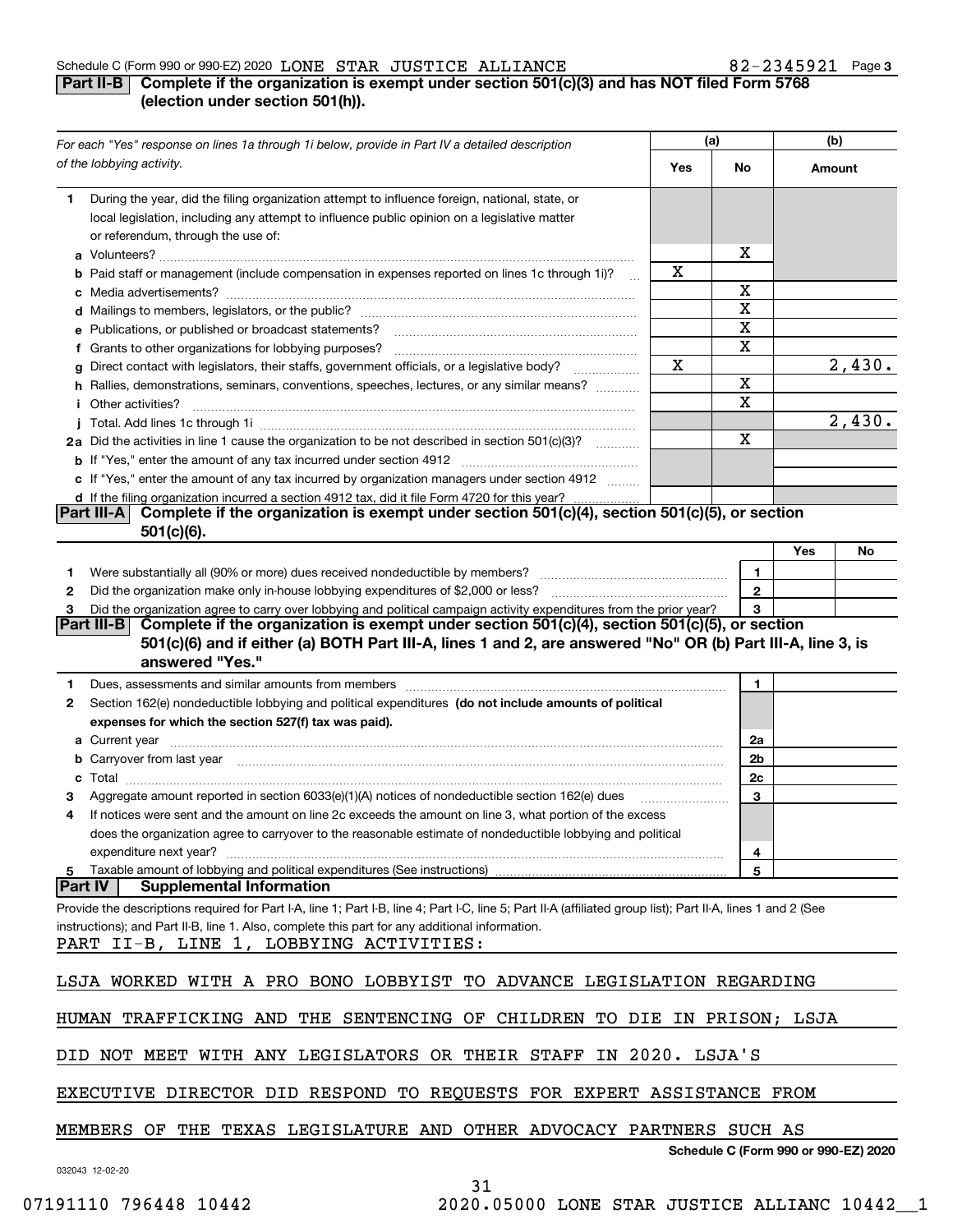| Schedule C (Form 990 or 990-EZ) 2020 LONE STAR JUSTICE ALLIANCE |  | 82-2345921 Page 4 |  |
|-----------------------------------------------------------------|--|-------------------|--|
| <b>Part IV Supplemental Information</b> (continued)             |  |                   |  |

THE SENTENCING PROJECT, THE TEXAS CRIMINAL JUSTICE COALITION, AND THE

EPICENTER INITIATIVE. A TOTAL OF 35 HOURS OF THE EXECUTIVE DIRECTOR'S

## TIME WAS USED FOR THIS WORK.

**Schedule C (Form 990 or 990-EZ) 2020**

032044 12-02-20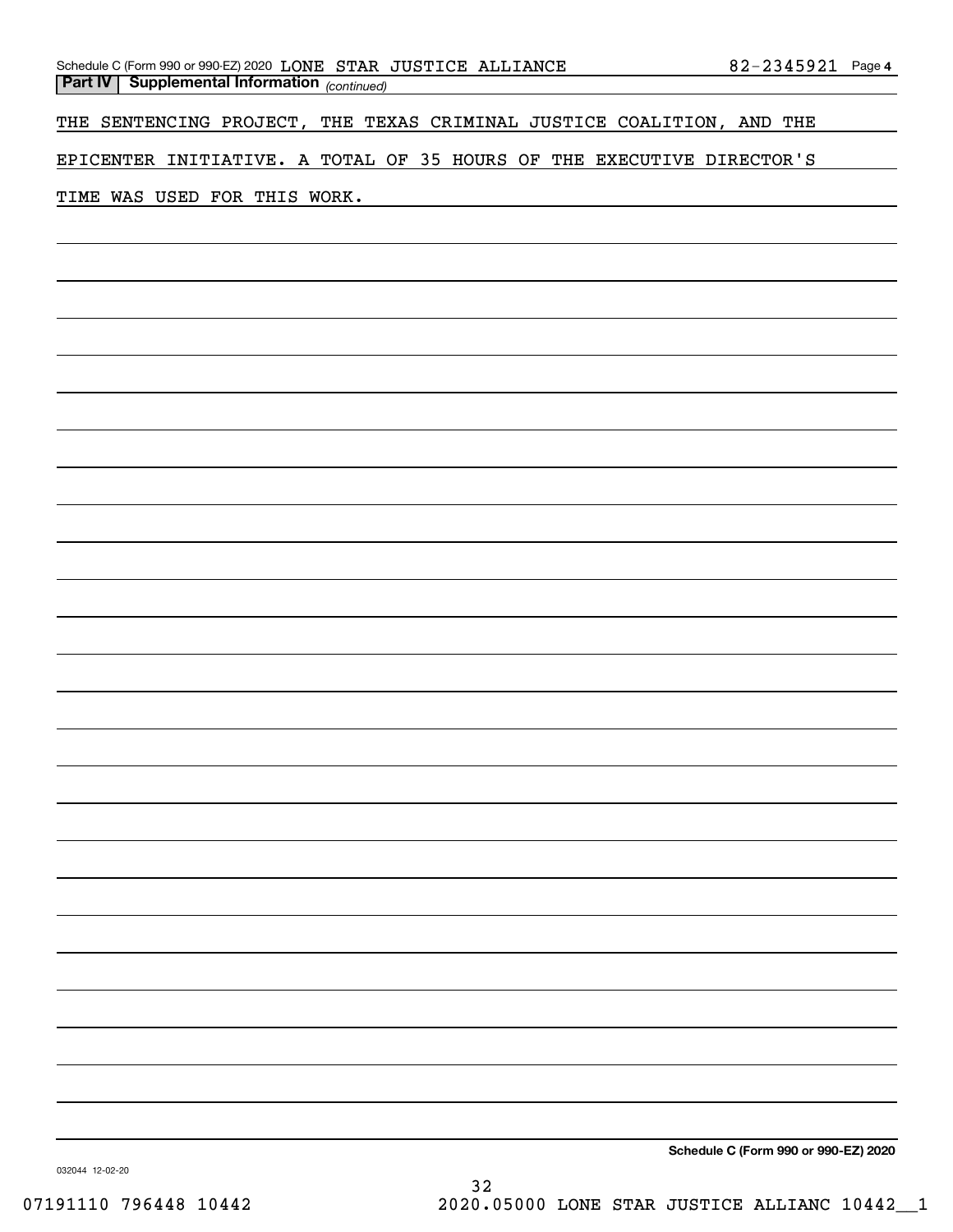| <b>SCHEDULE D</b> |  |
|-------------------|--|
|-------------------|--|

Department of the Treasury Internal Revenue Service

# **Supplemental Financial Statements**

**(Form 990)** (**Form 990,**<br>Part IV, line 6, 7, 8, 9, 10, 11a, 11b, 11c, 11d, 11e, 11f, 12a, or 12b.<br>Department of the Treasury **and Exercise Connect Connect Connect Connect Connect Connect Connect Connect Connect** 

| $\blacktriangleright$ Attach to Form 990.                              |
|------------------------------------------------------------------------|
| Go to www.irs.gov/Form990 for instructions and the latest information. |

<code>Part I</code>  $|$   $|$  Organizations Maintaining Donor Advised Funds or Other Similar Funds or Accounts.  $\,$  <code>Complete</code> if the



**Name of the organization Employer identification number**

# LONE STAR JUSTICE ALLIANCE 82-2345921

|         | organization answered "Yes" on Form 990, Part IV, line 6.                                                                                                                                                                      |                         |                                                    |
|---------|--------------------------------------------------------------------------------------------------------------------------------------------------------------------------------------------------------------------------------|-------------------------|----------------------------------------------------|
|         |                                                                                                                                                                                                                                | (a) Donor advised funds | (b) Funds and other accounts                       |
| 1.      |                                                                                                                                                                                                                                |                         |                                                    |
| 2       | Aggregate value of contributions to (during year)                                                                                                                                                                              |                         |                                                    |
| з       | Aggregate value of grants from (during year)                                                                                                                                                                                   |                         |                                                    |
| 4       |                                                                                                                                                                                                                                |                         |                                                    |
| 5       | Did the organization inform all donors and donor advisors in writing that the assets held in donor advised funds                                                                                                               |                         |                                                    |
|         |                                                                                                                                                                                                                                |                         | Yes<br>No                                          |
| 6       | Did the organization inform all grantees, donors, and donor advisors in writing that grant funds can be used only                                                                                                              |                         |                                                    |
|         | for charitable purposes and not for the benefit of the donor or donor advisor, or for any other purpose conferring                                                                                                             |                         |                                                    |
|         | impermissible private benefit?                                                                                                                                                                                                 |                         | Yes<br>No                                          |
| Part II | Conservation Easements. Complete if the organization answered "Yes" on Form 990, Part IV, line 7.                                                                                                                              |                         |                                                    |
| 1       | Purpose(s) of conservation easements held by the organization (check all that apply).                                                                                                                                          |                         |                                                    |
|         | Preservation of land for public use (for example, recreation or education)                                                                                                                                                     |                         | Preservation of a historically important land area |
|         | Protection of natural habitat                                                                                                                                                                                                  |                         | Preservation of a certified historic structure     |
|         | Preservation of open space                                                                                                                                                                                                     |                         |                                                    |
| 2       | Complete lines 2a through 2d if the organization held a qualified conservation contribution in the form of a conservation easement on the last                                                                                 |                         |                                                    |
|         | day of the tax year.                                                                                                                                                                                                           |                         | Held at the End of the Tax Year                    |
| а       | Total number of conservation easements                                                                                                                                                                                         |                         | 2a                                                 |
| b       | Total acreage restricted by conservation easements                                                                                                                                                                             |                         | 2 <sub>b</sub>                                     |
| с       |                                                                                                                                                                                                                                |                         | 2c                                                 |
| d       | Number of conservation easements included in (c) acquired after 7/25/06, and not on a historic structure                                                                                                                       |                         |                                                    |
|         | listed in the National Register [11] matter and the National Register [11] matter is not all the National Register [11] matter is not all the National Register [11] matter is not all the National Register [11] matter is no |                         | 2d                                                 |
| 3       | Number of conservation easements modified, transferred, released, extinguished, or terminated by the organization during the tax                                                                                               |                         |                                                    |
| 4       | $\gamma$ ear $\blacktriangleright$<br>Number of states where property subject to conservation easement is located >                                                                                                            |                         |                                                    |
| 5       | Does the organization have a written policy regarding the periodic monitoring, inspection, handling of                                                                                                                         |                         |                                                    |
|         | violations, and enforcement of the conservation easements it holds?                                                                                                                                                            |                         | Yes<br><b>No</b>                                   |
| 6       | Staff and volunteer hours devoted to monitoring, inspecting, handling of violations, and enforcing conservation easements during the year                                                                                      |                         |                                                    |
|         |                                                                                                                                                                                                                                |                         |                                                    |
| 7       | Amount of expenses incurred in monitoring, inspecting, handling of violations, and enforcing conservation easements during the year                                                                                            |                         |                                                    |
|         | $\blacktriangleright$ \$                                                                                                                                                                                                       |                         |                                                    |
| 8       | Does each conservation easement reported on line 2(d) above satisfy the requirements of section 170(h)(4)(B)(i)                                                                                                                |                         |                                                    |
|         |                                                                                                                                                                                                                                |                         | Yes<br><b>No</b>                                   |
| 9       | In Part XIII, describe how the organization reports conservation easements in its revenue and expense statement and                                                                                                            |                         |                                                    |
|         | balance sheet, and include, if applicable, the text of the footnote to the organization's financial statements that describes the                                                                                              |                         |                                                    |
|         | organization's accounting for conservation easements.                                                                                                                                                                          |                         |                                                    |
|         | Part III   Organizations Maintaining Collections of Art, Historical Treasures, or Other Similar Assets.                                                                                                                        |                         |                                                    |
|         | Complete if the organization answered "Yes" on Form 990, Part IV, line 8.                                                                                                                                                      |                         |                                                    |
|         | 1a If the organization elected, as permitted under FASB ASC 958, not to report in its revenue statement and balance sheet works                                                                                                |                         |                                                    |
|         | of art, historical treasures, or other similar assets held for public exhibition, education, or research in furtherance of public                                                                                              |                         |                                                    |
|         | service, provide in Part XIII the text of the footnote to its financial statements that describes these items.                                                                                                                 |                         |                                                    |
| b       | If the organization elected, as permitted under FASB ASC 958, to report in its revenue statement and balance sheet works of                                                                                                    |                         |                                                    |
|         | art, historical treasures, or other similar assets held for public exhibition, education, or research in furtherance of public service,                                                                                        |                         |                                                    |
|         | provide the following amounts relating to these items:                                                                                                                                                                         |                         |                                                    |
|         | (i)                                                                                                                                                                                                                            |                         | $\frac{1}{2}$                                      |
|         | (ii) Assets included in Form 990, Part X                                                                                                                                                                                       |                         | $\frac{1}{2}$                                      |
| 2       | If the organization received or held works of art, historical treasures, or other similar assets for financial gain, provide                                                                                                   |                         |                                                    |
|         | the following amounts required to be reported under FASB ASC 958 relating to these items:                                                                                                                                      |                         |                                                    |
| а       |                                                                                                                                                                                                                                |                         | \$                                                 |
|         | <b>b</b> Assets included in Form 990, Part X                                                                                                                                                                                   |                         | \$                                                 |
|         | LHA For Paperwork Reduction Act Notice, see the Instructions for Form 990.                                                                                                                                                     |                         | Schedule D (Form 990) 2020                         |
|         | 032051 12-01-20                                                                                                                                                                                                                | າາ                      |                                                    |

33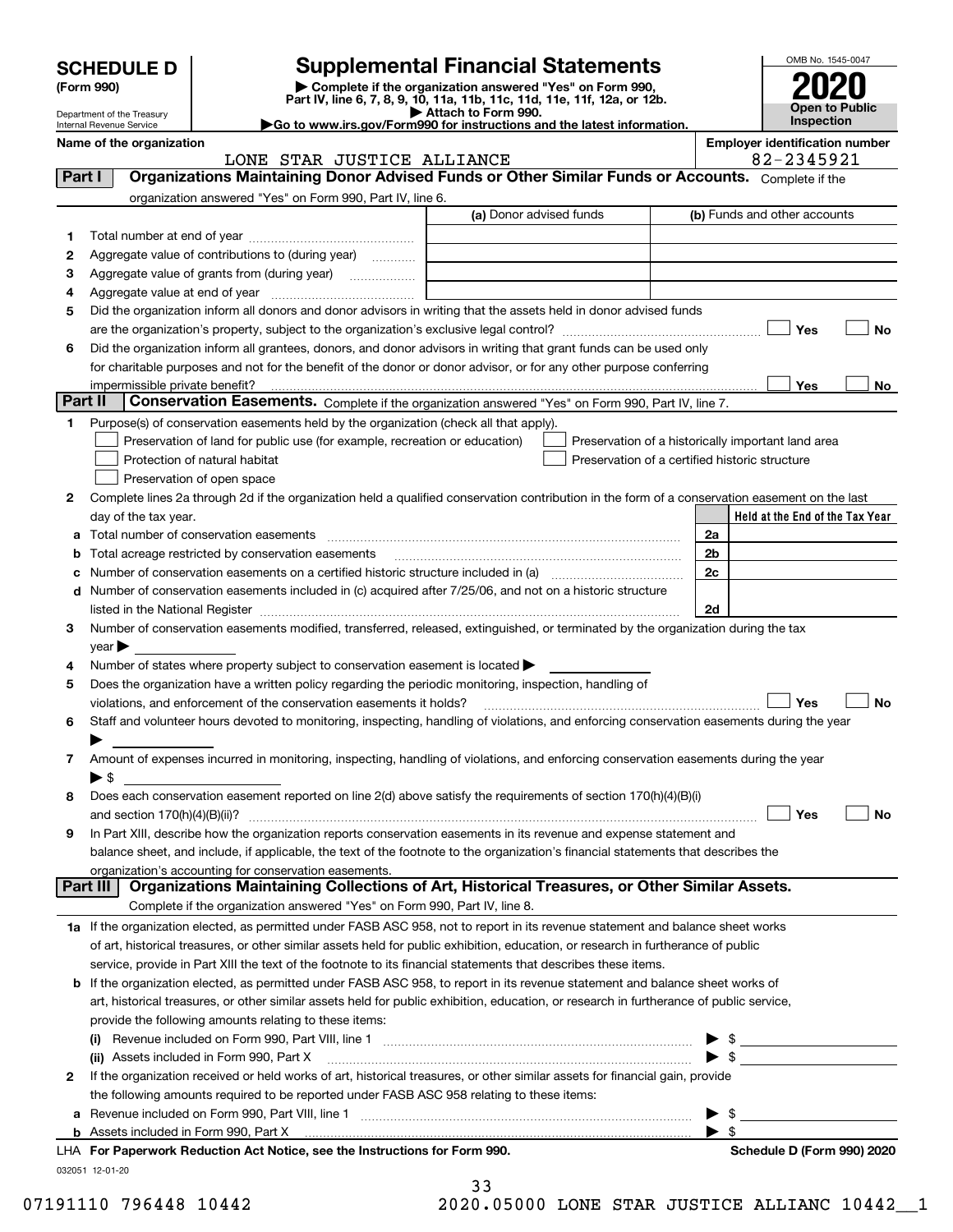|        | Schedule D (Form 990) 2020                                                                                                                                                                                                  | LONE STAR JUSTICE ALLIANCE              |   |                |                                                                                                                                                                                                                               |                                 | 82-2345921                           |                | Page $2$            |  |
|--------|-----------------------------------------------------------------------------------------------------------------------------------------------------------------------------------------------------------------------------|-----------------------------------------|---|----------------|-------------------------------------------------------------------------------------------------------------------------------------------------------------------------------------------------------------------------------|---------------------------------|--------------------------------------|----------------|---------------------|--|
|        | Organizations Maintaining Collections of Art, Historical Treasures, or Other Similar Assets (continued)<br>Part III                                                                                                         |                                         |   |                |                                                                                                                                                                                                                               |                                 |                                      |                |                     |  |
| 3      | Using the organization's acquisition, accession, and other records, check any of the following that make significant use of its                                                                                             |                                         |   |                |                                                                                                                                                                                                                               |                                 |                                      |                |                     |  |
|        | collection items (check all that apply):                                                                                                                                                                                    |                                         |   |                |                                                                                                                                                                                                                               |                                 |                                      |                |                     |  |
| a      | Public exhibition                                                                                                                                                                                                           |                                         |   |                | Loan or exchange program                                                                                                                                                                                                      |                                 |                                      |                |                     |  |
| b      | Scholarly research                                                                                                                                                                                                          |                                         |   |                | Other and the contract of the contract of the contract of the contract of the contract of the contract of the contract of the contract of the contract of the contract of the contract of the contract of the contract of the |                                 |                                      |                |                     |  |
| c      | Preservation for future generations                                                                                                                                                                                         |                                         |   |                |                                                                                                                                                                                                                               |                                 |                                      |                |                     |  |
| 4      | Provide a description of the organization's collections and explain how they further the organization's exempt purpose in Part XIII.                                                                                        |                                         |   |                |                                                                                                                                                                                                                               |                                 |                                      |                |                     |  |
| 5      | During the year, did the organization solicit or receive donations of art, historical treasures, or other similar assets                                                                                                    |                                         |   |                |                                                                                                                                                                                                                               |                                 |                                      |                |                     |  |
|        | to be sold to raise funds rather than to be maintained as part of the organization's collection?                                                                                                                            |                                         |   |                |                                                                                                                                                                                                                               |                                 |                                      | Yes            | No.                 |  |
|        | <b>Part IV</b><br>Escrow and Custodial Arrangements. Complete if the organization answered "Yes" on Form 990, Part IV, line 9, or                                                                                           |                                         |   |                |                                                                                                                                                                                                                               |                                 |                                      |                |                     |  |
|        | reported an amount on Form 990, Part X, line 21.                                                                                                                                                                            |                                         |   |                |                                                                                                                                                                                                                               |                                 |                                      |                |                     |  |
|        | 1a Is the organization an agent, trustee, custodian or other intermediary for contributions or other assets not included                                                                                                    |                                         |   |                |                                                                                                                                                                                                                               |                                 |                                      |                |                     |  |
|        | on Form 990, Part X? [11] matter contracts and contracts and contracts are contracted as a form 990, Part X?                                                                                                                |                                         |   |                |                                                                                                                                                                                                                               |                                 |                                      | Yes            | No                  |  |
|        | <b>b</b> If "Yes," explain the arrangement in Part XIII and complete the following table:                                                                                                                                   |                                         |   |                |                                                                                                                                                                                                                               |                                 |                                      |                |                     |  |
|        |                                                                                                                                                                                                                             |                                         |   |                |                                                                                                                                                                                                                               |                                 |                                      | Amount         |                     |  |
|        |                                                                                                                                                                                                                             |                                         |   |                |                                                                                                                                                                                                                               | 1c                              |                                      |                |                     |  |
|        | Additions during the year manufactured and contain an account of the year manufactured and account of the year                                                                                                              |                                         |   |                |                                                                                                                                                                                                                               | 1d                              |                                      |                |                     |  |
|        | Distributions during the year measurement contains and the year of the set of the set of the set of the set of                                                                                                              |                                         |   |                |                                                                                                                                                                                                                               | 1e                              |                                      |                |                     |  |
|        |                                                                                                                                                                                                                             |                                         |   |                |                                                                                                                                                                                                                               | 1f                              |                                      |                |                     |  |
|        | 2a Did the organization include an amount on Form 990, Part X, line 21, for escrow or custodial account liability?                                                                                                          |                                         |   |                |                                                                                                                                                                                                                               |                                 |                                      | Yes            | No                  |  |
| Part V | <b>b</b> If "Yes," explain the arrangement in Part XIII. Check here if the explanation has been provided on Part XIII<br><b>Endowment Funds.</b> Complete if the organization answered "Yes" on Form 990, Part IV, line 10. |                                         |   |                |                                                                                                                                                                                                                               |                                 |                                      |                |                     |  |
|        |                                                                                                                                                                                                                             |                                         |   |                |                                                                                                                                                                                                                               |                                 |                                      |                |                     |  |
|        |                                                                                                                                                                                                                             | (a) Current year                        |   | (b) Prior year | (c) Two years back                                                                                                                                                                                                            |                                 | $\vert$ (d) Three years back $\vert$ |                | (e) Four years back |  |
| 1a     | Beginning of year balance                                                                                                                                                                                                   |                                         |   |                |                                                                                                                                                                                                                               |                                 |                                      |                |                     |  |
|        |                                                                                                                                                                                                                             |                                         |   |                |                                                                                                                                                                                                                               |                                 |                                      |                |                     |  |
|        | Net investment earnings, gains, and losses                                                                                                                                                                                  |                                         |   |                |                                                                                                                                                                                                                               |                                 |                                      |                |                     |  |
|        |                                                                                                                                                                                                                             |                                         |   |                |                                                                                                                                                                                                                               |                                 |                                      |                |                     |  |
| е      | Other expenditures for facilities                                                                                                                                                                                           |                                         |   |                |                                                                                                                                                                                                                               |                                 |                                      |                |                     |  |
|        | and programs                                                                                                                                                                                                                |                                         |   |                |                                                                                                                                                                                                                               |                                 |                                      |                |                     |  |
|        |                                                                                                                                                                                                                             |                                         |   |                |                                                                                                                                                                                                                               |                                 |                                      |                |                     |  |
| g<br>2 | End of year balance<br>Provide the estimated percentage of the current year end balance (line 1g, column (a)) held as:                                                                                                      |                                         |   |                |                                                                                                                                                                                                                               |                                 |                                      |                |                     |  |
|        | Board designated or quasi-endowment                                                                                                                                                                                         |                                         | % |                |                                                                                                                                                                                                                               |                                 |                                      |                |                     |  |
|        | Permanent endowment >                                                                                                                                                                                                       | %                                       |   |                |                                                                                                                                                                                                                               |                                 |                                      |                |                     |  |
| с      | Term endowment $\blacktriangleright$                                                                                                                                                                                        | %                                       |   |                |                                                                                                                                                                                                                               |                                 |                                      |                |                     |  |
|        | The percentages on lines 2a, 2b, and 2c should equal 100%.                                                                                                                                                                  |                                         |   |                |                                                                                                                                                                                                                               |                                 |                                      |                |                     |  |
|        | 3a Are there endowment funds not in the possession of the organization that are held and administered for the organization                                                                                                  |                                         |   |                |                                                                                                                                                                                                                               |                                 |                                      |                |                     |  |
|        | by:                                                                                                                                                                                                                         |                                         |   |                |                                                                                                                                                                                                                               |                                 |                                      |                | Yes<br>No           |  |
|        | (i)                                                                                                                                                                                                                         |                                         |   |                |                                                                                                                                                                                                                               |                                 |                                      | 3a(i)          |                     |  |
|        |                                                                                                                                                                                                                             |                                         |   |                |                                                                                                                                                                                                                               |                                 |                                      | 3a(ii)         |                     |  |
|        |                                                                                                                                                                                                                             |                                         |   |                |                                                                                                                                                                                                                               |                                 |                                      | 3b             |                     |  |
|        | Describe in Part XIII the intended uses of the organization's endowment funds.                                                                                                                                              |                                         |   |                |                                                                                                                                                                                                                               |                                 |                                      |                |                     |  |
|        | Land, Buildings, and Equipment.<br>Part VI                                                                                                                                                                                  |                                         |   |                |                                                                                                                                                                                                                               |                                 |                                      |                |                     |  |
|        | Complete if the organization answered "Yes" on Form 990, Part IV, line 11a. See Form 990, Part X, line 10.                                                                                                                  |                                         |   |                |                                                                                                                                                                                                                               |                                 |                                      |                |                     |  |
|        | Description of property                                                                                                                                                                                                     | (a) Cost or other<br>basis (investment) |   |                | (b) Cost or other<br>basis (other)                                                                                                                                                                                            | (c) Accumulated<br>depreciation |                                      | (d) Book value |                     |  |
|        |                                                                                                                                                                                                                             |                                         |   |                |                                                                                                                                                                                                                               |                                 |                                      |                |                     |  |
| b      |                                                                                                                                                                                                                             |                                         |   |                |                                                                                                                                                                                                                               |                                 |                                      |                |                     |  |
|        |                                                                                                                                                                                                                             |                                         |   |                |                                                                                                                                                                                                                               |                                 |                                      |                |                     |  |
| d      |                                                                                                                                                                                                                             |                                         |   |                |                                                                                                                                                                                                                               |                                 |                                      |                |                     |  |
|        | e Other                                                                                                                                                                                                                     |                                         |   |                | 64, 156.                                                                                                                                                                                                                      | 14,589.                         |                                      |                | 49,567.             |  |
|        |                                                                                                                                                                                                                             |                                         |   |                |                                                                                                                                                                                                                               |                                 |                                      |                | 49,567.             |  |

**Schedule D (Form 990) 2020**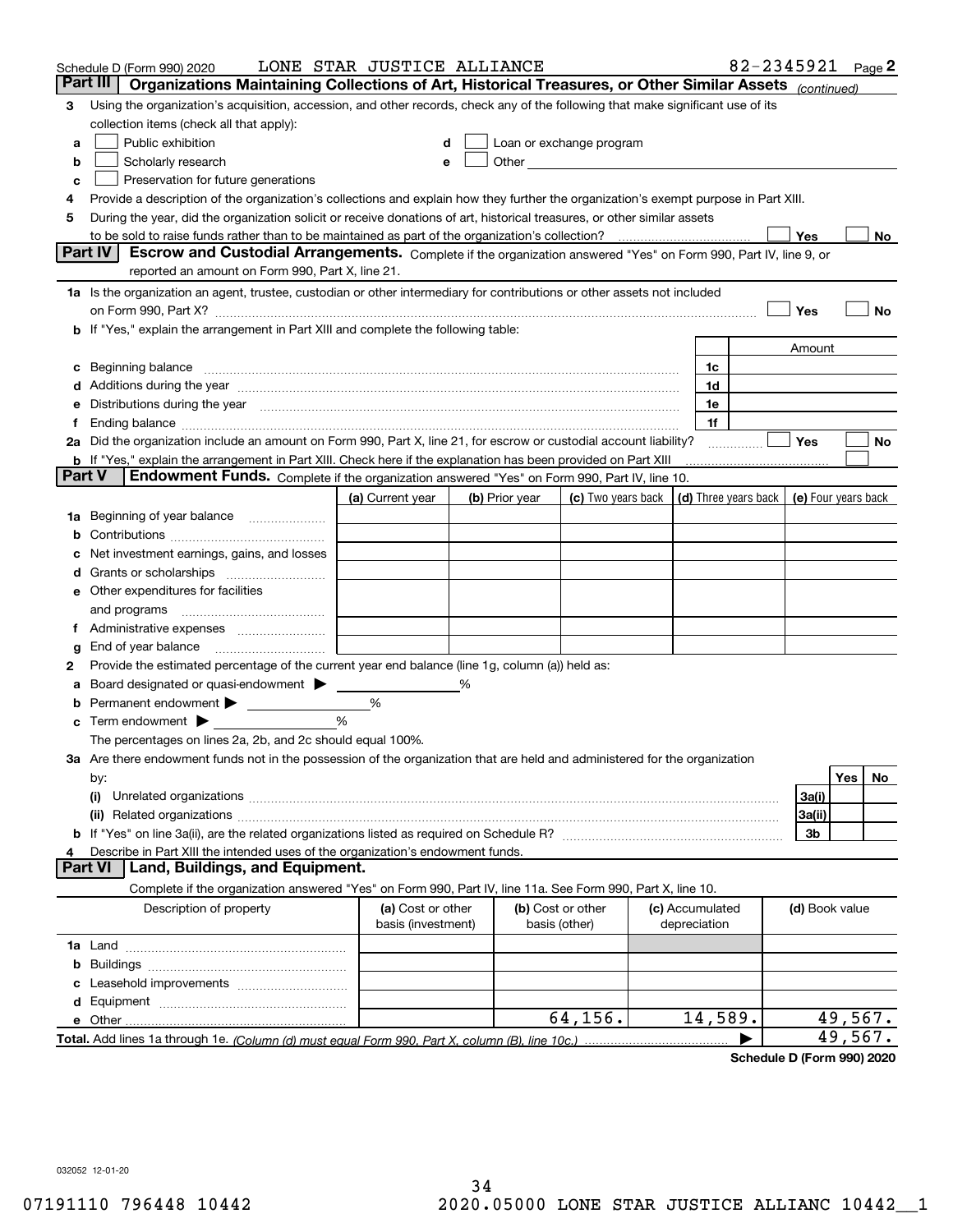Complete if the organization answered "Yes" on Form 990, Part IV, line 11b. See Form 990, Part X, line 12.

| (a) Description of security or category (including name of security)                   | (b) Book value | (c) Method of valuation: Cost or end-of-year market value |
|----------------------------------------------------------------------------------------|----------------|-----------------------------------------------------------|
| (1) Financial derivatives                                                              |                |                                                           |
| (2) Closely held equity interests<br>                                                  |                |                                                           |
| (3) Other                                                                              |                |                                                           |
| (A)                                                                                    |                |                                                           |
| (B)                                                                                    |                |                                                           |
| (C)                                                                                    |                |                                                           |
| (D)                                                                                    |                |                                                           |
| (E)                                                                                    |                |                                                           |
| (E)                                                                                    |                |                                                           |
| (G)                                                                                    |                |                                                           |
| (H)                                                                                    |                |                                                           |
| Total. (Col. (b) must equal Form 990, Part X, col. (B) line 12.) $\blacktriangleright$ |                |                                                           |

#### **Part VIII Investments - Program Related.**

Complete if the organization answered "Yes" on Form 990, Part IV, line 11c. See Form 990, Part X, line 13.

| (a) Description of investment                                       | (b) Book value | (c) Method of valuation: Cost or end-of-year market value |
|---------------------------------------------------------------------|----------------|-----------------------------------------------------------|
| (1)                                                                 |                |                                                           |
| (2)                                                                 |                |                                                           |
| $\frac{1}{2}$                                                       |                |                                                           |
| (4)                                                                 |                |                                                           |
| $\left(5\right)$                                                    |                |                                                           |
| (6)                                                                 |                |                                                           |
| (7)                                                                 |                |                                                           |
| (8)                                                                 |                |                                                           |
| (9)                                                                 |                |                                                           |
| Total. (Col. (b) must equal Form 990, Part X, col. (B) line $13.$ ) |                |                                                           |

#### **Part IX Other Assets.**

Complete if the organization answered "Yes" on Form 990, Part IV, line 11d. See Form 990, Part X, line 15.

|               | (a) Description                                                                                                   | (b) Book value |
|---------------|-------------------------------------------------------------------------------------------------------------------|----------------|
| (1)           |                                                                                                                   |                |
| (2)           |                                                                                                                   |                |
| $\frac{1}{2}$ |                                                                                                                   |                |
| (4)           |                                                                                                                   |                |
| (5)           |                                                                                                                   |                |
| (6)           |                                                                                                                   |                |
| (7)           |                                                                                                                   |                |
| (8)           |                                                                                                                   |                |
| (9)           |                                                                                                                   |                |
|               |                                                                                                                   |                |
|               | <b>Part X   Other Liabilities.</b>                                                                                |                |
|               | Complete if the organization answered "Yes" on Form 990, Part IV, line 11e or 11f. See Form 990, Part X, line 25. |                |

**1.(a)** Description of liability **Book value** Book value Book value Book value Book value (1)Federal income taxes (2)(3)(4)(5) (6)(7)(8)(9) $\blacktriangleright$ 

**Total.**  *(Column (b) must equal Form 990, Part X, col. (B) line 25.)* 

**2.**Liability for uncertain tax positions. In Part XIII, provide the text of the footnote to the organization's financial statements that reports the organization's liability for uncertain tax positions under FASB ASC 740. Check here if the text of the footnote has been provided in Part XIII

**Schedule D (Form 990) 2020**

 $\boxed{\text{X}}$ 

032053 12-01-20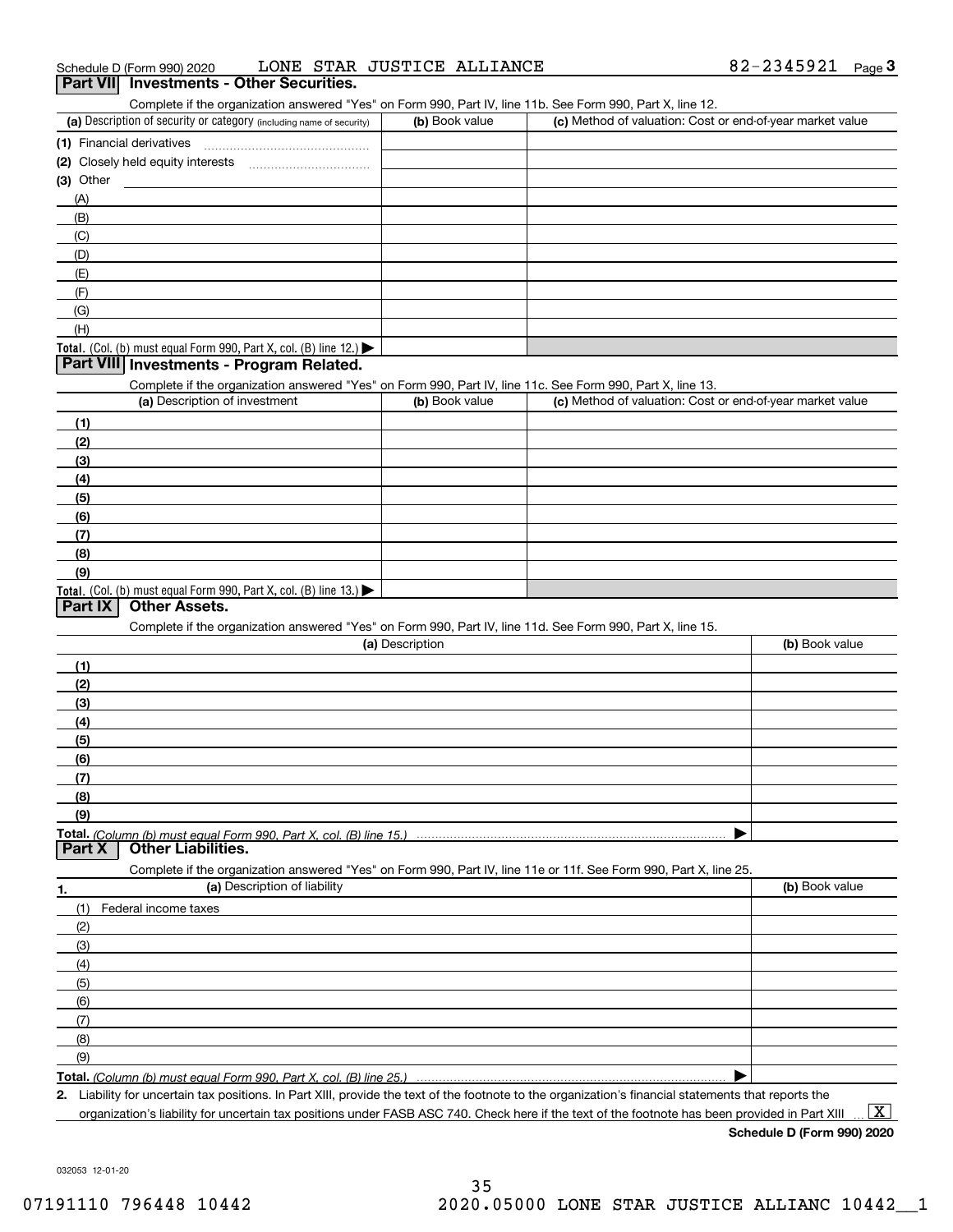|                                                                                                       | LONE STAR JUSTICE ALLIANCE<br>Schedule D (Form 990) 2020                                                            |                |           |                | 82-2345921<br>Page 4 |
|-------------------------------------------------------------------------------------------------------|---------------------------------------------------------------------------------------------------------------------|----------------|-----------|----------------|----------------------|
| <b>Part XI</b><br>Reconciliation of Revenue per Audited Financial Statements With Revenue per Return. |                                                                                                                     |                |           |                |                      |
|                                                                                                       | Complete if the organization answered "Yes" on Form 990, Part IV, line 12a.                                         |                |           |                |                      |
| 1                                                                                                     | Total revenue, gains, and other support per audited financial statements                                            |                |           | $\blacksquare$ | 1,230,068.           |
| 2                                                                                                     | Amounts included on line 1 but not on Form 990, Part VIII, line 12:                                                 |                |           |                |                      |
| a                                                                                                     | Net unrealized gains (losses) on investments [11] matter contracts and the unrealized gains (losses) on investments | 2a             |           |                |                      |
| b                                                                                                     |                                                                                                                     | 2 <sub>b</sub> | 10, 273.  |                |                      |
|                                                                                                       |                                                                                                                     | 2c             |           |                |                      |
| d                                                                                                     |                                                                                                                     | 2d             | $-1,000.$ |                |                      |
| e                                                                                                     | Add lines 2a through 2d                                                                                             |                |           | <b>2e</b>      | 9,273.               |
| 3                                                                                                     |                                                                                                                     |                |           | $\overline{3}$ | 1,220,795.           |
| 4                                                                                                     | Amounts included on Form 990, Part VIII, line 12, but not on line 1:                                                |                |           |                |                      |
| a                                                                                                     |                                                                                                                     | 4а             |           |                |                      |
|                                                                                                       |                                                                                                                     | 4b             |           |                |                      |
|                                                                                                       | c Add lines 4a and 4b                                                                                               |                |           | 4c             |                      |
|                                                                                                       |                                                                                                                     |                |           | 5              | 1,220,795.           |
|                                                                                                       | Part XII   Reconciliation of Expenses per Audited Financial Statements With Expenses per Return.                    |                |           |                |                      |
|                                                                                                       | Complete if the organization answered "Yes" on Form 990, Part IV, line 12a.                                         |                |           |                |                      |
| 1.                                                                                                    | Total expenses and losses per audited financial statements                                                          |                |           | $\mathbf{1}$   | 1,355,008.           |
| 2                                                                                                     | Amounts included on line 1 but not on Form 990, Part IX, line 25:                                                   |                |           |                |                      |
| a                                                                                                     |                                                                                                                     | 2a             | 10, 273.  |                |                      |
| b                                                                                                     |                                                                                                                     | 2 <sub>b</sub> |           |                |                      |
|                                                                                                       |                                                                                                                     | 2c             |           |                |                      |
| d                                                                                                     | Other (Describe in Part XIII.) (Contract and the contract of the contract of the contract of the contract of t      | 2d             |           |                |                      |
|                                                                                                       |                                                                                                                     |                |           | 2e             | <u> 10,273.</u>      |
| 3                                                                                                     |                                                                                                                     |                |           | 3              | 1,344,735.           |
| 4                                                                                                     | Amounts included on Form 990, Part IX, line 25, but not on line 1:                                                  |                |           |                |                      |
| a                                                                                                     | Investment expenses not included on Form 990, Part VIII, line 7b [100] [100] [100] [100] [100] [100] [100] [10      | 4a             |           |                |                      |
|                                                                                                       | Other (Describe in Part XIII.)                                                                                      | 4 <sub>b</sub> | 1,000.    |                |                      |
|                                                                                                       | Add lines 4a and 4b                                                                                                 |                |           | 4c             | 1,000.               |
|                                                                                                       |                                                                                                                     |                |           | 5              | 1,345,735.           |
|                                                                                                       | Part XIII Supplemental Information.                                                                                 |                |           |                |                      |
|                                                                                                       |                                                                                                                     |                |           |                |                      |

Provide the descriptions required for Part II, lines 3, 5, and 9; Part III, lines 1a and 4; Part IV, lines 1b and 2b; Part V, line 4; Part X, line 2; Part XI, lines 2d and 4b; and Part XII, lines 2d and 4b. Also complete this part to provide any additional information.

<u> 1989 - Johann Barn, mars ann an t-Amhain</u>

PART X, LINE 2:

| LSJA ACCOUNTS FOR THEIR UNCERTAIN TAX POSITIONS IN ACCORDANCE WITH         |                                                    |
|----------------------------------------------------------------------------|----------------------------------------------------|
| FINANCIAL ACCOUNTING STANDARDS BOARD (FASB) ACCOUNTING STANDARDS           |                                                    |
| CODIFICATION (ASC) 740, ACCOUNTING FOR UNCERTAINTY IN INCOME TAXES. THE    |                                                    |
| BENEFIT OF A TAX POSITION IS RECOGNIZED IN THE FINANCIAL STATEMENTS IN THE |                                                    |
| PERIOD DURING WHICH, BASED ON ALL AVAILABLE EVIDENCE, MANAGEMENT BELIEVES  |                                                    |
| IT IS MORE LIKELY THAN NOT THAT THE POSITIONS WILL BE SUSTAINED UPON       |                                                    |
| EXAMINATION, INCLUDING THE RESOLUTION OF APPEALS OR LITIGATION PROCESSES,  |                                                    |
| IF ANY. TAX POSITIONS THAT MEET THE MORE-LIKELY-THAN-NOT RECOGNITION       |                                                    |
| THRESHOLD ARE MEASURED AS THE LARGEST AMOUNT OF TAX BENEFIT THAT IS MORE   |                                                    |
| THAN 50% LIKELY OF BEING REALIZED UP SETTLEMENT WITH THE APPLICABLE TAXING |                                                    |
| AUTHORITY. AS OF DECEMBER 31, 2020 AND 2019, LSJA HAS NOT RECOGNIZED       |                                                    |
| 032054 12-01-20                                                            | Schedule D (Form 990) 2020                         |
| 796448 10442<br>07191110                                                   | 36<br>2020.05000 LONE STAR JUSTICE ALLIANC 10442 1 |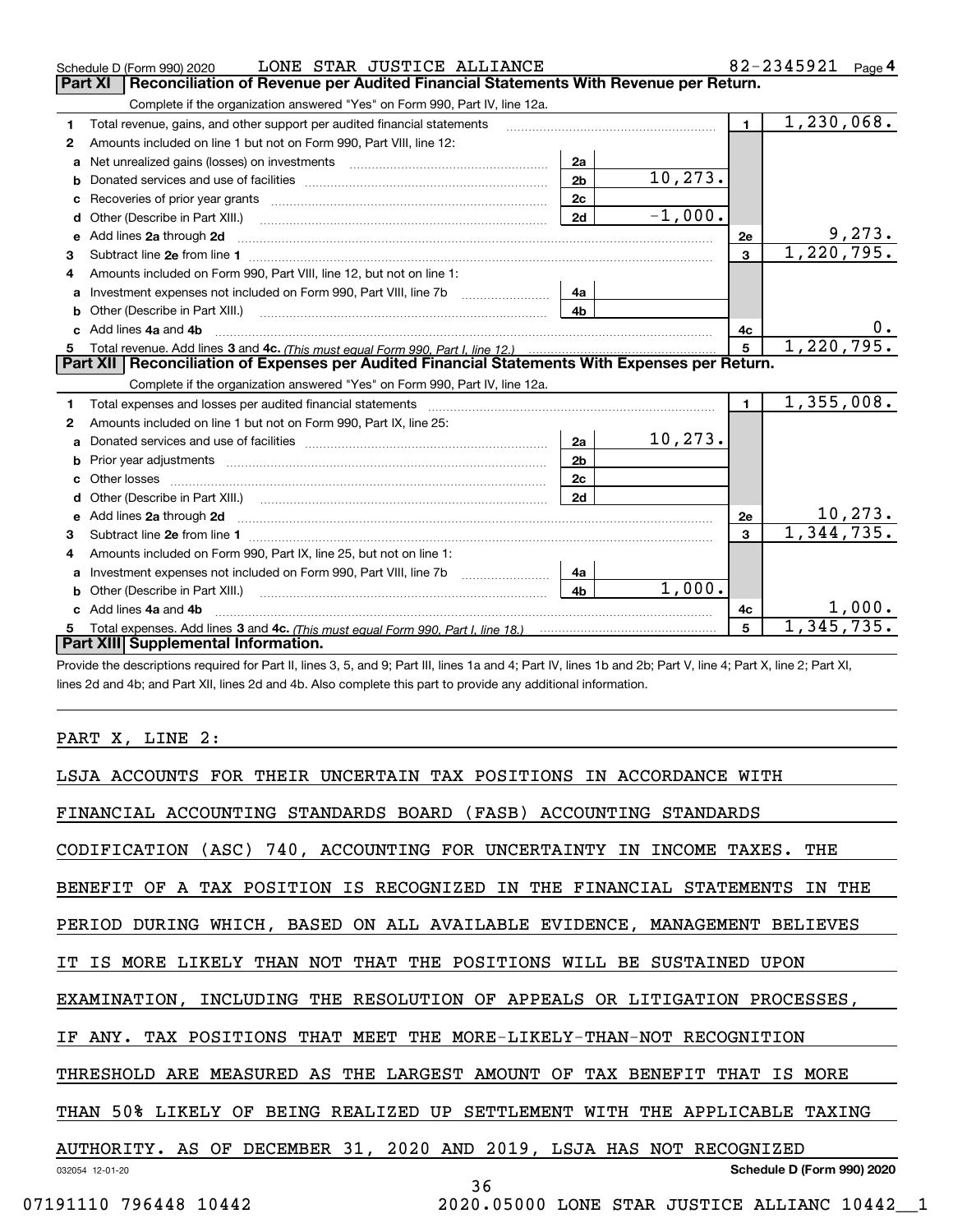| LONE STAR JUSTICE ALLIANCE<br>Schedule D (Form 990) 2020                                                                               | 82-2345921 Page 5          |
|----------------------------------------------------------------------------------------------------------------------------------------|----------------------------|
| <b>Part XIII Supplemental Information</b> (continued)                                                                                  |                            |
| LIABILITIES FOR UNCERTAIN TAX POSITIONS OR ASSOCIATED INTEREST AND                                                                     |                            |
| PENALTIES. THE TAX RETURNS FOR THE YEARS ENDED DECEMBER 31, 2017 AND AFTER                                                             |                            |
| ARE OPEN TO EXAMINATION BY FEDERAL AND LOCAL AUTHORITIES.                                                                              |                            |
|                                                                                                                                        |                            |
| PART XI, LINE 2D - OTHER ADJUSTMENTS:                                                                                                  |                            |
| LEGAL SERVICES<br><u> 1989 - Johann Barbara, martxa alemaniar argumento este alemaniar alemaniar alemaniar alemaniar alemaniar al</u>  | $-1,000.$                  |
|                                                                                                                                        |                            |
| PART XII, LINE 4B - OTHER ADJUSTMENTS:                                                                                                 |                            |
| LEGAL SERVICES<br><u> 1989 - Johann Barbara, martxa alemaniar argumento de la contrada de la contrada de la contrada de la contrad</u> | 1,000.                     |
|                                                                                                                                        |                            |
|                                                                                                                                        |                            |
|                                                                                                                                        |                            |
|                                                                                                                                        |                            |
|                                                                                                                                        |                            |
|                                                                                                                                        |                            |
|                                                                                                                                        |                            |
|                                                                                                                                        |                            |
|                                                                                                                                        |                            |
|                                                                                                                                        |                            |
|                                                                                                                                        |                            |
|                                                                                                                                        |                            |
|                                                                                                                                        |                            |
|                                                                                                                                        |                            |
|                                                                                                                                        |                            |
|                                                                                                                                        |                            |
|                                                                                                                                        |                            |
|                                                                                                                                        |                            |
|                                                                                                                                        |                            |
|                                                                                                                                        |                            |
| 032055 12-01-20                                                                                                                        | Schedule D (Form 990) 2020 |

032055 12-01-20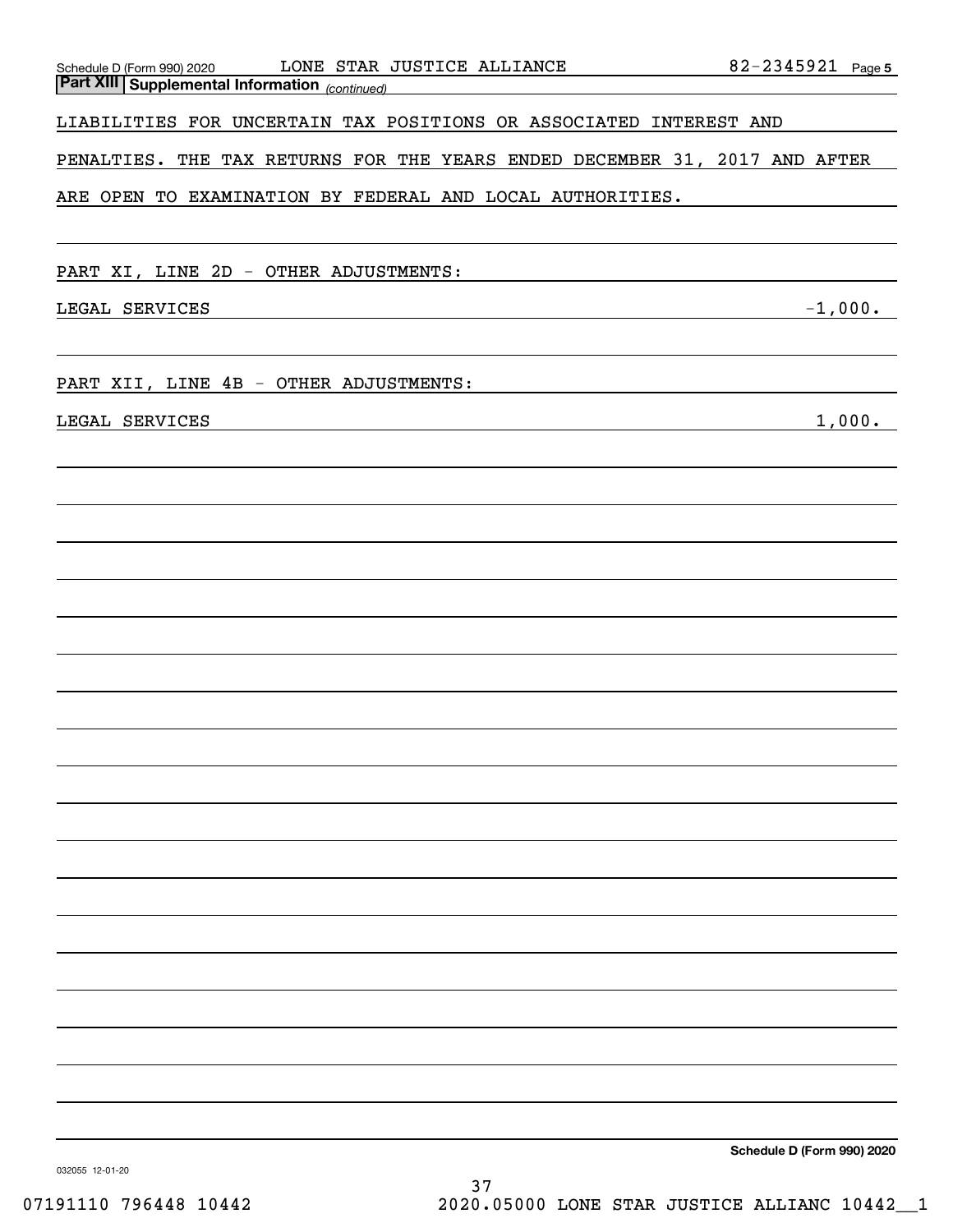**(Form 990 or 990-EZ)**

Department of the Treasury Internal Revenue Service Name of the organization

**Complete to provide information for responses to specific questions on SCHEDULE O Supplemental Information to Form 990 or 990-EZ**

**Form 990 or 990-EZ or to provide any additional information. | Attach to Form 990 or 990-EZ. | Go to www.irs.gov/Form990 for the latest information.**



**Employer identification number**

LONE STAR JUSTICE ALLIANCE  $\vert$  82-2345921

FORM 990, PART III, LINE 2, NEW PROGRAM SERVICES:

LSJA LAUNCHED THE SURVIVOR'S PROJECT AS A NEW ADVOCACY-BASED PROGRAM,

WITH THE SUPPORT OF 30 PARTNER ORGANIZATIONS TO PROVIDE PRO BONO LEGAL

SERVICES TO SURVIVORS OF HUMAN TRAFFICKING AND INTERPERSONAL VIOLENCE

WHO WERE CONVICTED OF CRIMES ASSOCIATED WITH THEIR OWN VICTIMIZATION.

FORM 990, PART VI, SECTION B, LINE 11B:

COPY OF THE 990 IS PROVIDED TO THE ENTIRE BOARD FOR REVIEW BEFORE FILING.

FORM 990, PART VI, SECTION B, LINE 12C:

BOARD MEMBERS REVIEW THE CONFLICT OF INTEREST POLICY ANNUALLY AND DISCLOSE

ANY POTENTIAL CONFLICTS AS THEY ARISE. BOARD MEMBERS OR OFFICERS WITH A

POTENTIAL CONFLICT OF INTEREST MUST RECUSE THEMSELVES FROM VOTING ON

DECISIONS THAT MAY BENEFIT THEM PERSONALLY.

FORM 990, PART VI, SECTION B, LINE 15A:

COMPENSATION FOR ALL EMPLOYEES IS APPROVED IN DETAIL BY THE BOARD AS PART

OF THE ANNUAL BUDGETING PROCESS. THE BOARD SETS THE EXECUTIVE DIRECTOR'S

SALARY USING MARKET DATA.

FORM 990, PART VI, SECTION C, LINE 19:

ALL REQUIRED DOCUMENTS ARE AVAILABLE UPON REQUEST.

FORM 990, PART IX, LINE 11G, OTHER FEES:

CONTRACTORS:

PROGRAM SERVICE EXPENSES 150,479.

032211 11-20-20 LHA For Paperwork Reduction Act Notice, see the Instructions for Form 990 or 990-EZ. Schedule O (Form 990 or 990-EZ) 2020

38